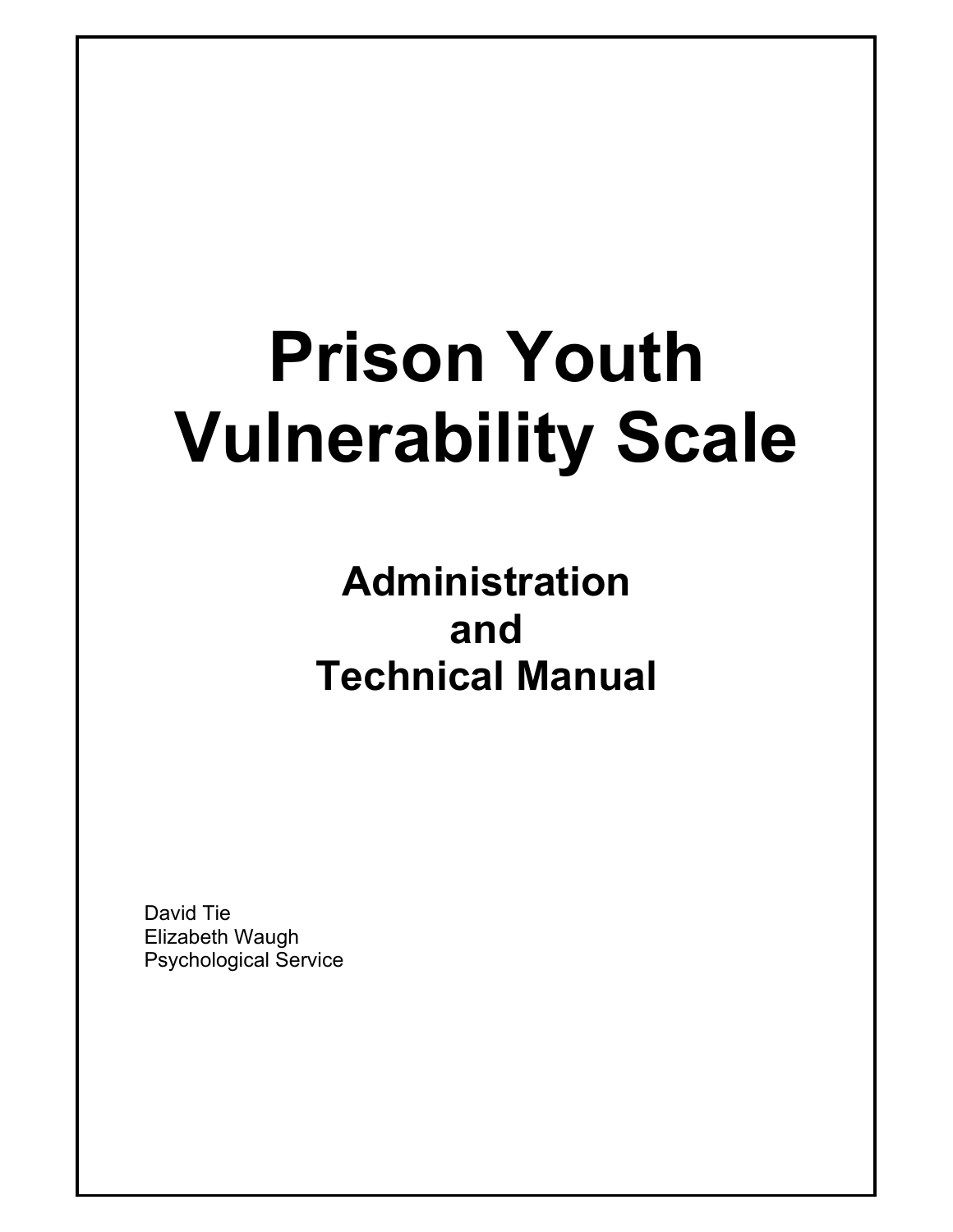## **Table of Contents**

|                                                                                                                                                                    | Page No.       |
|--------------------------------------------------------------------------------------------------------------------------------------------------------------------|----------------|
| <b>LIST OF TABLES</b>                                                                                                                                              | Ħ              |
| <b>CONCEPTUAL ISSUES AND SCALE DEVELOPMENT</b>                                                                                                                     | 1              |
| <b>Vulnerability to Victimisation</b>                                                                                                                              | 1              |
| Vulnerability to Suicide / Self Harm                                                                                                                               | 5              |
| Development of the Scale                                                                                                                                           | 9              |
| <b>ADMINISTRATION AND SCORING GUIDELINES</b>                                                                                                                       | 11             |
| A. General Considerations when using the PYVS                                                                                                                      | 11             |
| B. Conducting the Interview with Youth                                                                                                                             | 11             |
| C. Obtain Collateral Information                                                                                                                                   | 12             |
| D. Scoring the Prison Youth Vulnerability Scale                                                                                                                    | 13             |
| <b>SUMMARY OF PSYCHOMETRIC PROPERTIES</b>                                                                                                                          | 14             |
| <b>DIRECTIONS FOR FUTURE RESEARCH</b>                                                                                                                              | 17             |
| <b>REFERENCES</b>                                                                                                                                                  | 18             |
| APPENDIX 1. The Prison Youth Vulnerability Scale                                                                                                                   | 23             |
| APPENDIX 2. Psychometric Properties of the PYVS                                                                                                                    | 36             |
| <b>Standardisation Sample Characteristics</b><br>Reliability<br>Predictive validity                                                                                | 36<br>37<br>41 |
| Correlations between PYVS scale scores, age, ethnicity, length of<br>sentence, time in prison at time of testing, and<br>type of offence (violent vs non-violent). | 44             |
| <b>APPENDIX 3. PERCENTILES FOR PYVS SCALE SCORES</b>                                                                                                               | 36             |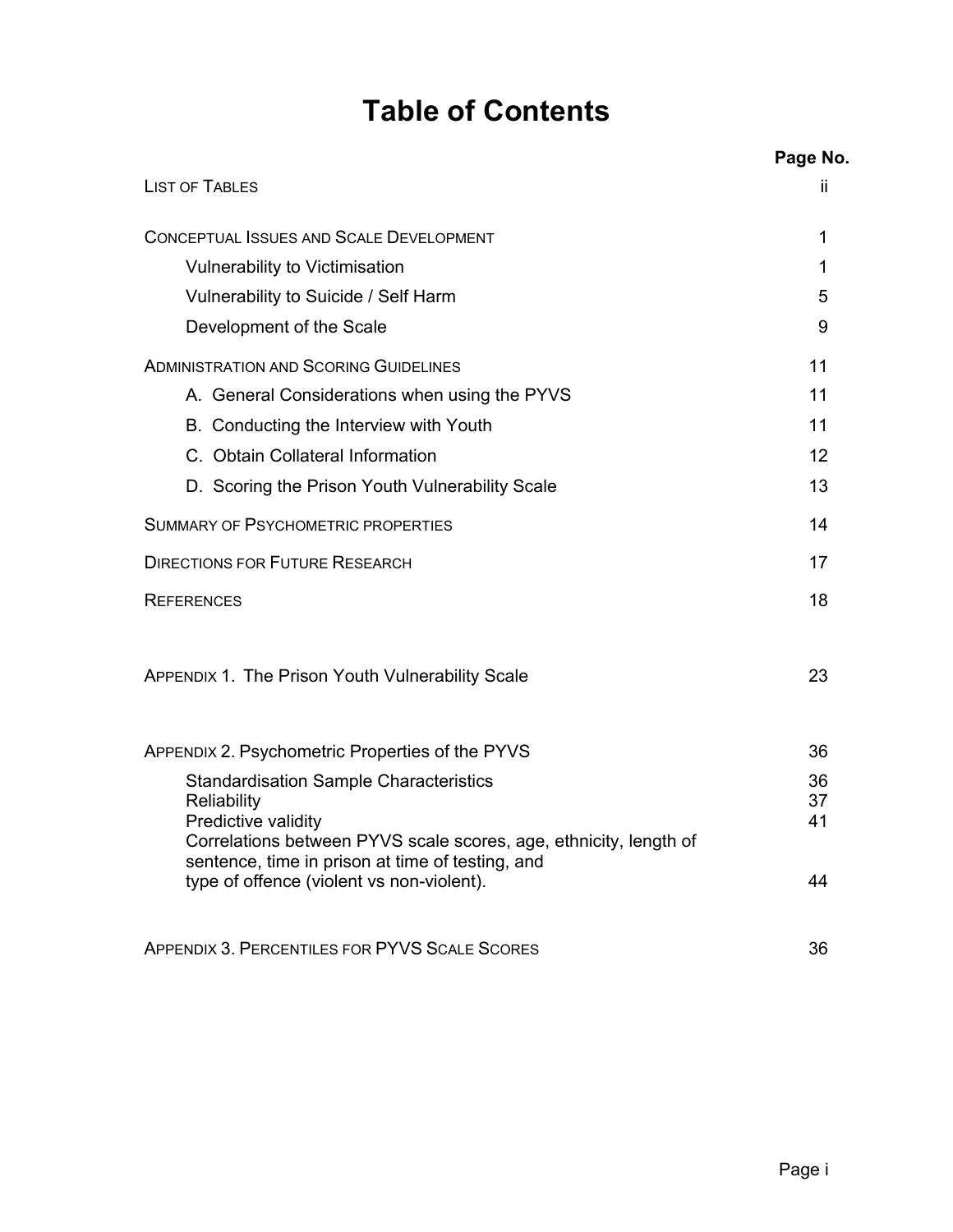## **List of Tables**

|          |                                                                                                                                           | Page No. |
|----------|-------------------------------------------------------------------------------------------------------------------------------------------|----------|
| Table 1. | Demographic Characteristics of Standardisation Sample.                                                                                    | 35       |
|          | Table 2. Item-Total Correlations and Co-efficient Alphas<br>for PYVS sub-scales.                                                          | 36-37    |
|          | Table 3. Unrotated Principal Components Loadings for the PYVS.                                                                            | 39       |
| Table 4. | Correlations between PYVS Scale Scores and Incidents<br>of harm as rated by Prison Officers.                                              | 40       |
| Table 5. | Correlations between PYVS Scale Scores and Incidents<br>of harm recorded in Prison Unit and Health Files.                                 | 41       |
| Table 6. | False Positive and False Negative rates for PYVS Scale<br>Score Predictions measured against File Evidence and<br>Prison Officer ratings. | 42       |
|          | Table 7. Correlations between PYVS Scale Scores                                                                                           | 43       |
| Table 8. | Correlations between PYVS Scale Scores and<br>Demographic Variables                                                                       | 43       |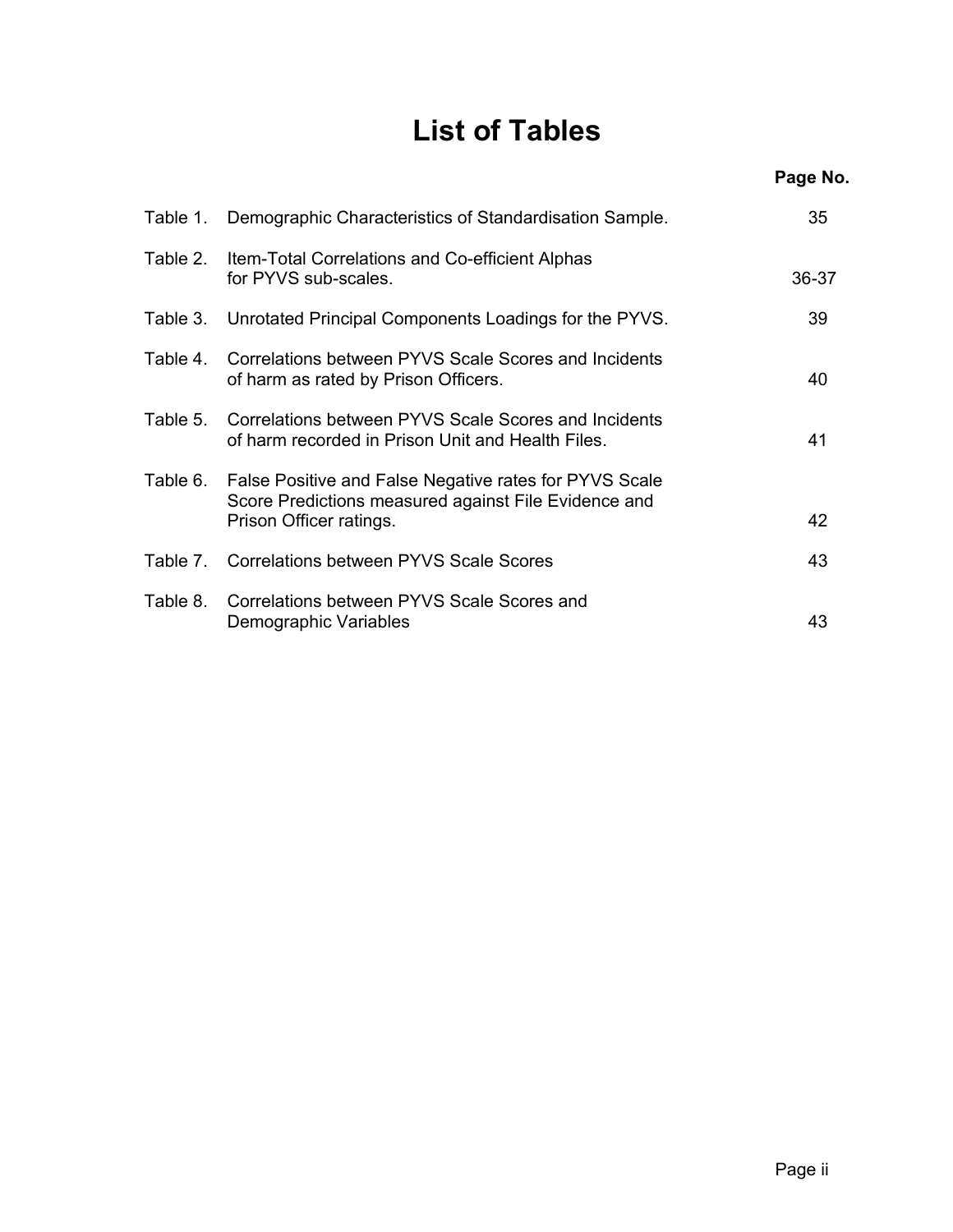## **CONCEPTUAL ISSUES AND SCALE DEVELOPMENT**

### **INTRODUCTION**

The Prison Youth Vulnerability Scale (PYVS) is a rating scale for the assessment of vulnerability in imprisoned male youth aged from 17 – 19 years. The PYVS was developed in order to determine which of the youth sentenced or remanded to prison required placement in purpose built Specialist Youth Units. These Youth Units have the aim of creating a safe developmental environment for all sentenced and remanded youth under the age of 17 years, and for sentenced and remanded youth aged 17 – 19 years who are assessed as vulnerable. Consequently it became necessary to determine which youth were most vulnerable to suicide or self harm<sup>1</sup>, and those who were most at risk of victimisation.

There is much research suggesting that when young offenders are placed with adults some are particularly vulnerable to being victimized and of committing suicide (Ziedenberg & Schiraldi, 1997). While there is an increasing (although still relatively small) body of research regarding the prediction of vulnerability in youth, there is no standard systematic assessment tool for the determination of suicide and victimisation risk among prison youth. The focus of the current research therefore became to identify those inmates at risk of self harm or victimisation from others, by developing a systematic screening tool. Hence the Prison Youth Vulnerability Scale was designed in order to detect those youth vulnerable to harm from themselves and/or harm from others.

The PYVS consists of three primary subscales: "Vulnerability to Victimisation", "Wellbeing" and "Vulnerability to Suicide / Self Harm". The well-being sub-scale was included due to some items in the research literature being linked to vulnerability to both victimisation and suicidal behaviours; and due to the conceptual clarity that grouping items linked to psychological well-being afforded. The following discussion represents a review of the literature relevant to the development of the  $PYV\ddot{S}^2$ . Where possible this focuses on research pertaining to youth offenders.

 $\overline{a}$  $1$  For the purposes of this review, self harm is defined as deliberate, non-life threatening, self-effected bodily harm or disfigurement of a socially unacceptable nature that predisposes a person to an increased risk of suicide. It is known that in the community those who harm themselves are 100 times for likely to kill themselves than the general population, and that 10% of this group do eventually kill themselves (HM Chief Inspector of Prisons for England and Wales, 1999).

 $2$  An area of recent research focus not included in the current discussion is that of problem solving. Youth offenders with the most problem-solving deficits (particularly social problem solving) were found to be the most vulnerable to both victimisation and suicide in a recent study by Biggam and Power (1999). This was not included in the PYVS due to the difficulties of assessing problem-solving deficits in a brief screening tool. It does however have important ramifications for intervention and may well be effectively targeted with a programme such as EQUIP (Gibbs, Potter & Goldstein, 1995), which assists youth with antisocial behaviour to develop, amongst other things, social skills and problem-solving skills.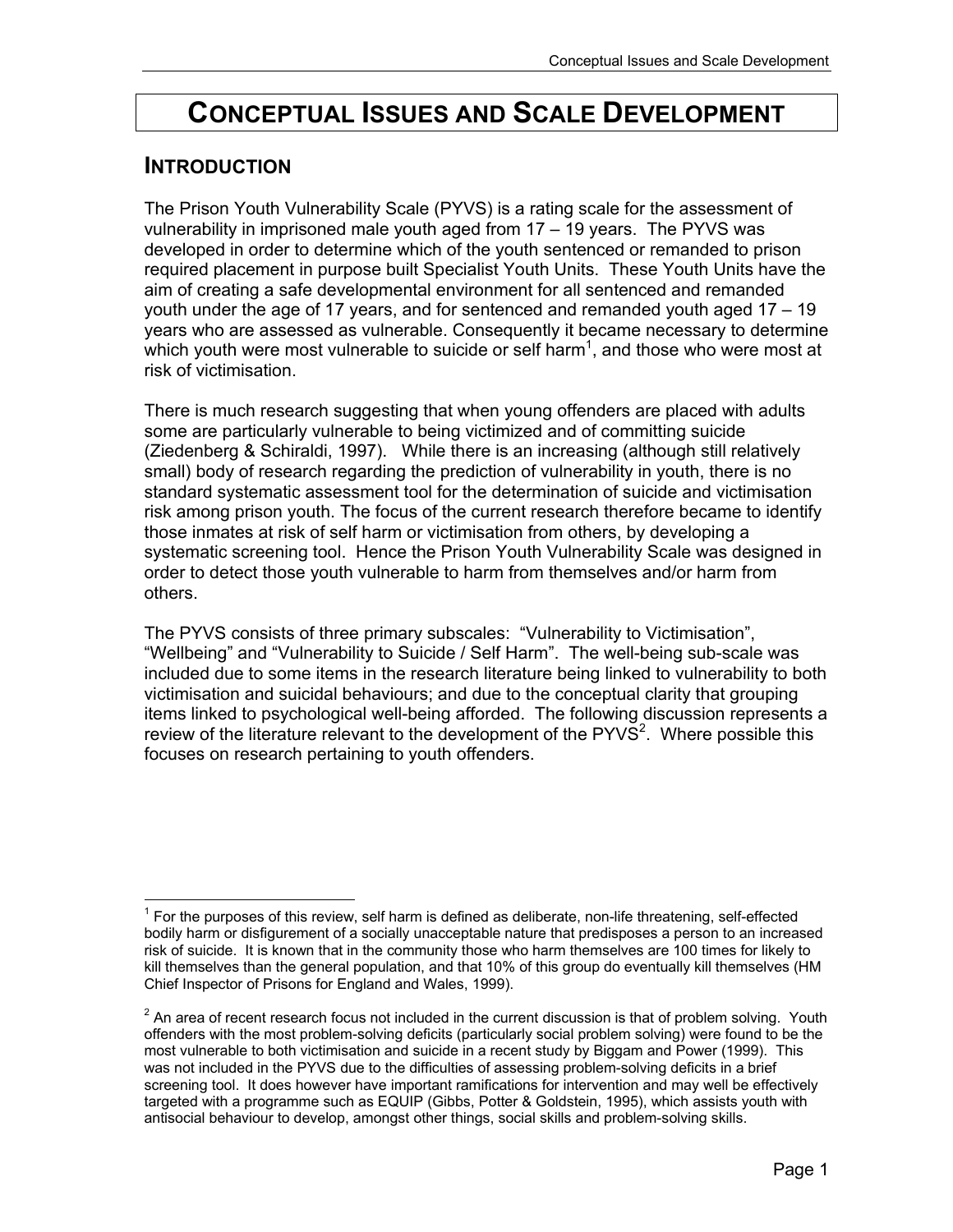## **LITERATURE REVIEW**

### **VULNERABILITY TO VICTIMISATION**

#### **Victimisation in prison**

It has been some time since Sir Alexander Paterson declared that prisoners are incarcerated as punishment rather than for punishment. However despite this, accounts of prison life from prison officers, inmates and official statistics continue to demonstrate that prison is a harsh and often dangerous place. While those who commit crimes should expect to forgo many of their liberties, ideally, their personal safety should not be significantly compromised. As McCorkle (1993a) points out, stress in prison is not uniformly experienced by all inmates, and causes great physical and mental suffering to some. Furthermore, the experience of such suffering in prison is likely to diminish the deterrent effect of imprisonment. This could occur both by creating or intensifying hostilities in offenders which could lead to further criminal behaviour, and also by interfering with a prisoner's ability to successfully undertake programmes offered to reduce their likelihood of reoffending.

That many offenders do experience significant levels of victimisation in prison is rarely disputed (Chonco, 1989; Cooley, 1992; Cooley, 1993; Dumond, 1992; Edgar & O'Donnell, 1999; Eigenberg, 1989; Hemmens & Marquart, 1999; Howard League Commission of Inquiry into Violence in Penal Institutions for Teenagers Under 18, 1995; Maitland & Sluder, 1996; McCorkle, 1993a; O'Donnell & Edgar, 1998; O'Donnell & Edgar, 1999; Smith & Batiuk, 1989; Wooldredge, 1994; Wright, 1991). When individual inmates are surveyed rates of victimisation are alarmingly high. For instance Cooley (1992) reported that of his sample of Canadian federal prisoners, 48% reported having been victimised in the previous 12 months in prison. Similarly increasing numbers of inmates are requesting placement in protective custody, in an attempt to avoid the dangers of the general inmate population (McCorkle, 1992).

A well-recognised difficulty in determining the rate at which incidents of victimisation occur in prison is the problems of official statistics in comparison to the self-report of the inmates themselves (Cooley, 1992; Maitland & Sluder, 1998; McCorkle, 1992; McCorkle, 1993a; McCorkle, 1993b). In terms of sexual assaults for instance, Chonco (1989) reported a rate of sexual assault on inmates of less than 1% according to official records, however when individual inmates were interviewed this rate rose to 30%. Furthermore officers may be aware of incidents of victimisation even though they may not make an official notification of an event. For instance Cooley (1993) found that although only 9% of victimisation incidents were officially documented, inmates questioned reported that prison officers were aware of 22% of all victimisation. This underreporting in official sources may reflect either an apathy towards, or acceptance of, violence in the prison environment, or alternatively the need for "hard evidence" before official records are made.

The discrepancy between self-report and official statistics can be explained by many of the mechanisms that also contribute to the high levels of violence and victimisation within prison. It has been noted that many inmates fail to report incidents of victimisation due to fear of inmate reprisals or staff apathy (McCorkle, 1992). This apathy may reflect Johnson's (1987, in McCorkle, 1992) observation that "violence between inmates is now so common that it is considered a norm of the convict world".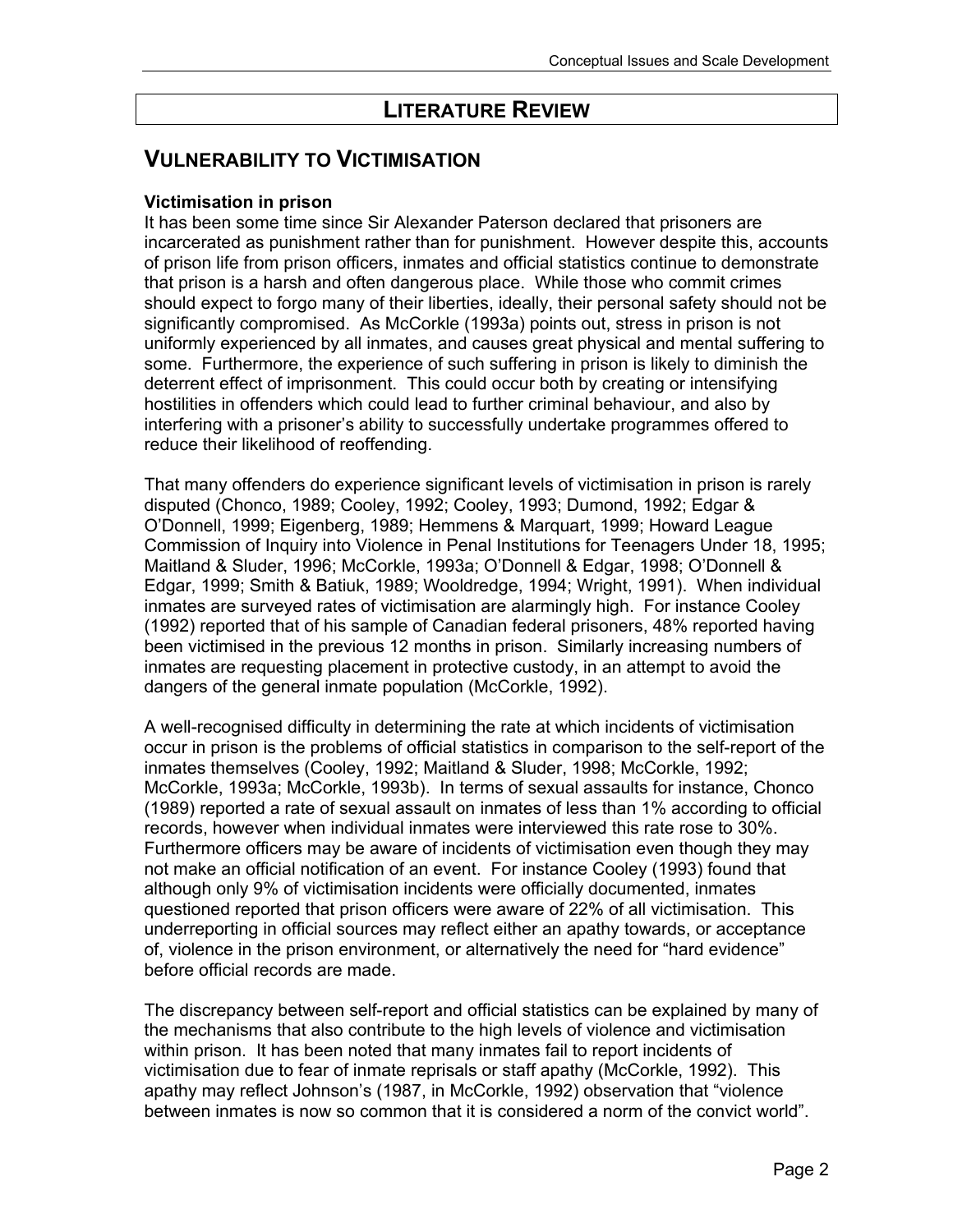Furthermore we see in prison an environment in which force becomes an acceptable means of conflict resolution; where large numbers of men with a proven history of aggression are forced to interact on a daily basis; and where victimisation is almost routine (O'Donnell & Edgar, 1999). Furthermore Riley (1997) describes what he terms the "sticking fat" ethic in New Zealand prisons culture, that is an ethic where antisocial values are applauded, might is right, and the esteemed inmates are those who demonstrate the most machismo attitudes and behaviours. Most importantly "sticking fat" involves adherence to the inmate code, which prohibits informing officers of the misdoings of other inmates.

Thus there are factors of prison life which make victimisation an ongoing concern for both inmates and staff. Some of these factors are related to features of the external environment (Maitland & Sluder, 1998; Walters, 1998). These features include for example, prison overcrowding, staff characteristics, the demographics of the intake area, prison specific racial and gang tensions, and security ratings of the facility. However despite the institutional variation and large numbers of victims in prisons, what is also evident is that not all inmates are subjected to the same degree of mental and physical suffering. It is therefore necessary to, where possible, identify those individuals who are most at risk of victimisation.

#### **Characteristics of prison youth vulnerable to victimisation**

Of particular concern to the current research was the issue of determining the characteristics of *young* inmates that make them at particular risk of victimisation. The rates of victimisation are especially high in populations of young offenders (Bailey, 1993; Biggam & Power, 1999a; Edgar & O'Donnell, 1999; Hemmens & Marquart, 1999; Howard League Commission of Inquiry into Violence in Penal Institutions for Teenagers Under 18, 1995; Maitland & Sluder, 1998; O'Donnell & Edgar, 1998; Wales, 1997; Wooldredge, 1994). In their study of young offenders in British prisons, for example, Edgar and O'Donnell (1999) found that one third of all young offenders had been assaulted and over half have been threatened with violence.

Overall, research to assist in determining the characteristics of an individual that may place him or her at greater risk of victimisation is limited. What is available is often on older adults in maximum-security prisons, and primarily from Canadian, American, and British institutions. The generalisability of research from these populations of offenders to the young offenders in New Zealand prisons is at this stage unknown.

#### **Experience of institutions**

In an extensive study of prison staff, O'Donnell and Edgar (1998) found that officers identified "first timers" as those most likely to be victimised. Similarly Maitland and Sluder (1996) found that in British prisons it was new inmates that were most likely to be victims of attack. Wright (1991) further extended this finding when he determined that those who were most likely to be victimised were usually in prison for the first time, but that they also had no prior institutional experience. He provided evidence that "state raised convicts", that is, those youth who have previous institutional (although not necessarily that of a prison environment) experience are less likely to be victimised.

#### **Social skills**

There is growing research evidence that those inmates without friends or "allies" in prison are more likely to be victimised (Maitland & Sluder, 1996; McCorkle, 1993b; Wooldredge, 1994). This may be because those with friends in an institution have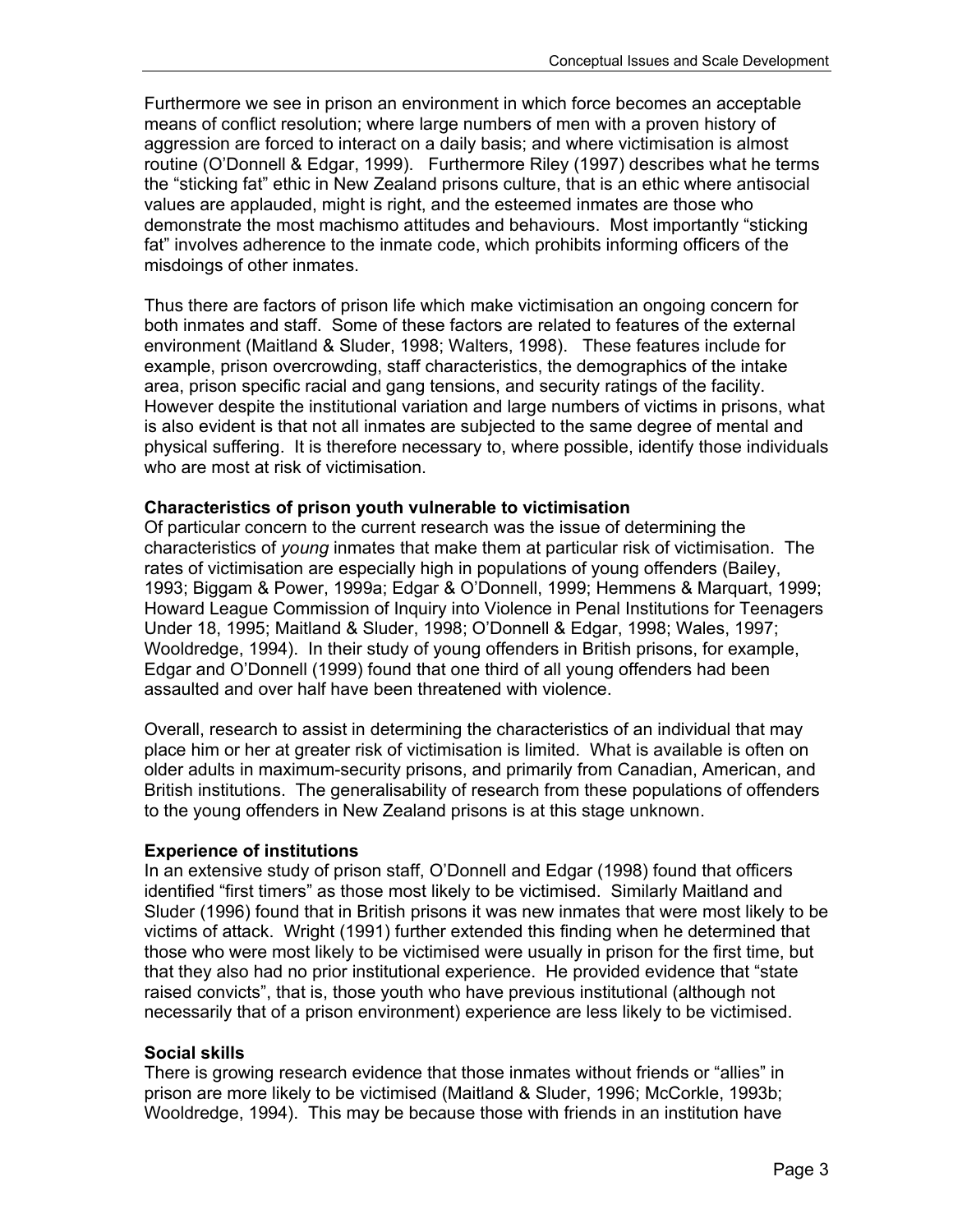better social skills and therefore are less likely to antagonise others or provoke incidents of violence against themselves; or due to friends acting to insulate and protect an individual from victimisation; or a combination of both these factors. Wright (1991) highlighted the importance of social skills in protecting inmates from victimisation. Having tested inmates using a measure of personality functioning (the Minnesota Multiphasic Personality Inventory – Second Edition (Butcher, Dahlstrom & Graham; 1989)), Wright found that those with poorer sociability, a distrust of others, and a tendency to be introverted and withdrawn were more likely to be victimised. He hypothesised that these individuals may react aggressively at times due to poor social skills and an inability to problem solve, and thus they may be more likely to irritate other inmates and therefore "provoke" attack.

#### **Inmates perception of risk**

The relationship between fear of victimisation and actually being victimised is a complicated one. However O'Donnell and Edgar (1999) found that there was a strong relationship between self-reported fear of victimisation and actual experience of victimisation. For instance those youth that had not been victimised themselves, even if they had witnessed the victimisation of someone else, did not report significant levels of fear. Furthermore the level of fear of victimisation that an inmate reports has been found to be one of the best predictors of general well being in both adult inmates (McCorkle, 1993a) and youthful inmates (Maitland & Sluder, 1996).

#### **History of victimisation**

Previous victimisation remains a strong predictor of future risk (Cooley, 1992; Maitland & Sluder, 1996; McCorkle, 1993a; McCorkle, 1993b). This includes not only victimisation within a prison environment but also that suffered in a wider setting. For instance Browne and Falshaw (1996) found that the victims of bullying in a juvenile residential centre had a history of being victimised in their previous schools. Maitland and Sluder (1996) also found that a history of victimisation was one of the best predictors of general well being in their sample of youthful inmates.

#### **Offence type - child sex offenders**

In their survey of British prison staff, O'Donnell and Edgar (1998) found that staff identified potential victims of assault in prison as more likely to be child sex offenders. When they extended their study to the inmates themselves they found that 72% of those inmates surveyed stated that sex offenders were not only victimised more often, but also "deserved" to be victimised (O'Donnell & Edgar, 1999).

#### **Age of youth**

Most of the research on victimisation in prisons has found that younger inmates are significantly more likely to be victimised than older inmates (Bailey, 1993; Baskin, Sommers, & Steadman, 1991; Cooley, 1993; Hemmens & Marquart, 1999; Howard League Commission of Inquiry into Violence in Penal Institutions for Teenagers Under 18, 1995; Maitland & Sluder, 1996; Maitland & Sluder, 1998; McCorkle, 1993b; Wooldredge, 1994). Various reasons have been postulated to explain the greater levels of victimisation that occur in younger populations of inmates. This includes the hypotheses that younger inmates have higher activity and energy levels than older inmates (Fuller & Orsagh, 1977, in Maitland & Sluder, 1998); or perhaps is reflective of the pressures that young inmates face to "establish a reputation for themselves vis-à-vis toughness and that violent behaviour is one way for younger inmates to prove themselves" (Baskin, et al., 1991, p.278).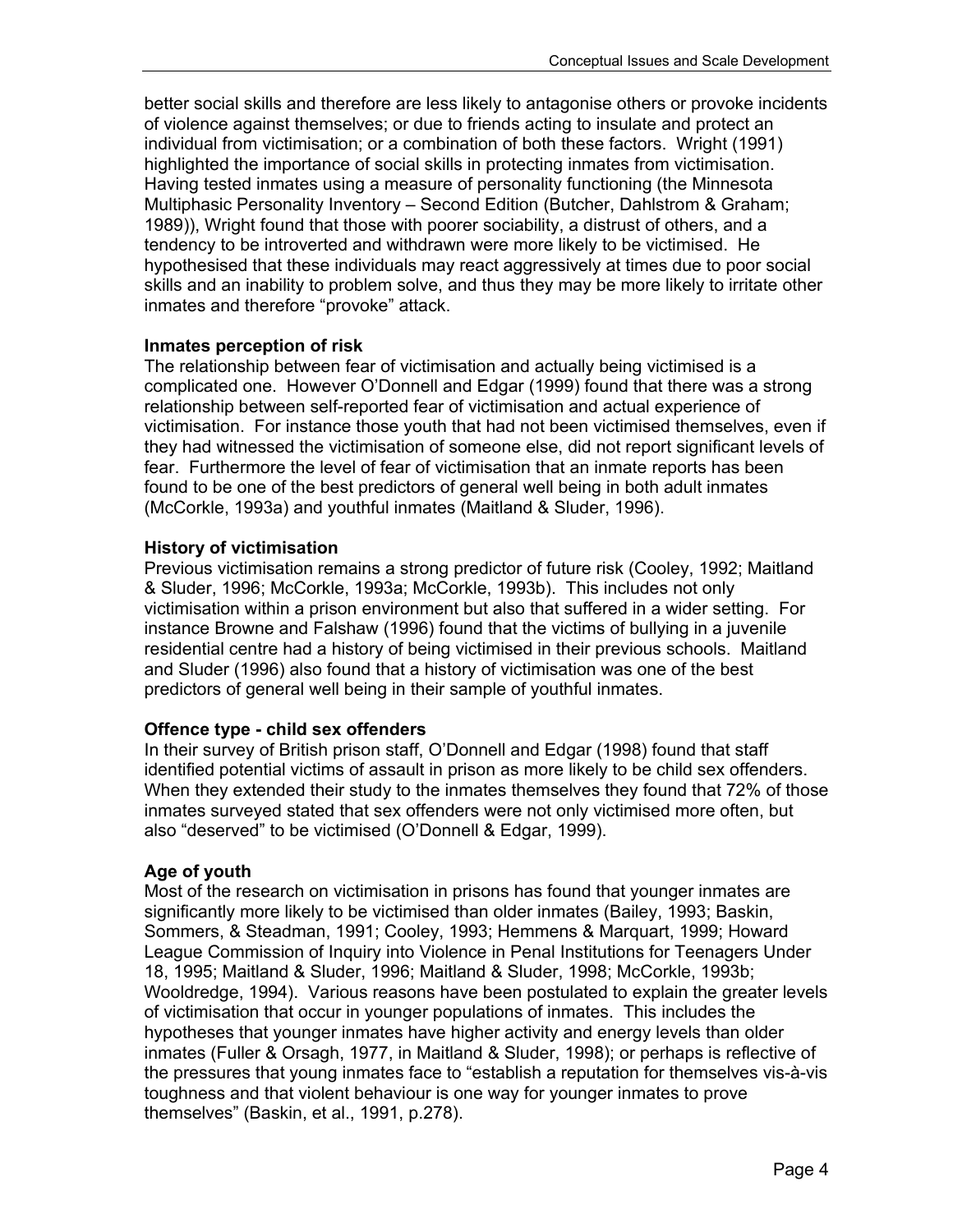While much evidence exists to suggest that younger inmates are at more risk of victimisation than older inmates, this is based on comparisons between populations of inmates ranging from 17 through to 70 years of age. Consequently it is unclear at this stage whether there is a difference in the risk of victimisation between younger and older adolescent inmates, that is, for example between an inmate who is 17 and an inmate who is 19 years old. While Cooley (1993) found that the odds of being victimised appeared to decrease with age, this was deduced using a sample of inmates aged between 19 and 60 years and thus the actual differences in victimisation rates in younger inmates is uncertain.

#### **Intellectual impairment**

Inmates of low intelligence were identified by prison staff to be more at risk of victimisation in the survey completed by O'Donnell and Edgar (1998). Furthermore given that those with intellectual disabilities are more likely to lack social and problemsolving skills, be less "street wise" than their peers, and be developmentally more immature generally than their peers, this factor was considered important to include.

#### **Lack of fit with prison culture**

When determining those inmates at most risk of victimisation a number of characteristics emerge from the research literature. These include factors such as being perceived as weak, of small physique, of middle class background, lacking in "street wise" knowledge, being effeminate in behaviour, and being of a minority race within the prison (Maitland & Sluder, 1996; Toch, 1977; Wright, 1991). Inmates have also found to be at greater risk if they do not belong to a gang (Maitland & Sluder, 1998). In their survey of prison staff, O'Donnell and Edgar (1998) found that staff were almost unanimous in their opinion that those inmates who appeared physically vulnerable, that is those who are small or weak, anxious, timid and quiet, were more likely to be victimised.

When examining the features of those inmates more likely to be victims of sexual assaults, Chonco (1989) found that the victims of sexual assault tend to be perceived as those who talk too much, have feminine features (such as a small high pitched voice) and those seen as weak. In a similar study Smith and Batiuk (1989) found that inmates who walked or dressed in a feminine way were more likely to be victimised

### **VULNERABILITY TO SUICIDE / SELF HARM**

#### **Suicide and Youth**

New Zealand has one of the highest rates of suicide in young males aged 15 to 24 years in the industrialised world (World Health Organisation, 1993). The suicide rate in this age group has quadrupled over the last two decades (New Zealand Health Information Service, 1997). Furthermore suicide attempts that do not result in death continue to pose a serious health concern for youth under the age of 20 years, resulting in between 600 and 700 hospital admissions annually (New Zealand Health Information Service, 1995). In one Christchurch study of a cohort of young people, it was found that more than a quarter reported some form of suicidal behaviour before the age of 21 years, including suicidal ideation and suicide attempts (Fergusson, Woodward, & Horwood, 2000). These findings are consistent with a number of other international studies of adolescent populations (Horwood & Fergusson, 1998).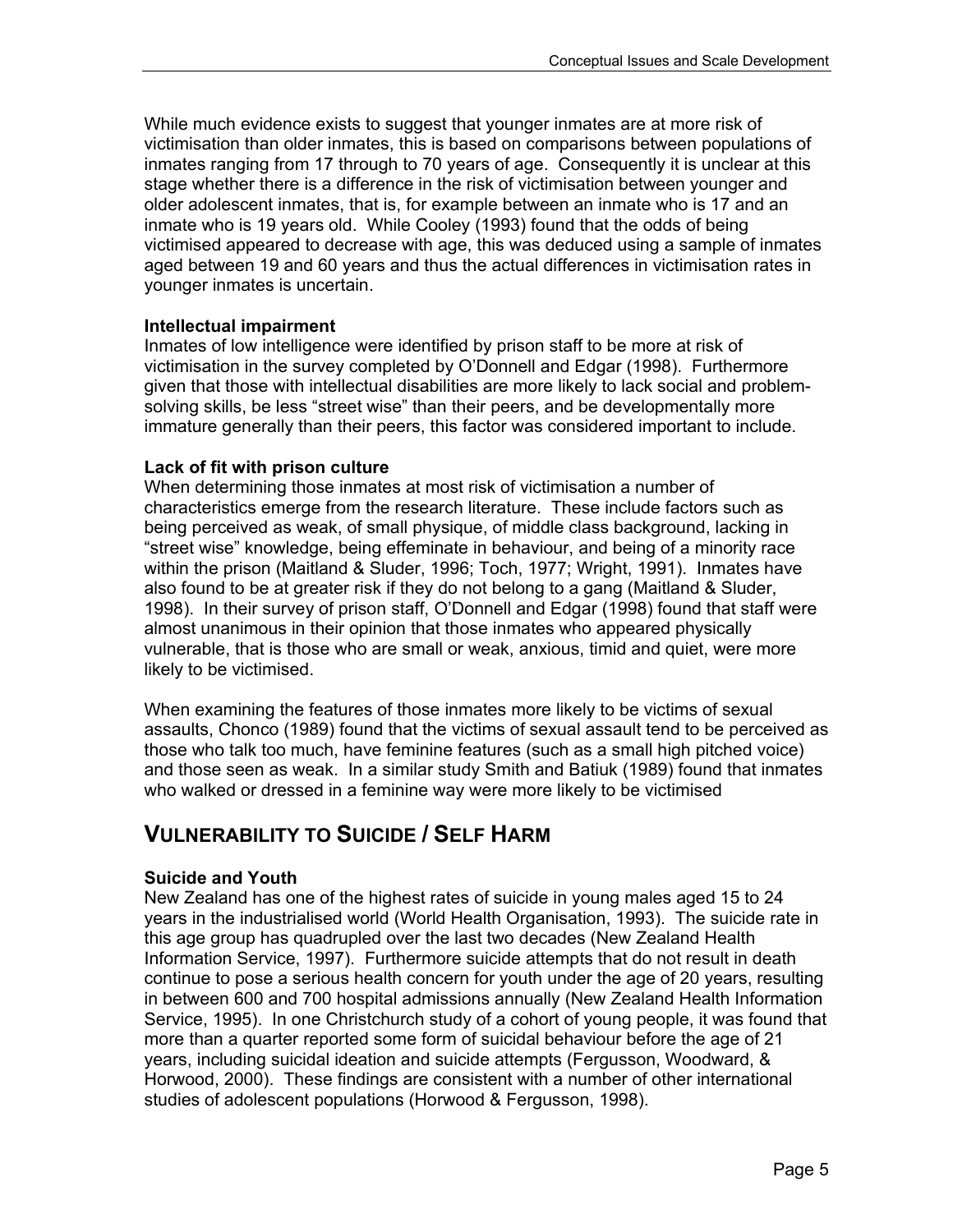There are a number of factors that have been found to be associated with the risk of suicide or serious suicide attempts in youth (Fergusson, Woodward, Horwood, 2000; Beautrais, 1997; Fergusson & Lynsky, 1995; Garland & Zigler, 1993). These include a family environment characterised by socio-economic adversity, marital disruption, poor parent-child attachment, and exposure to sexual abuse. The individuals concerned also usually have mental health problems, including substance abuse and dependence, and exposure to stressful life events during adolescence. Prior to their suicide attempt youth usually report precipitants such as relationship breakdowns, interpersonal difficulties, financial concerns, and work and legal problems.

Many of the factors associated with suicide attempts are present for youth in prison. This is reflected in the findings of the Suicide Prevention Review Group (1995) who found that inmates kill themselves 4-6 times more often than the community sample (age adjusted), with younger inmates (15-19) at the greatest relative risk. These findings are not restricted to New Zealand prisons. For instance the suicide rate in the prisons of Victoria, Australia, has been reported at between five and eleven times greater than that of the general population (Victorian Correctional Services Task Force, 1998). Adolescents in juvenile detention facilities in America have also been identified as being at high risk of both suicide attempts and suicide (Rohde, Seeley, & Mace, 1997).

#### **The prediction of suicide risk**

While many of the factors that place a youth at risk of suicide and self harm may be identified retrospectively, following an actual attempt, there are many problems inherent in prospectively predicting those at risk. For instance the indicators of heightened risk of suicide (such as depression or relationship problems) are relatively common, whereas an actual suicide attempt is not. Consequently it becomes necessary to understand the patterns of past and current factors that are strongly suggestive of, and can be used to determine those that are a higher risk of suicide.

A number of well researched documents exist regarding the factors to consider when determining risk of suicide (Beautrais, 1997; Beautrais, 1995; Beautrais, Coggan, Fergusson & Rivers, 1997; Council of the College of Physicians and Surgeons of Alberta, 1994; Garland & Zigler, 1993; Hudson & Ward, 1997; Mental Health Services, 1993; National Health Committee, 1996). The following represents a brief discussion of the items that these documents delineate<sup>3</sup>, with (where possible) reference to research pertaining to offenders, and in particular youth offenders.

#### **Hopelessness**

Hopelessness is defined as negative thoughts about the future, and has been widely identified by research as the pre-eminent psychological predictor of suicide and its various manifestations (see Holden, Kerr, Mendonca & Valamoor, 1998; Harris & Lennings, 1993). Hopelessness (while an important dimension of depression) has also been found to be better at predicting suicidal behaviour than depression itself (ibid). Hopelessness has been found to be a particularly pertinent characteristic of those who attempt suicide in prison (Biggam & Power, 1999; Liebling, 1997, in HM Chief Inspector of Prisons for England and Wales, 1999; Smyth & Ivanhoff, 1994).

 $\overline{a}$  $3$  For a full explanation the reader is referred to the documents cited.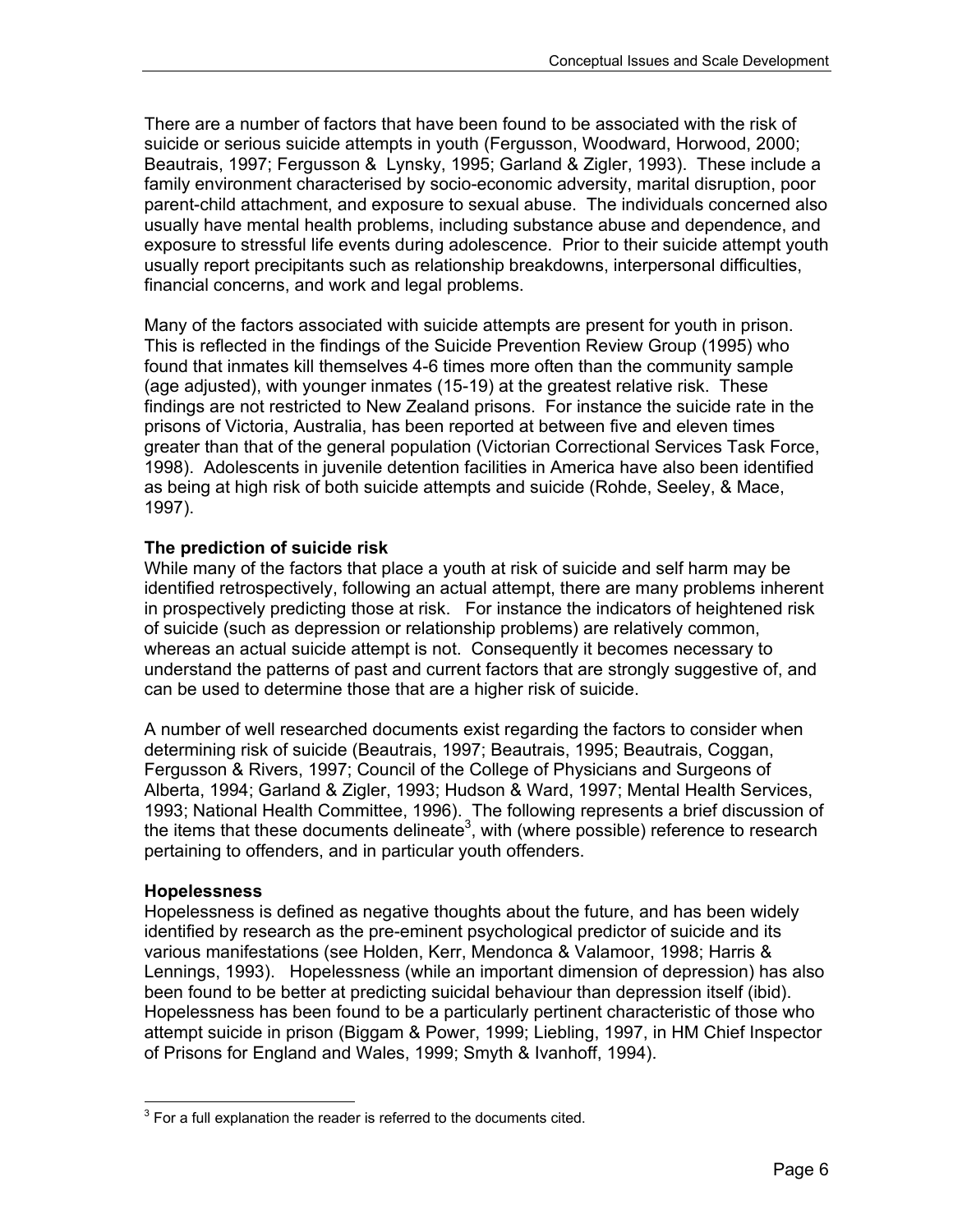#### **Current suicidal ideation**

Current thoughts of suicide are very common in New Zealand prisons. The recent National Study of Psychiatric Morbidity in New Zealand Prisons (Simpson, Brinded, Laidlaw, Fairley, & Malcolm, 1999) found that one in five inmates of all ages had thoughts of suicide since being in prison. One in 20 inmates reported having made a plan as to how they intended to do it. In terms of youth in prison under 20 years of age, a total of 16% had had thoughts of suicide since being in prison. Furthermore, suicidal ideation was found to be present prior to all attempted suicides in a sample of Australian adolescent offenders (Harris and Lennings, 1993).

#### **Past attempts**

The strongest behavioural predictor of future suicidal behaviour is past suicidal behaviour (Lewinsohn, Rohde, & Seeley, 1994). Hawton and Catalan (1987) found that between 6 and 15% of youthful suicide attempters make another attempt within a year. Studies of British prisoners found that approximately half the inmates who committed suicide had threatened or attempted suicide in the past (Liebling, 1995; Lloyd, 1990). Furthermore the review by HM Chief Inspector of Prisons for England and Wales (1999) reported that between 7 and 15% of prisoners claimed to have made a suicide attempt in the previous year.

#### **Recent exposure to others suicidal behaviour**

There is increasing evidence that adolescents are at increased risk of suicidal behaviour themselves, following the suicide of another known individual (such as family members or friends), and this was also found to hold true in a sample of American juvenile delinquents (Rohde, Seeley, & Mace, 1997).

#### **Contact with a mental health professional**

Horwood and Fergusson (1998) found that of the 57 Christchurch youth in their sample that had attempted suicide or died by suicide, 35% had been in contact with some form of psychiatric treatment service. This is primarily due to the fact that the majority of these 57 youth had a recognisable psychiatric disorder prior to their suicide attempt (including mood disorders, anxiety disorders, and substance abuse disorders). The recent National Study of Psychiatric Morbidity in New Zealand Prisons (Simpson, et al., 1999) found that about 30% of sentenced male inmates (of all ages) had received some form of treatment for a mental health problem prior to entering prison. Furthermore a number of researchers (see Power, McElroy, & Swanson, 1997) have found that about one-third of all inmates who committed suicide had been treated as in-patients prior to their imprisonment.

#### **Sentence length**

After his review of the literature Lloyd (1990) concluded that prisoners serving long sentences, particularly a life sentence, were more at risk of suicide than those with short sentences. Liebling (1993) found that when youth offenders in the United Kingdom received a long sentence this acted as a specific trigger of suicide attempts and selfinjury. The review of suicide in New Zealand prisons (Corrections Operation Group, 1995) found that inmates serving a sentence of more than one year are over represented in the suicide population. This was found to be particularly true for inmates serving life sentences.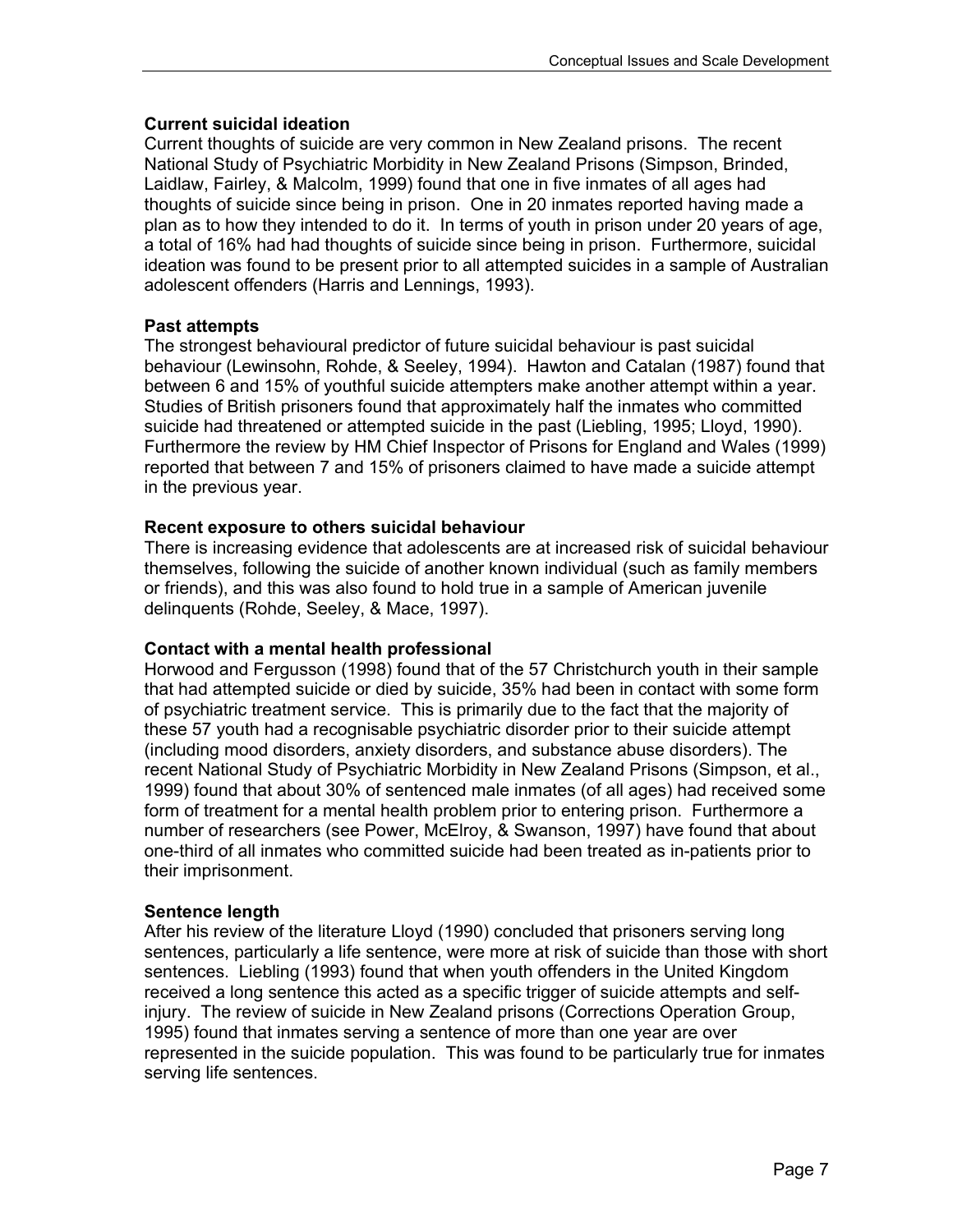## **WELLBEING**

#### **Alcohol and drug use**

The National Study of Psychiatric Morbidity in New Zealand Prisons (Simpson, et al., 1999) concluded that substance abuse and dependence are relatively common disorders among the prison population. Substance abuse is most commonly cited as a strong risk factor for suicide behaviour in both the community (Beautrais, 1997; Beautrais, 1995; Beautrais, et al., 1997; Council of the College of Physicians and Surgeons of Alberta, 1994; Garland & Zigler, 1993; Hudson & Ward, 1997; Mental Health Services, 1993; National Health Committee, 1996) and in samples of prison youth ( Liebling, 1992; Power, et. Al., 1997; Rohde, et.al., 1997). For instance Putnins (1995), from a sample of 216 young Australian offenders, found that suicide attempts and self harm were associated with increased substance use. There is also evidence that drug use in prison contributes to victimisation in the form of 'drug debts' and 'standovers' (Maitland & Sluder, 1998).

#### **Social support**

Social factors, including the lack of a perceived supportive family/whanau or social networks outside of the prison, have been found to be increasingly important in predicting those inmates at risk of victimisation and suicide. Those lacking social support have been found to be at increased risk of suicide (Victorian Correctional Services Task Force, 1998), and victimisation (McCorkle, 1993; Wooldregde, 1994) in prison.

The importance of family and friends has also been acknowledged in the PYVS by the inclusion of the requirement to contact a "significant other" as part of the assessment. This aspect was included with respect to the knowledge that many youth may be unwilling to disclose personal information about themselves in a brief screening assessment, but this information may well be known by another that knows them well. The usefulness of contacting a significant other is confirmed by the finding that between 68% and 86% of those attempting suicide are likely to have made indirect references to their suicidal intention to relatives (Jamison, 1986).

#### **Psychological Distress**

Psychological distress is an important factor in predicting those at risk of both victimisation and suicide. Approximately 90% of adolescents that complete or attempt suicide will have been diagnosed with a recognisable psychiatric disorder prior to their attempt (Beautrais, 1995; Shaffer et al, 1996). In a sample of American juvenile delinquents Rohde, Mace and Seeley (1997) found that suicide attempts were primarily related to depression and anxiety. Furthermore depression was found to be the best predictor of both suicidal ideation and suicide attempts in sample of Australian youth offenders (Harris & Lennings, 1993). Furthermore, Biggam and Power (1999) found that the victims of victimisation in prison demonstrated levels of depression and anxiety at similar levels to those prisoners who were actively suicidal.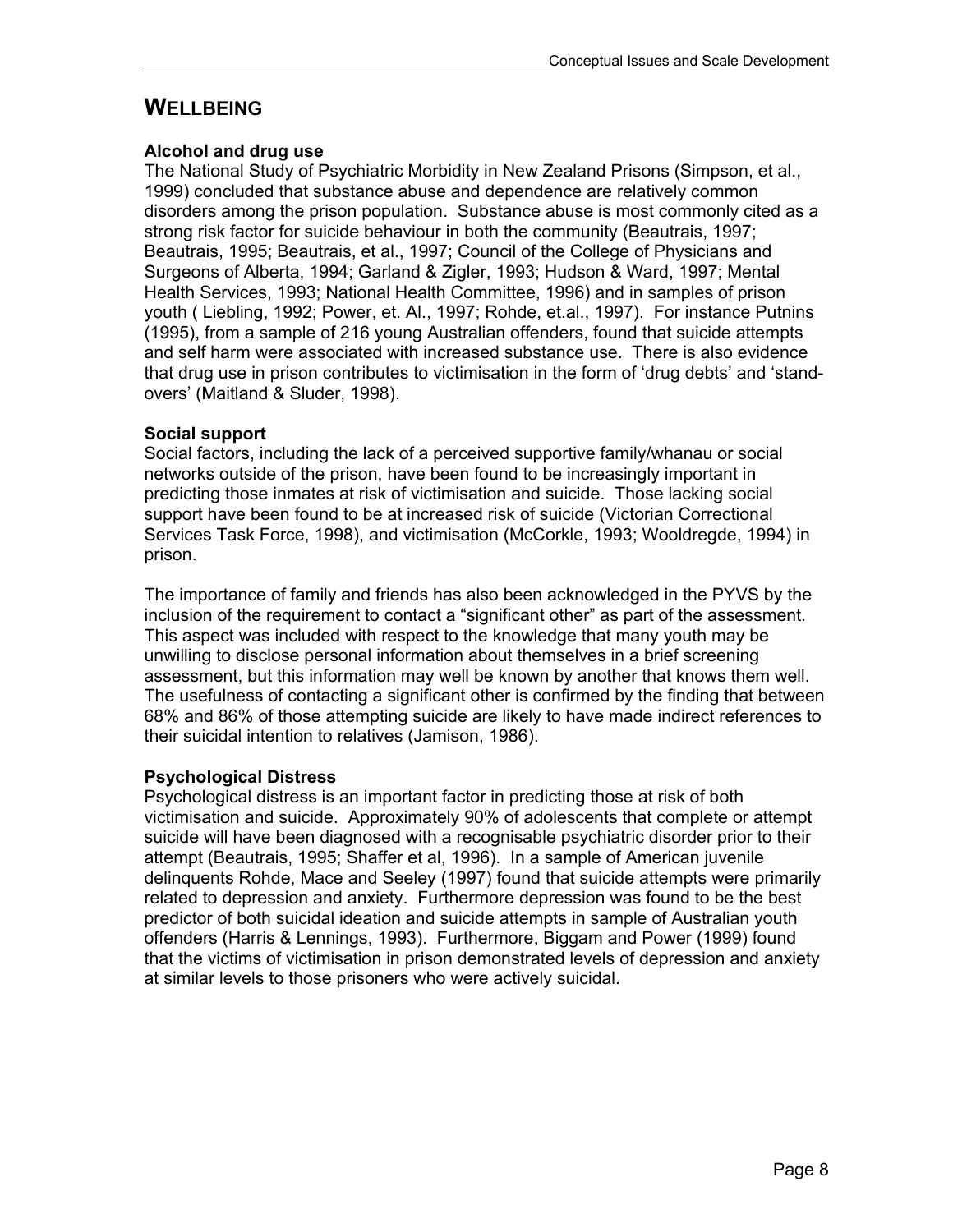## **DEVELOPMENT OF THE SCALE**

Following the review of the research literature, a pool of factors were identified that were likely to be predictive of vulnerability in youth. The next step was to devise operational definitions of these factors in the form of questions to be included in the Prison Youth Vulnerability Scale. Taking into account that the scale would be administered to prison youth by non-clinically trained staff, it was considered essential that the language and format of questions be suitable for their audience. To obtain guidance in this, a range of publications from agencies dealing with youth and others at risk were consulted including: the Ministry of Education Guidelines for Assessing and Managing Risk in Schools (Beautrais, et al,1997); the Ministry of Health Guidelines for Clinical Risk Assessment and Management in Mental Health Services (Ministry of Health, 1998); and the National Health Committee Guidelines for Recognising, Assessing and Treating Alcohol and Cannabis Abuse in Primary Care (National Health Committee, 1999). In addition discussions were held with a researcher (Mr Don Smith) involved in developing a risk assessment tool for use with youth in the care of the Children, Youth and Family Service.

Following this process of consultation, a pool of item questions were developed and formatted into a draft questionnaire. Where possible, consistency was sought between PYVS questions and those employed by other agencies dealing with New Zealand youth. For example, the selection of questions for the Alcohol and Drug use – Brief screen, and Psychological Distress sections of the PYVS were adapted from those with known research validity<sup>4</sup>. Due to the recognised difficulty of relying on self-report alone in assessing risk (e.g., Cooley 1992; McCorkle 1993a) it was decided to supplement the questions posed directly to youth with a review of collateral information in the form of prison health and unit files and an interview with a significant other nominated by the youth concerned. To minimise the potential consequences of error in employing multiple sources to assess vulnerability, it was further decided that answers given by the youth would be modified only in terms of increasing the assessed level of risk. That is, where a discrepancy between youth self-report and collateral information was established, the item concerned would be scored in accord with the information source which rated the youth's risk most highly.

The draft scale was then subjected to an extensive review process. Individual items in the questionnaire were first reviewed for cultural appropriateness by Maori cultural advisors from the Policy and Service Division of the Department of Corrections. Following amendments resulting from this process, the modified format of the scale was then submitted for feedback to Psychologists and Maori Cultural advisors at the

 $\overline{a}$ 

 $4$  The alcohol and drug screen of the PYVS is based on two items from the CAGE, a brief screening instrument for problematic drug and alcohol use; and an item that tapped the problematic use criteria from the Diagnostic and Statistical Manual of Mental Disorders – Fourth Edition (American Psychiatric Association, 1994).

The Psychological Distress section of the PYVS includes both a measure of current presentation, and a version of the Non-Specific Psychological Distress Scale known as the K-6 (Kessler & Mroczek, 1994) adapted for use with prison inmates. The six-item version of this scale was found by Kessler and Mroczek to represent the entire range of high distress and to also be highly discriminating along that continuum. In her recent research with a sample of students at a New Zealand university campus primary care clinic, Westwater (1998) found that the K-6 compared very favourably in its diagnostic utility with a structured diagnostic interview of proven validity. Her research with the K-6 further suggested that it detected current depression, anxiety, and restlessness.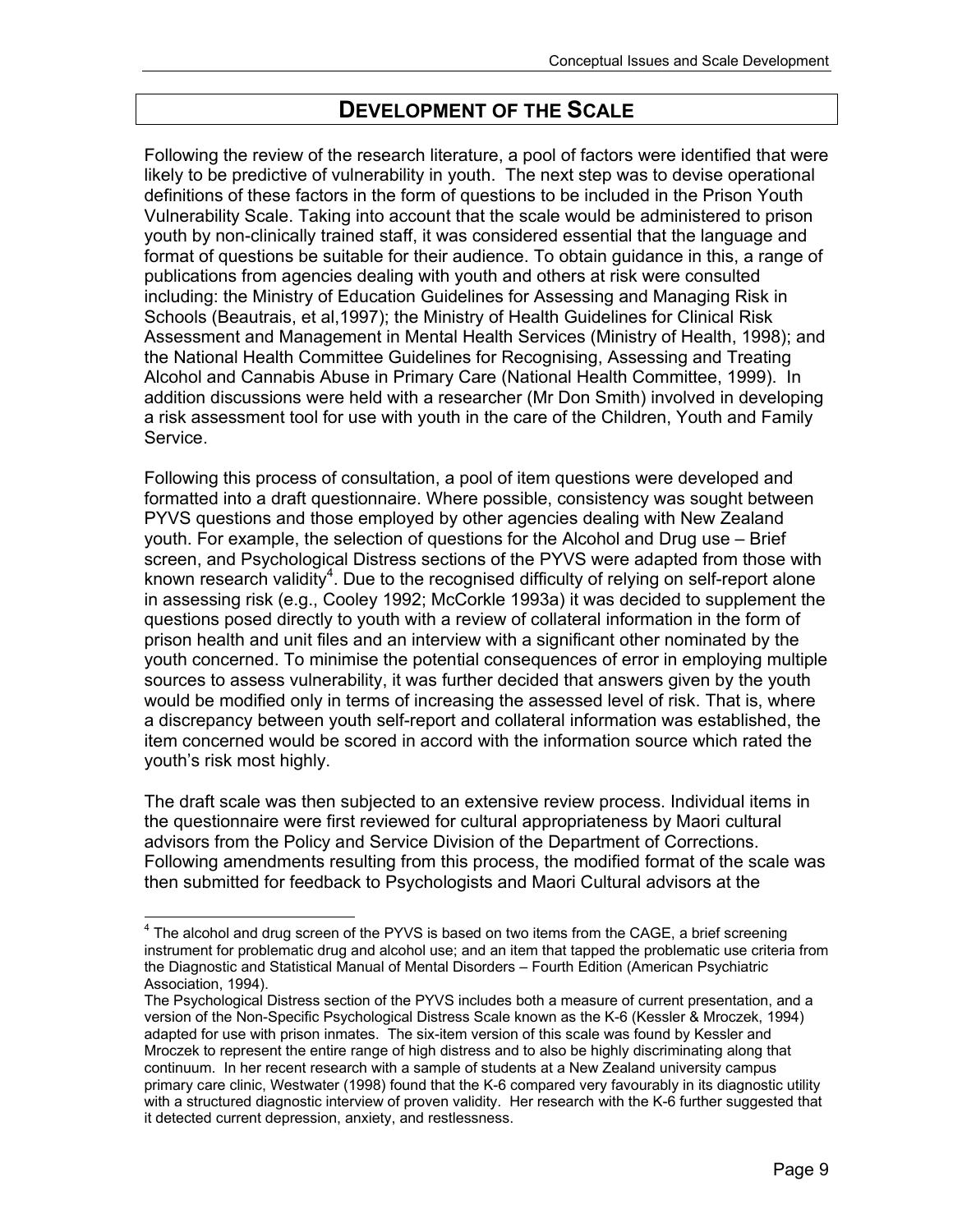Department of Corrections Psychological Service National Conference. Prison officers at Hawkes Bay and Christchurch regional prisons were also asked to provide feedback on the "user friendliness" of the scale items and format. Based on the feedback received from these sources the scale was again modified and then piloted on 20 youth in Christchurch Prison by psychologists from Psychological Service and Prison Officers from the Christchurch Prison case management assessment team. During this process Youth and prison officers were asked to comment on the scale items and overall assessment process. Based on feedback from this process, final modifications were made and the scale was submitted for a final cultural review. The final version of the Prison Youth Vulnerability Scale is included in Appendix 1.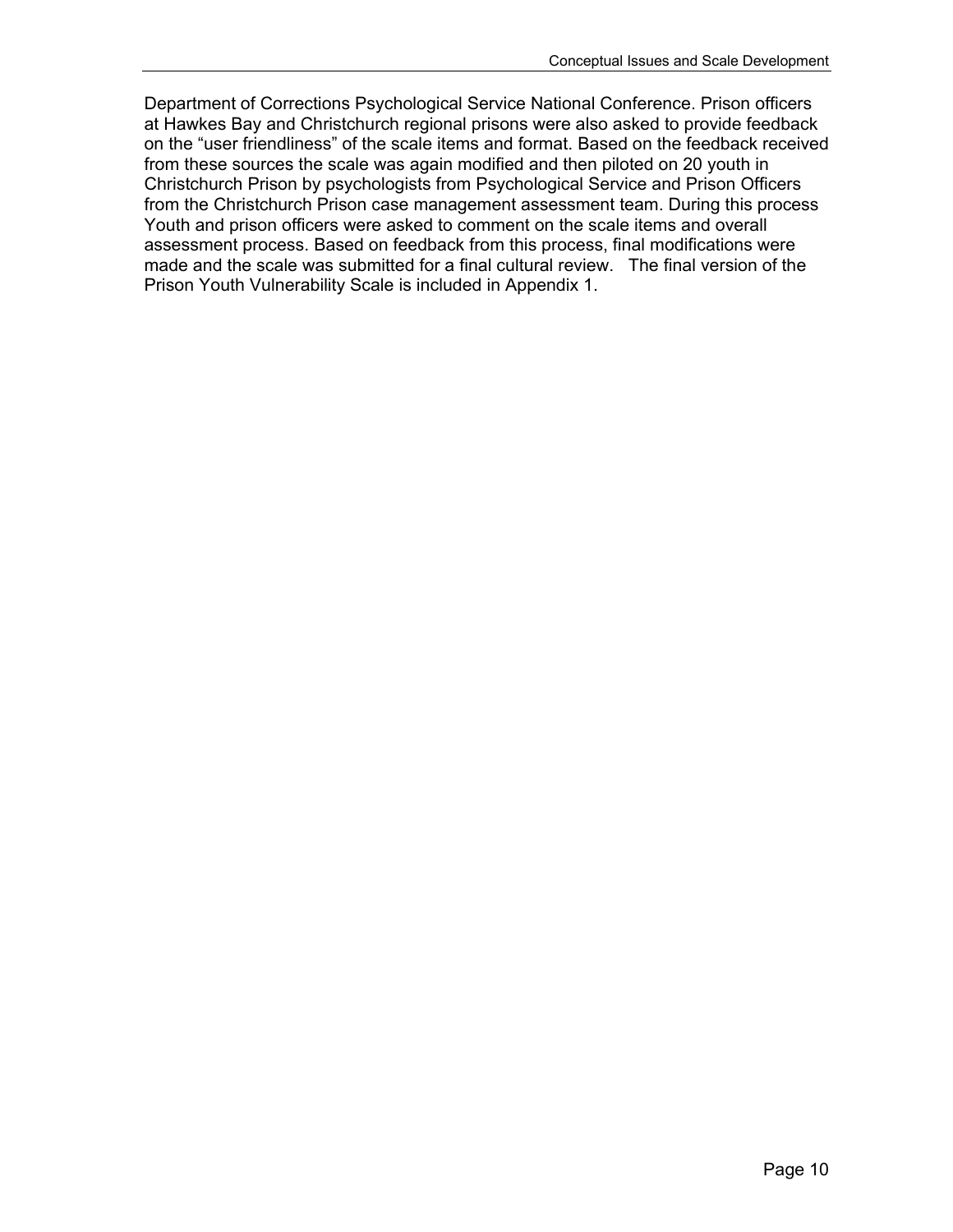## **ADMINISTRATION AND SCORING GUIDELINES**

## **A. GENERAL CONSIDERATIONS WHEN USING THE PYVS**

- 1. **Who** The PYVS should be administered to all youth aged between 17 and 19 years of age (inclusive). This includes both sentenced youth and those on remand.
- 2. **When** The PYVS should be administered as part of an initial induction assessment to determine placement options for youth. This should ideally take place within 72 hours of arrival.
- 3. **Where** Arrange a time and place for the interview. Try to make the environment where the assessment is conducted as quiet and confidential as possible.
- 4. **Administrators**  All those who administer the PYVS should have completed training by psychologists familiar with the nature and purpose of the scale.

### **B. CONDUCTING THE INTERVIEW WITH YOUTH**

#### **1. Establish rapport**

- a) Introduction in an effort to put the youth at ease with you and the assessment process it is important to provide a rationale and an introduction to you and your role. This could be something like *"Hi my name is [………], I am a prison officer with the Specialist Youth Unit. Part of my role is to come and interview young people when they first come into prison. It is normal to experience problems when you come to prison and I want to ask you some questions about how it is for you."*
- b) Ask the youth some of the questions on the front page of the PYVS, these provide an introduction into the "question and answer" format of the interview, and are relatively non-threatening and non-personal.
- c) Make a point of asking the youth "where are you from", this again is a nonthreatening question that may provide the youth the chance to talk about family, whanau, iwi, and their connections with others.

#### **2. Complete PYVS interview with youth.**

- a) Ask all the questions in bold type. Try to keep the wording you use as close as possible to the wording in the scale. Paraphrase, or explain, if the youth seems confused by an item.
- b) If the youth does not give you a definite answer, i.e. "depends" or "not sure", re-phrase the question with options and ask them to chose one option even if none are completely right for them.
- c) Obtain contact details for significant others and written consent using the consent form on page 6 of the PYVS. Note that it is not compulsory that the youth give their permission for you to contact someone; however if the youth does not to wish to supply his consent, encourage him and attempt to allay any concerns he may have about this occurring.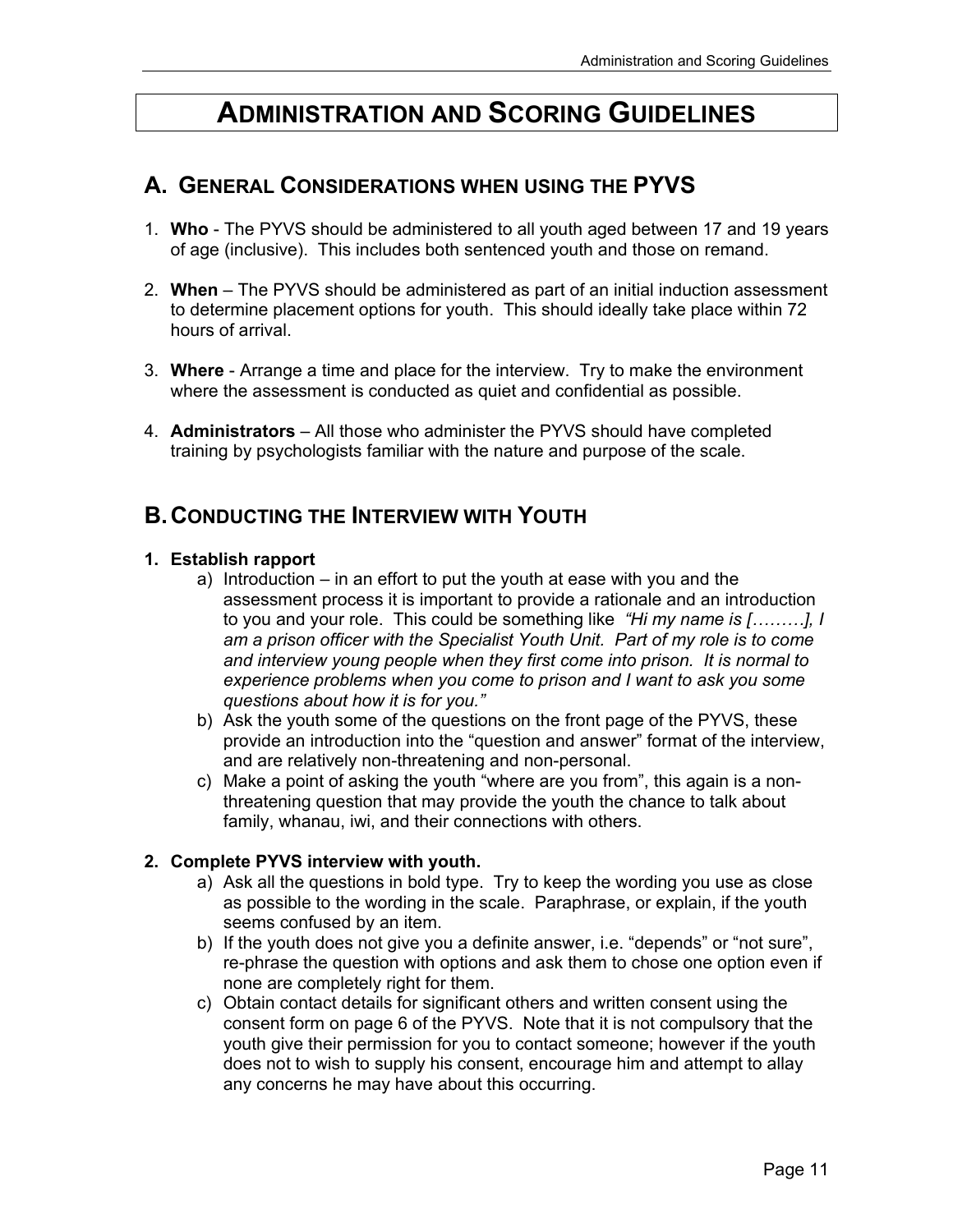- d) If in doubt about an answer give it a higher score (err on the side of more vulnerability not less).
- e) Do not let the youth see the scale where possible, as this may bias the responses the youth provides.
- f) As you ask the youth each question, score their response in the appropriate space beside one of the shaded options.

**NOTE:** If during the interview, the youth appears at immediate or serious risk of harm from themselves or others, follow usual prison procedure – such as reporting your concerns to the Health Unit and/or the Unit Manager.

## **C. OBTAIN COLLATERAL INFORMATION**

#### **1. Complete file review.**

- a) Review the file for any information that may help you to answer any of the items in the PYVS.
- b) Ensure that you have obtained and reviewed a copy of the Judges Sentencing notes (these should arrive with the youth to prison – if they did not contact the court to ensure that a copy is sent). Do not consider the PYVS complete until you have obtained and reviewed the Judges Sentencing notes.
- c) Use the checklist entitled "Areas to Cross-check in File review", included with the PYVS, to assist in determining relevant information.
- d) Tick the box on page 1. of the PYVS to indicate that you have completed the file review. If unable to complete any aspect of this part of the PYVS administration state the reasons why on page 1 of the PYVS (for instance, "Judges Sentencing notes unavailable").

#### **2. Interview with Significant Other**

- a) Follow guidelines included on pages 10 and 11 of the PYVS.
- b) Tick the box on page 1. of the PYVS to indicate that you have completed the interview with the significant other. If unable to complete this aspect of the PYVS administration state the reasons why on page 1 of the PYVS (for instance, "Significant other could not be contacted").

#### **3. Review PYVS Scores on the basis of new information obtained through collateral sources.**

a) On the basis of any collateral information obtained, review the PYVS scores obtained from the youth interview and amend these scores where necessary. **Amendments should only be made to reflect increased perception of vulnerability** – that is item scores may increase but should not decrease as a result of collateral information received.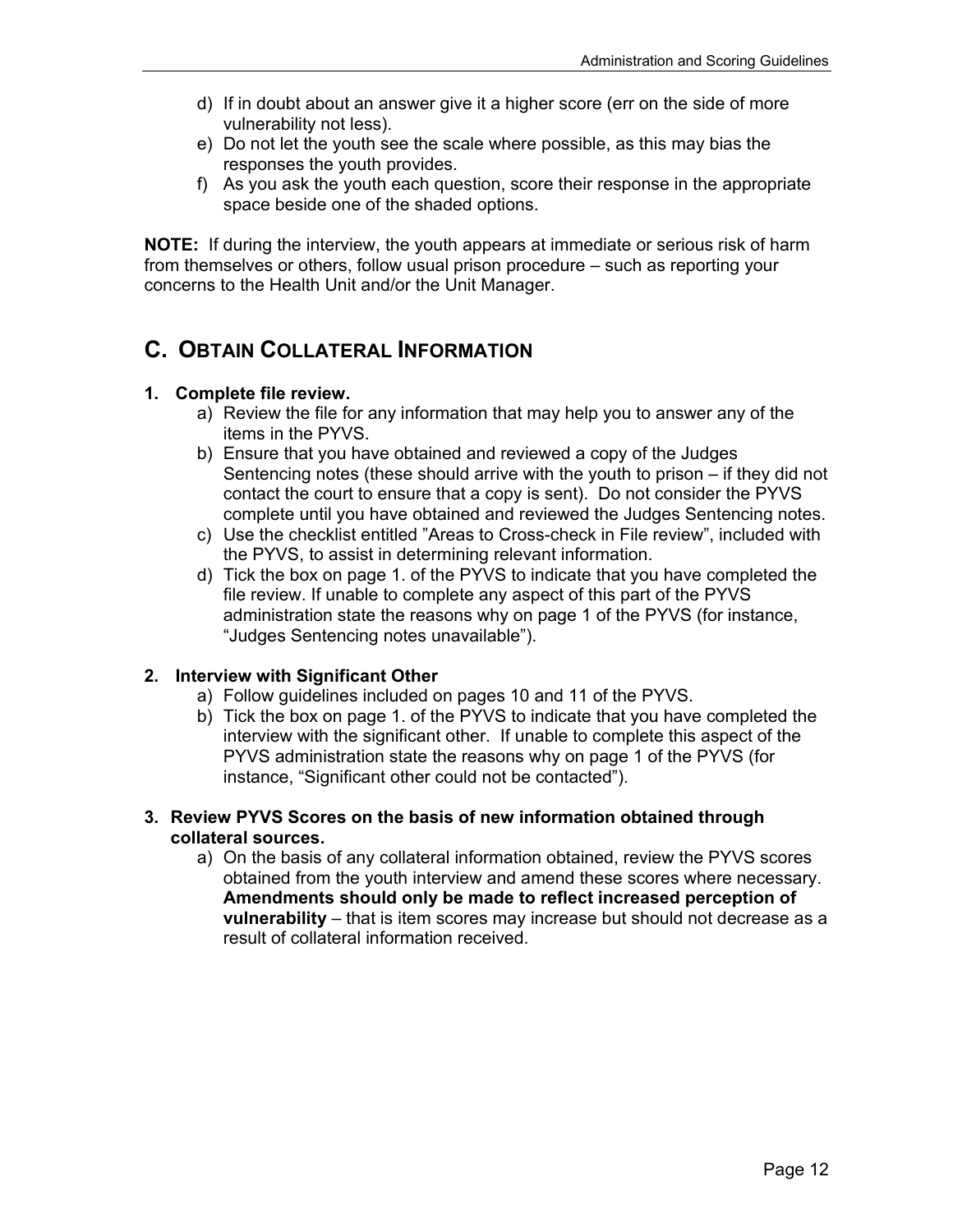## **D. SCORING THE PRISON YOUTH VULNERABILITY SCALE**

#### **1. Obtaining sub-scale and Total PYVS scores**

- a) Add the scores from each box (with revised scores following collection of collateral material) to obtain a total for each of the three subscales.
- b) Enter the subscale totals on page 1 of the PYVS.
- c) Add the subscale scores to obtain a Total PYVS score.

#### **2. Using scores as criteria for entry to Specialist Youth Units**

- a) Based on current research with the PYVS, a Total PYVS score of 12 is recommended as a suitable "cut-off" for determining entry to the Specialist Youth Units.
- b) If the youth obtains a score of 12 or above consider them for entry to the Specialist Youth Units. However final entry may need to be based on availability of beds and other regional constraints.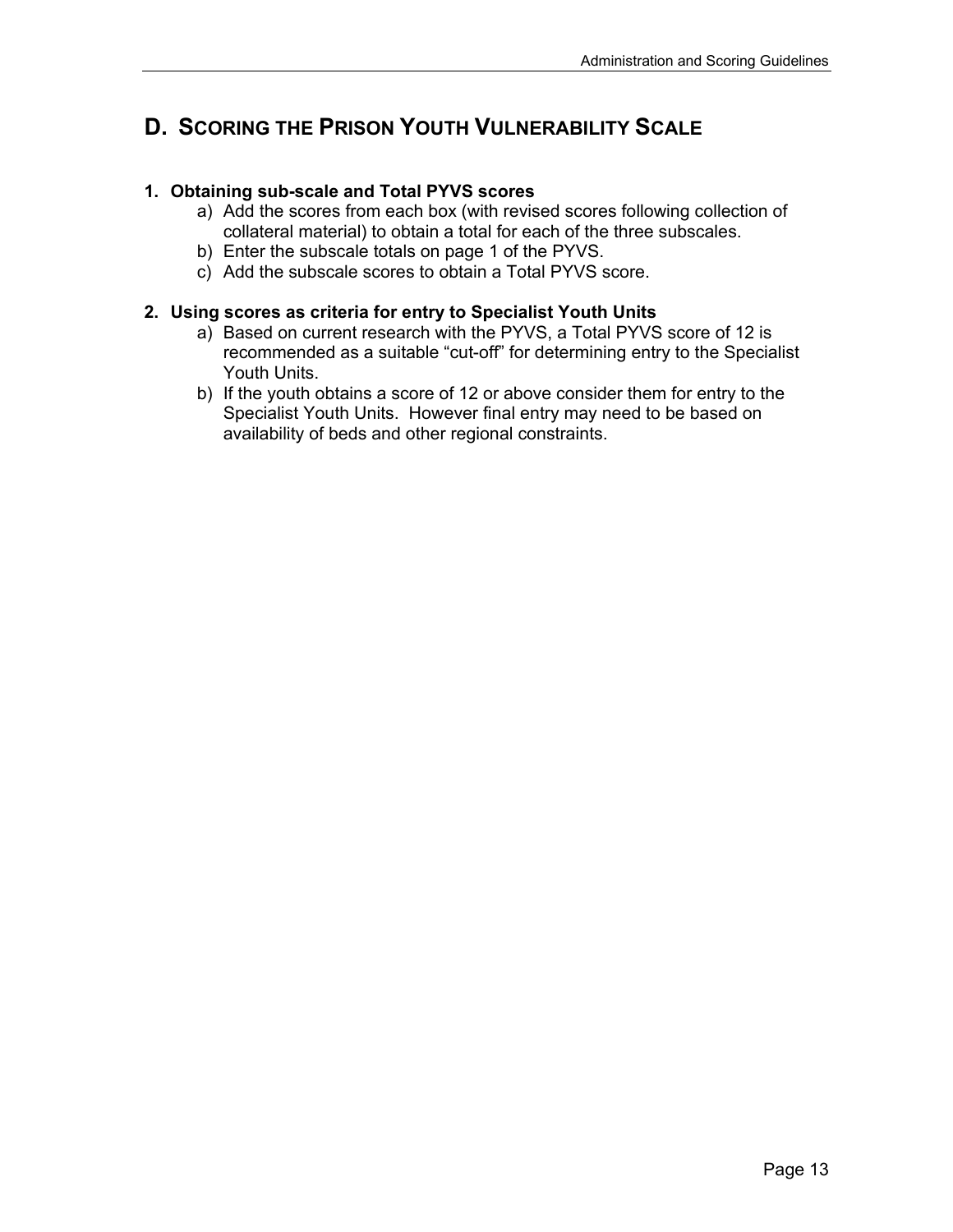## **SUMMARY OF PSYCHOMETRIC PROPERTIES**

#### **How well does the PYVS predict vulnerability?<sup>6</sup>**

The use of a prediction instrument such as the PYVS which employs a cut-off will result in a number of people being identified as vulnerable and a number of people being identified as not vulnerable. In assessing how well the PYVS predicts vulnerability it was necessary to establish how often the PYVS will predict someone to be vulnerable when in fact they are not at risk of harm (known as the false positive rate), and how often the PYVS will predict someone to be not vulnerable when in fact they are at risk of harm (known as the false negative rate). Two methods of establishing whether youth had suffered harm were employed to test the accuracy of the PYVS.

- 1. Penal files and prison health files were reviewed for documented evidence of harm suffered by youth after being tested with the PYVS. Using this method and the recommended cut-off score of 12 it was established that the PYVS has a false positive rate of 31% and a false negative rate of 23%. In other words 69% of youth predicted by the PYVS to be at risk of harm did suffer some form of harm and 77% of youth predicted by the PYVS to be safe from harm did not suffer harm.
- 2. Prison officers from the youth's prison unit were asked to rate the harm suffered by youth after being tested with the PYVS. Using this method and the cut-off score of 12 it was established that the PYVS had a false positive rate of 13% and a false negative rate of 35%. This means that 87% of youth predicted by the PYVS to be at risk of harm suffered some form of harm and 65% of youth predicted by the PYVS to be safe from harm did not suffer harm.

#### **Will two different assessors agree on the PYVS score to give a youth?**

Any two prison officers trained in the use of the PYVS are likely to obtain the same or a very similar score for a given youth. When pairs of prison officers independently rated the same group of youths with the PYVS they achieved a high level of agreement (known technically as inter-rater reliability). The correlations between the scoring of PYVS raters and co-raters for each scale on the PYVS were as follows: Total PYVS score = .97, Victimisation scale = .98, Well-being scale = .92 and Suicide/self-harm scale = .94. Any correlation above .90 is considered to be very high.

#### **Are PYVS scores stable over time?**

PYVS scores are unlikely to change significantly over a short time period. When youth who had been administered the PYVS were re-tested after approximately three weeks, their scores remained fairly stable. The correlations between PYVS scale scores at initial testing and re-testing were as follows: Total PYVS score = .80, Victimisation score = .66, Well-being score = .56 and Suicide/self-harm score = .94. Correlations between .50 and .80 are considered to be moderate to high. These correlations are considered adequate given that several items within each sub-scale measure qualities which would be expected to vary over time (for example, psychological distress).

 $\overline{a}$ 5 A fuller description of the psychometric properties of the PYVS is included in Appendix 2. *Psychometric properties of the PYVS* 6

The predictive validity estimates provided above must be regarded as tentative owing to the small sample size employed in compiling these estimates.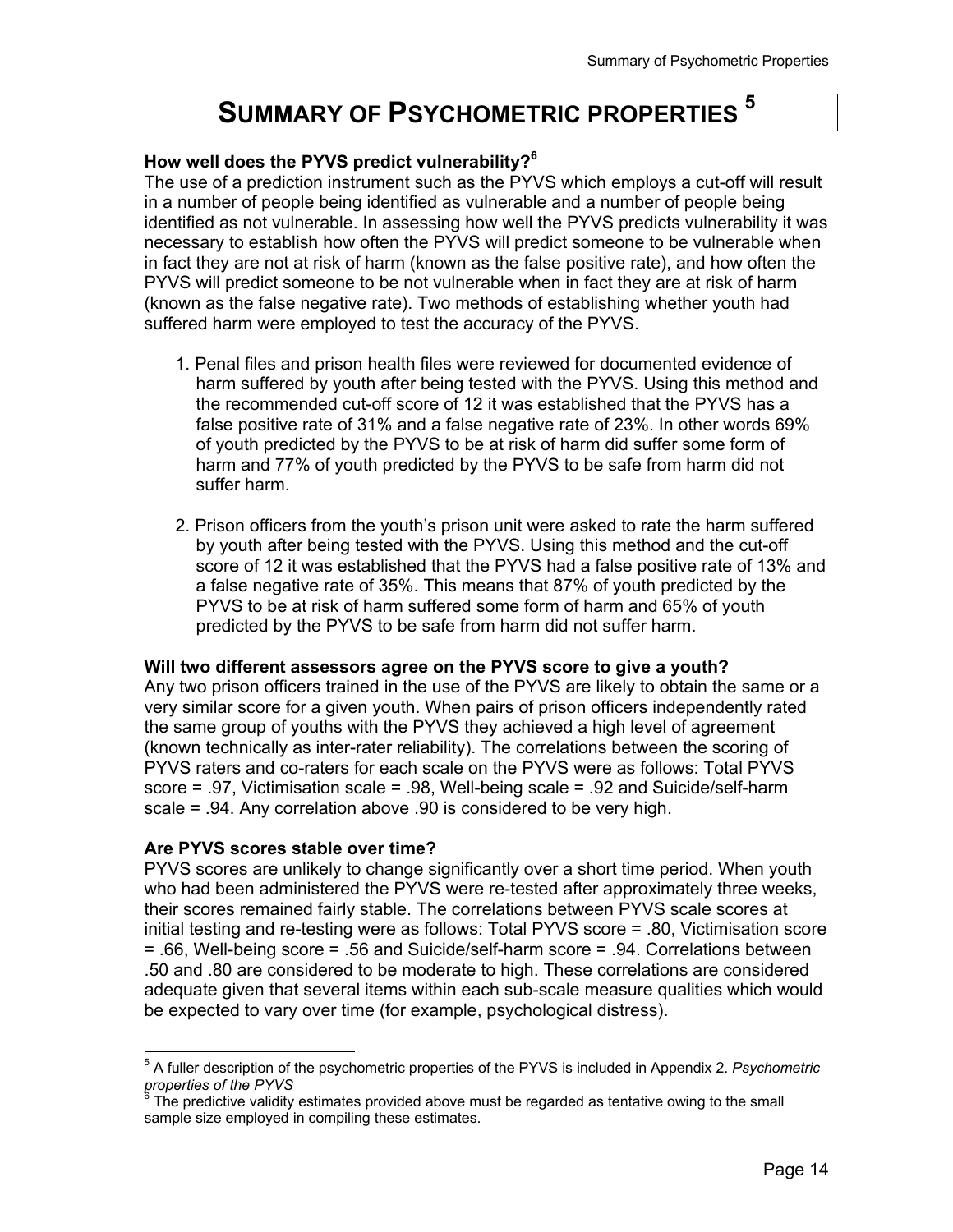#### **How do characteristics of the youth being tested affect the score they will get?**  *Age*

The age of the youth being tested is scored as part the PYVS administration procedure and therefore younger youth will receive a higher score than older youth. The PYVS has not been trialled on youth outside the ages of 17 to 19.

#### *Ethnicity*

Whether a youth is Maori, Pakeha or Pacific Islander will not affect the PYVS score he receives. Other ethnic groupings have not been tested with the PYVS

#### *Length of Sentence*

The length of sentence a youth is serving is scored as part of the PYVS administration and therefore will influence their eventual score. Youth with longer prison sentences will receive a higher score than youth with shorter sentences.

#### *Time served in prison before testing*

The time a youth has served in prison before being administered the PYVS will not affect the score he receives.

#### *Type of offence*

The type of offence a youth has committed before coming in to prison may affect the score he receives. Convictions for sexual offences against a child are scored as part of the PYVS, therefore youth with this type of offence may rate as more vulnerable than those without such an offence. Those youth convicted of violent offences in general may also receive a higher Total PYVS score than those convicted of non-violent offences. This is because violent offences generally attract longer sentence lengths, which will score more highly on the PYVS.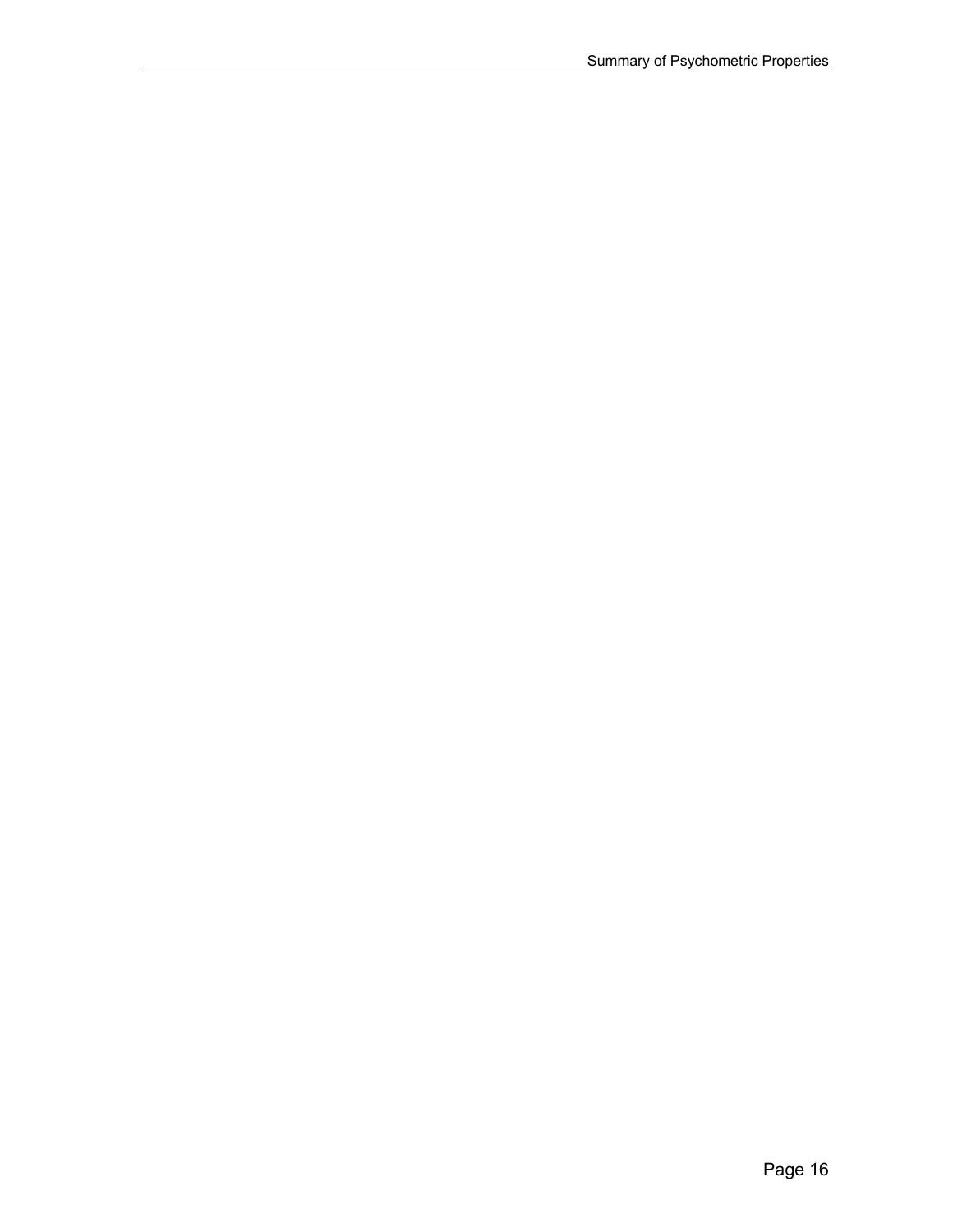## **Directions for Future Research**

#### **Appropriate Populations**

At present the PYVS has only been trailed on a limited number of male youth aged 17 – 19 years in four New Zealand prisons. Hence before definitive conclusions can be drawn about the ability to generalise the results of the current research to other populations further research is required. This could include a wider sampling of youth from regions of different demographic characteristics; with youth younger than 17 years of age; with different ethnic groups; and with females.

#### **Sample Size**

The psychometric data provided in this manual is based on a moderate initial sample size (n=33). Further data collection would enable more definitive conclusions to be drawn, and detect with greater certainty differences that may exist between groups (for instance, different ages, ethnic groups, offence types, and sentence lengths).

#### **Predictive Validity**

There is an inherent difficulty in attempting to predict low base rate events, such as the incidence of self-harm and suicide. That is, these events occur at such a low rate that any attempt at predicting their occurrence needs to allow sufficient time to lapse between the point of prediction and the point at which follow-up data is obtained. Allowing a large enough time between the initial administration of the PYVS and the collection of follow-up data becomes problematic when dealing with young prison inmates due to the tendency for these youth to have predominately short sentences. This tendency resulted in a smaller sample size for predictive follow-up in the current research due to large numbers of youth being either released or transferred out of the prison in which they were initially tested over the follow-up period. Thus the data on predictive validity provided in this manual must be regarded as tentative.

A further difficulty in determining the occurrence of events of victimisation and self-harm within prison at follow-up is the limitation inherent in relying on external sources of information. As discussed in the introduction, it is recognised that when individual youth are asked directly they tend to report significantly more incidents of victimisation and self-harm than when file information and officer ratings of vulnerability are used. As noted in the psychometric section, file information may underestimate the true incidence of victimisation whereas prison officer sources may underestimate the incidence of selfharm. Including the youth's self report as a means of determining the occurrence of these events and behaviours may well provide significantly more data than relying solely on official records and prison officer ratings of vulnerability.

Should further research on the PYVS be completed, greater predictive power could be gained by both having a greater sample size at follow-up and by using youth self-reports to supplement officer ratings and file information. The larger quantities of data thus available would allow the use of regression analyses to determine the relative predictive power of individual items on the PYVS. This would allow items to be assigned weightings relative to their true predictive power, thereby increasing predictive accuracy. It would also allow items which make little independent contribution to predictive estimates to be removed from future editions of the PYVS, thereby simplifying the assessment process.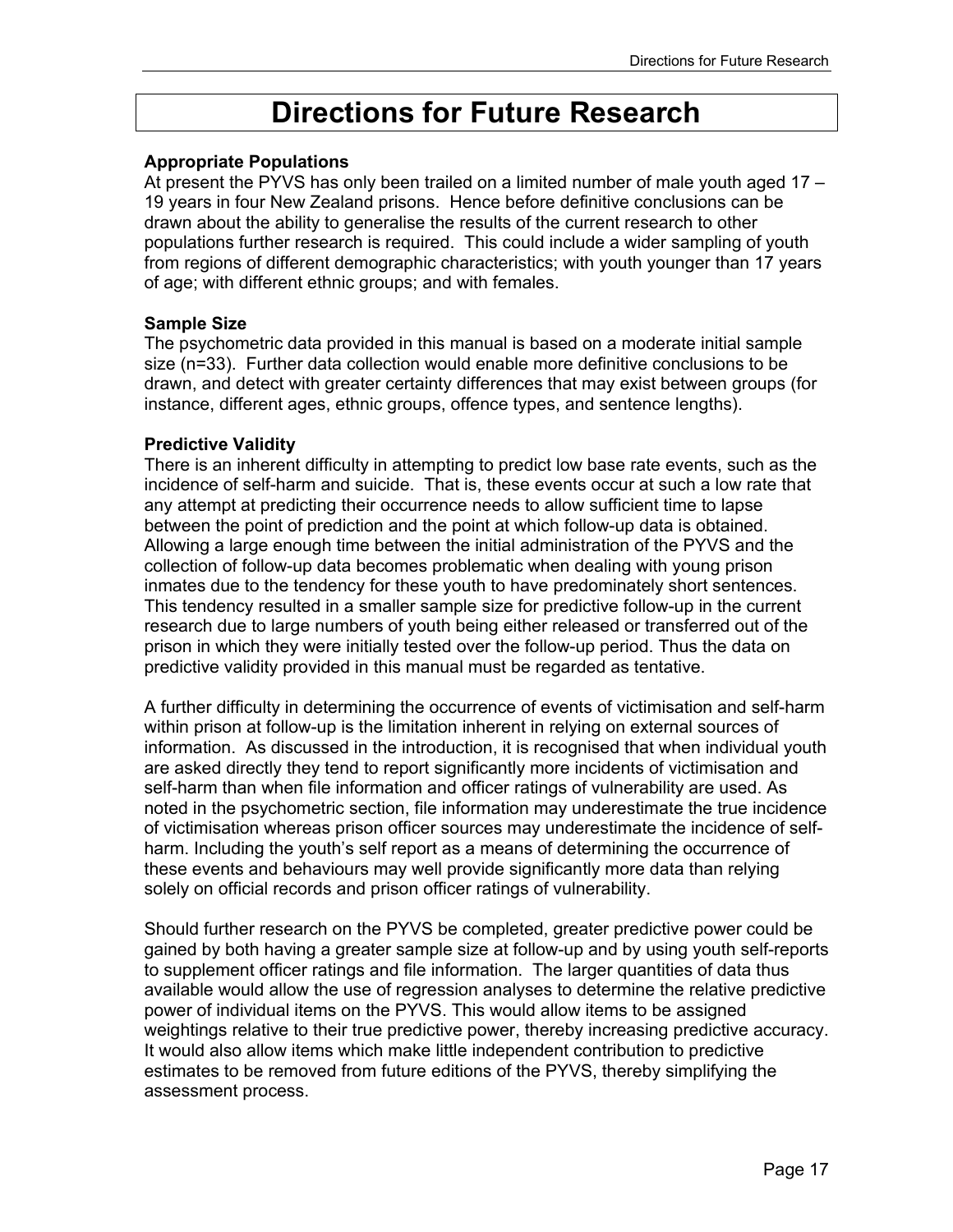#### **Determination of "Cut-Off" Scores**

There are two primary factors to consider when determining a suitable "cut-off" score for entry to the Specialist Youth Units. The first is the proportion of youth likely to be identified by any particular score, in relation to the number of places available in a particular region's unit. Appendix 3 outlines the percentage of youth likely to be identified based on PYVS scale scores based on the standardisation sample. For instance using a total PYVS score of 12 would be likely to identify 53% of youth as suitable for the unit. This needs to be considered in relation to the second factor, that of the false negative and positive rates that any cut-off score is likely to engender (see Appendix 2. Table 6). Given that the false positive and negative rates are based on a currently small predictive validity sample these can at this stage be considered only as tentative.

Thus in the determination of a cut-off score the number of youth likely to be selected for the units needs to be weighed against the possibility of excluding youth that may be at risk. Using a higher PYVS cut-off score will mean a smaller number of youth are placed in the Specialist Youth Units, but could also lead to a greater proportion of youth who could potentially be vulnerable being excluded. Using a lower PYVS cut-off score will mean a larger number of youth are placed in the Specialist Youth Units, but will decrease the likelihood of vulnerable youth being excluded.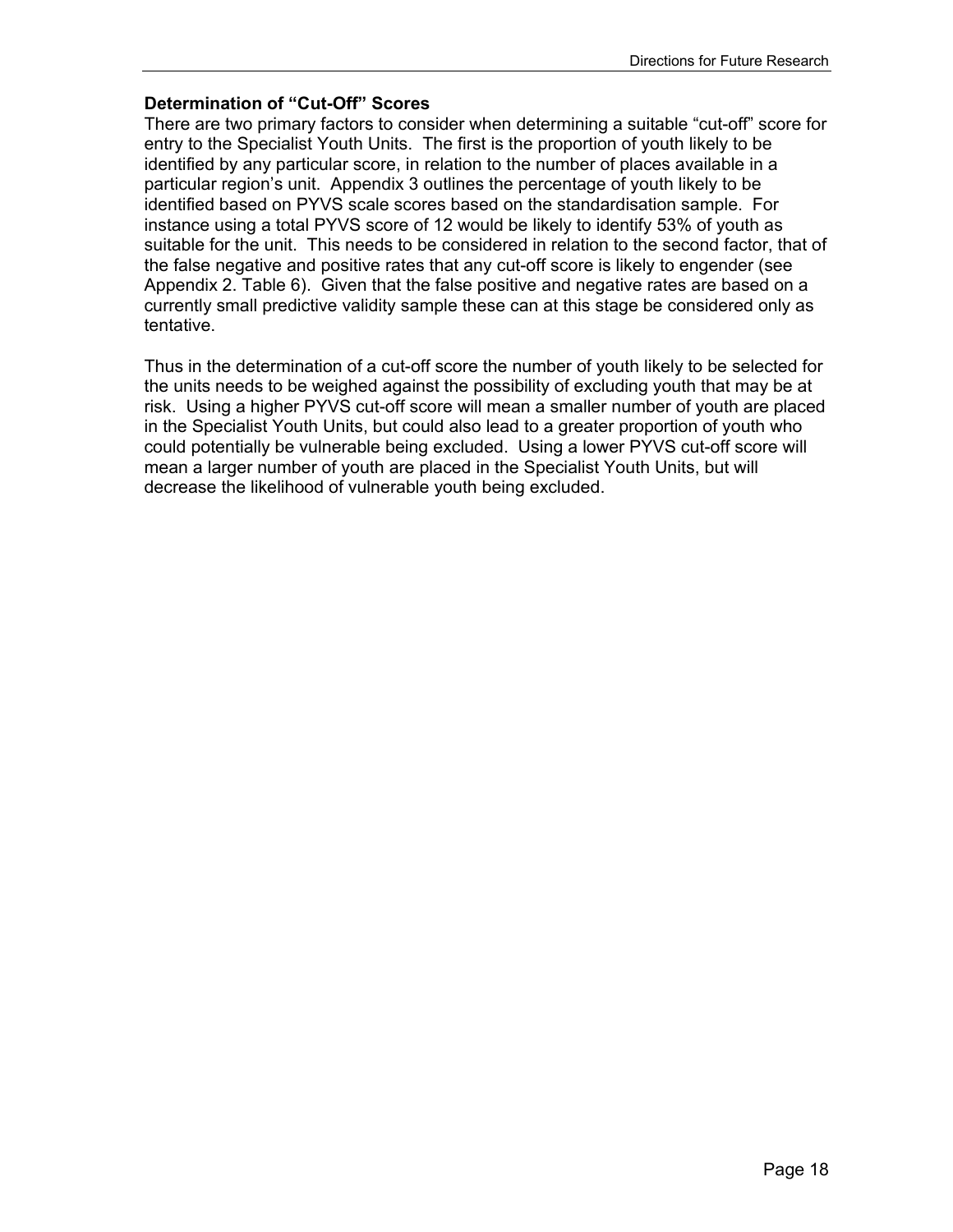## **REFERENCES**

- American Psychiatric Assoication (1994). Diagnostic and statistical manual of mental disorders – Fourth edition: DSM-IV. Washington, DC: American Psychiatric Assoication.
- Beautrais, A. (1997). Suicidal behaviour in young New Zealanders. *Social Work Now, 8,* 18-25.
- Beautrais, A. (1995). Youth suicide. *New Zealand Annual Review of Education, 5(3),* 3- 21.
- Beautrais, A. L., Coggan, C. A., Fergusson, D. M., & Rivers, L. (1997). *The prevention, recognition and management of young people at risk of suicide: development of guidelines for schools.* Wellington, NZ: Ministry of Education.
- Bailey, S. (1993). Health in young persons' establishments: Treating the damaged and preventing harm. *Criminal Behaviour and Mental Health, 3,* 349-367.
- Baskin, D. R., Sommers, I., & Steadman, H. J. (1991). Assessing the impact of psychiatric impairment on prison violence. *Journal of Criminal Justice, 19,* 271- 280.
- Biggam, F. H., & Power, K. G. (1999a). A comparison of the problem-solving abilities and psychological distress of suicidal, bullied, and protected prisoners. *Criminal Justice and Behavior, 26(2),* 196-216.
- Biggam, F. H., & Power, K. G. (1999b). Social problem-solving skills and psychological distress among incarcerated young offenders: The issue of bullying and victimization. *Cognitive Therapy and Research, 23(3),* 307-326.
- Browne, K., & Falshaw, L. (1996). Factors related to bullying in secure accommodation. *Child Abuse Review, 5(2),* 123-127.
- Butcher, J.N., Dahlstrom, W. G., & Graham, J. R. (1989). *Manual for the restandardized Minnesota Multiphasic Personality Inventory: MMPI-2.* Minneapolis: University of Minnesota Press.
- Chonco, N. R. (1989). Sexual assaults among male inmates: A descriptive study. *Prison Journal, 69(1),* 72-82.
- Council of the College of Physicians and Surgeons of Alberta (1994). *Suicidal Behaviors: Recognition, assessment, intervention.* Alberta, USA: College of Physicians and Surgeons of Alberta (CPSA).
- Cooley, D. (1992). *Prison Victimization and the Informal rules of social control.* Forum on Corrections Research, 4,(3), 31-36.
- Cooley, D. (1993). *Criminal victimization in male federal prisons.* Canadian Journal of Criminology, 35(4), 479-495.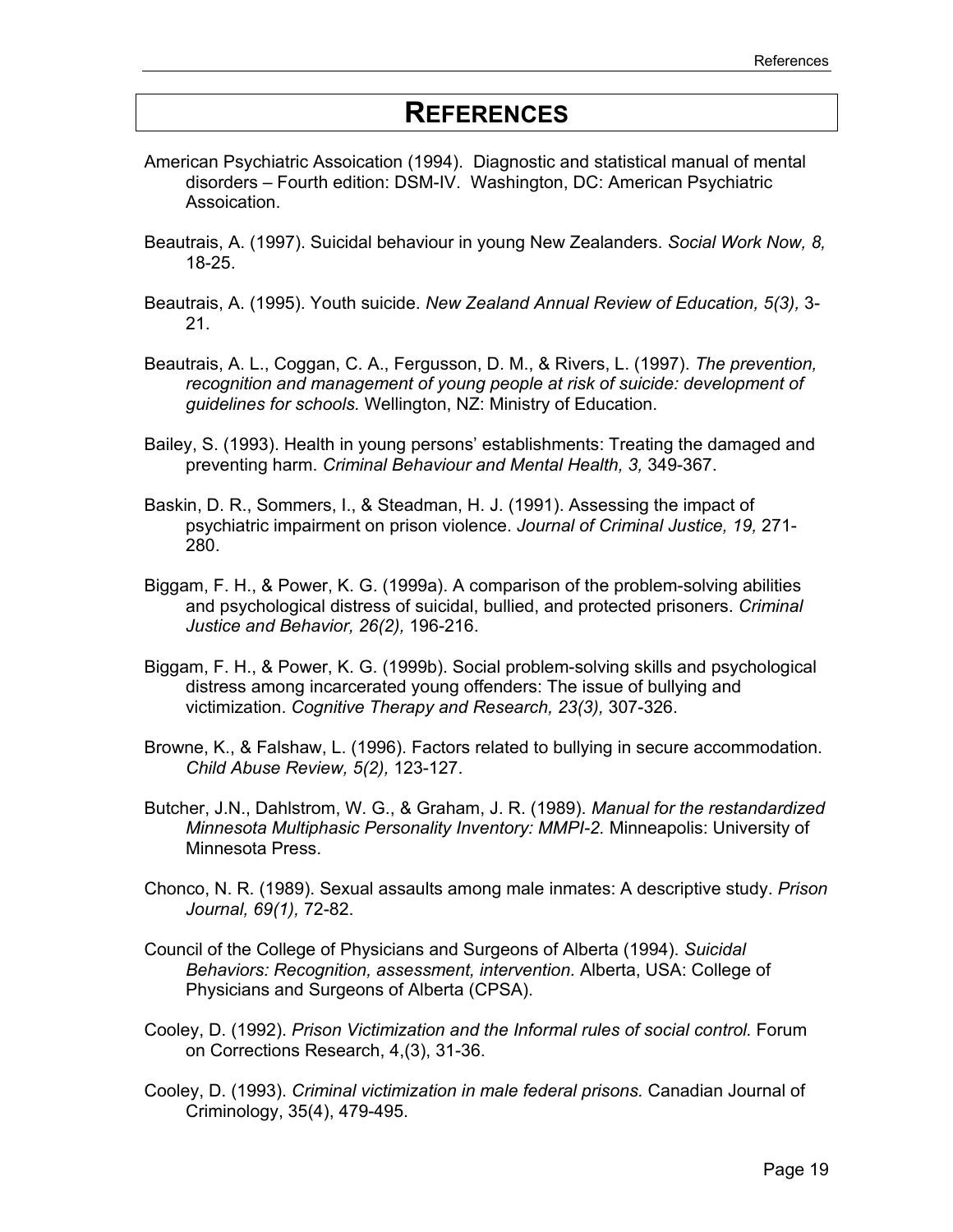- Corrections Operations Group (1995). *Review of suicide prevention in prisons.* Department of Justice New Zealand.
- Department of Corrections (1999). *The national study of psychiatric morbidity in New Zealand prisons.* Department of Corrections.
- Dumond, R. W. (1992). The sexual assault of male inmates in incarcerated settings. *International Journal of the Sociology of Law, 20,* 135-157.
- Edgar, K., & O'Donnell (1999). Responding to victimisation. *Prison Service Journal(109),* 15-19.
- Eigenberg, H. (1989). Male rape: An empirical examination of correctional officers' attitudes toward rape in prison. *Prison Journal, Fall-Winter.*
- Fergusson, D. M., & Lynskey, M. T. (1995). Childhood circumstances, adolescent adjustment, and suicide attempts in a New Zealand birth cohort. *Journal of the American Academy of Adolescent Psychiatry, 34(5),* 612-622.
- Fergusson, D. M., Woodward, L. J., & Horwood, L. J. (2000). Risk factors and life processes associated with the onset of suicidal behaviour during adolescence and early adulthood. *Psychological Medicine, 30,* 23-39.
- Garland, A. F., & Zigler, E. (1993). Adolescent suicide prevention: Current research and social policy implications. *American Psychologist, 48(2),* 169-182.
- Haycock, J. (1991). Listening to "attention seekers": The clinical management of people threatening suicide. *Jail Suicide Update, 4(4),* 8-11.
- Harris, T. E., & Lennings, C. J. (1993). Suicide and adolescence. *International Journal of Offender Therapy and Comparative Criminology, 37(3),* 263-270.
- Hemmens, C., & Marquart, J. W. (1999). Straight time: Inmates' perceptions of violence and victimization in the prison environment. *Journal of Offender Rehabilitation, 28(3/4),* 1-21.
- HM Chief Inspector of Prisons for England and Wales (1999). *Suicide is everyone's concern: A thematic review.* London, UK: Her Majesty's Inspectorate of Prisons.
- HM Chief Inspector of Prisons for England and Wales (1997). *Young prisoners: A thematic review.* London, UK: Home Office, Her Majesty's Inspectorate of Prisons.
- Holden, R. R., Kerr, P. S., Mendonca, D. J., & Velamoor, V. R. (1998). Are some motives more linked to suicide proneness than others? *Journal of Clinical Psychology, 54(5),* 569-576.
- Horwood, L., & Fergusson, D. M. (1998). *Psychiatric disorder and treatment seeking in a birth cohort of young adults.* Wellington, NZ: Ministry of Health.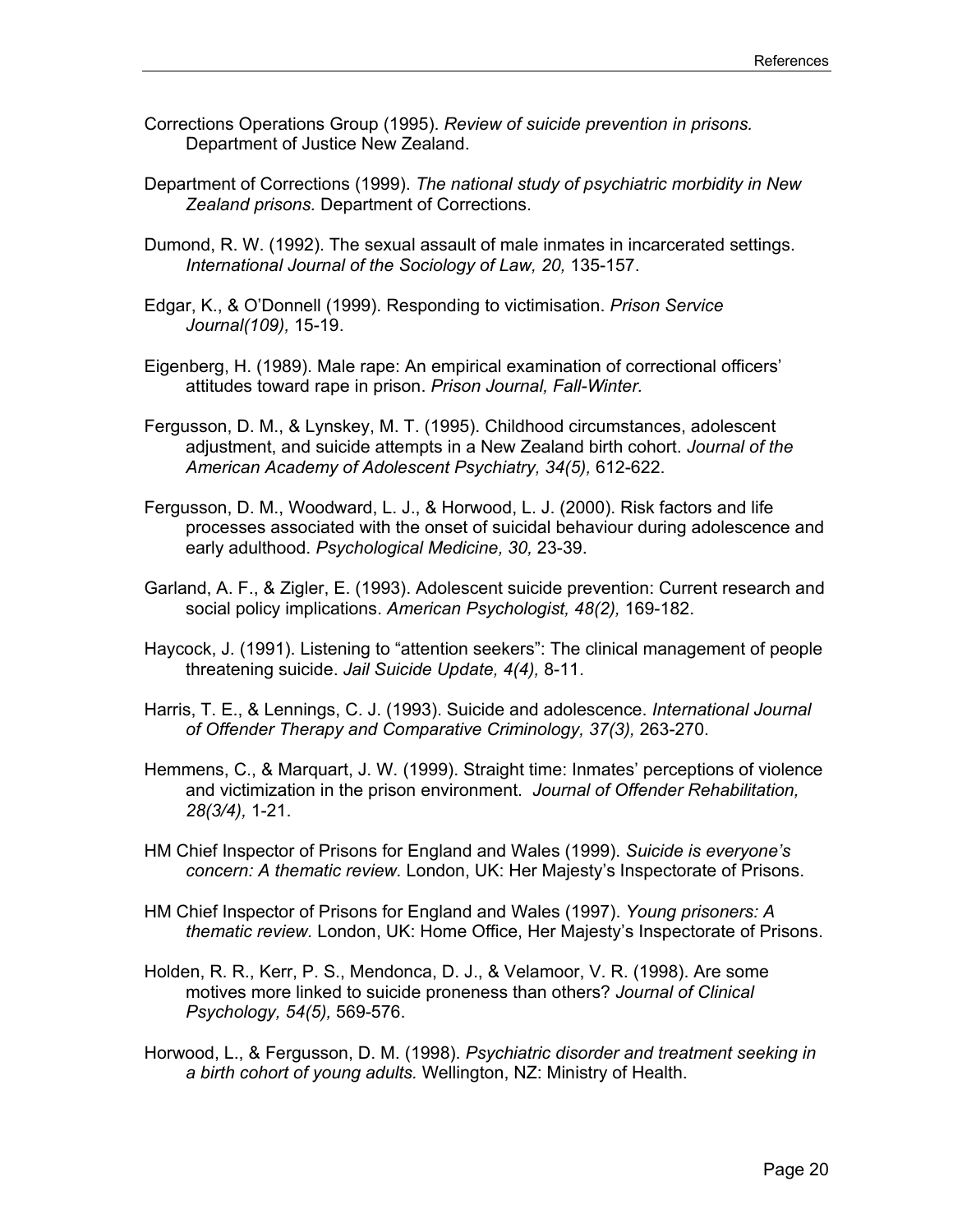- Howard League Commission of Inquiry into Violence in Penal Institutions for Teenagers Under 18 (1995). *Banged up, beaten up, cutting up.* London, UK: Howard League for Penal Reform.
- Hudson, S. M., & Ward, T. (1997). The assessment of suicide risk. In H. Love & W. Whittaker (Eds.), *Practical Issues for Clinical and Applied Psychologists in New Zealand*. Wellington, NZ: New Zealand Psychological Society.
- Jamison, K. R., (1986). Suicide and Bipolar disorder. *Annals of the New York Academy of Science, 487,* 301-315
- Kessler, R. & Mroczek, D. (1994). Final versions of the Non-Specific Psychological Distress Scale. Personal Communication.
- Lewinsohn, P. M., Rohde, P., & Seeley, J. R. (1994). Psychosocial risk factors for future adolescent suicide attempts. *Journal of Consulting and Clinical Psychology, 62,* 205-213.
- Liebling, A. (1995). Vulnerability and prison suicide. *The British Journal of Criminology, 35(2),* 173-187.
- Liebling, A. (1993). Suicides in young prisoners: A summary. *Death Studies, 17(5),* 381- 409.
- Lloyd, C. (1990). *Suicide and self-injury in prison: A literature review.* Home Office Research and Planning Unit Report. London: Her Majesty's Stationery Office.
- Maitland, A. S., & Sluder, R. D. (1996). Victimisation in prisons: A study of factors related to the general well-being of youthful inmates. *Federal Probation, 60(2),* 24- 31.
- Maitland, A. S., & Sluder, R. D. (1998). Victimisation and youthful prison inmates: An empirical analysis. *The Prison Journal, 78(1),* 55-73.
- McCorkle, R. C. (1992). Personal precautions to violence in prison. *Criminal Justice and Behavior, 19(2),* 160-173.
- McCorkle, R. C. (1993a). Fear of victimization and symptoms of psychopathology among prison inmates. *Journal of Offender Rehabilitation, 19(1/2),* 27-41.
- McCorkle, R. C. (1993b). Living on the edge: Fear in a maximum-security prison. *Journal of Offender Rehabilitation, 20(1/2),* 73-91.
- Mental Health Services (1993). *Guidelines on the management of suicidal patients.* Wellington: Department of Health.
- Ministry of Health (1998). Guidelines for the clinical risk assessment and management in Mental Health services. Wellington, NZ: Ministry of Health.
- Monahan J. (1981). *The Clinical Prediction of Violent Behaviour.* Washington: Government Printing Office.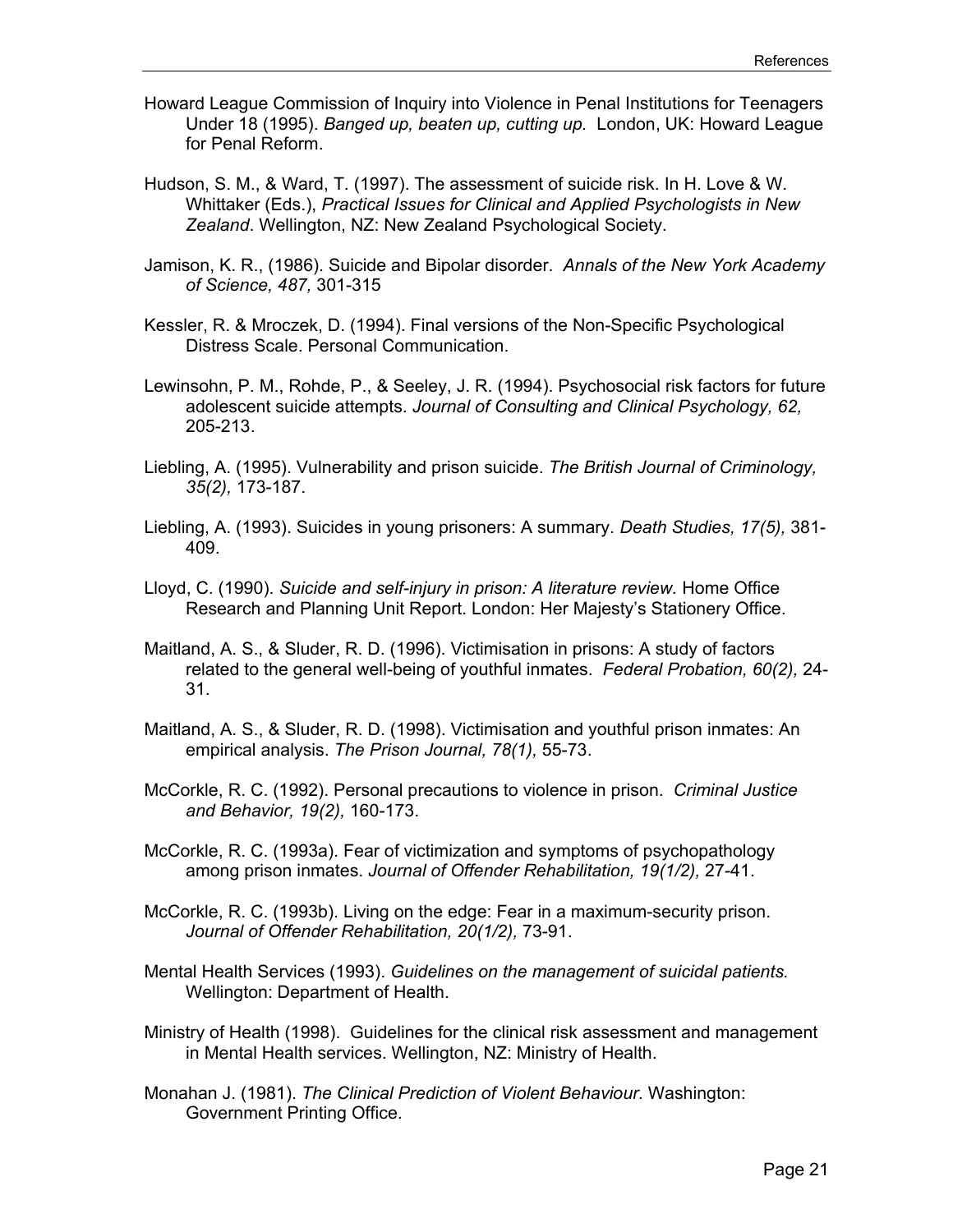- National Health Committee (1999). *Guidelines for recognising, assessing and treating alcohol and cannabis abuse in primary care.* Wellington, NZ: National Health **Committee**
- National Health Committee (1996). *Guidelines for the treatment and management of depression by primary healthcare professionals.* Wellington, NZ: National Advisory Committee on Health and Disability.
- New Zealand Health Information Service (1997). *Youth suicide statistics for the period 1991-1995.* Wellington: Ministry of Health.
- New Zealand Health Information Service (1995). *Selected morbidity and hospital data Vol 1 (1993)*. Wellignton: Ministry of Health.
- O'Donnell, I., & Edgar, K. (1998). *Bullying in prisons No.* University of Oxford, Centre for Criminological Research.
- O'Donnell, I., & Edgar, K. (1999). Fear in prison. *The Prison Journal, 79(1),* 90-99.
- Power, K., McElroy, J, & Swanson, V. (1997). Coping abilities and prisoners' perception of suicidal risk management. *The Howard Journal, 36(4),* 378-392.
- Putnins, A. L. (1995). Recent drug use and suicidal behaviour among young offenders. *Drug and Alcohol Review, 14(2),* 151-158.
- Riley, D. N. (1997). *The "stick fat" ethic among male prisoners.* Department of Corrections, Psychological Service.
- Rohde, P., Mace, D. E., & Seeley, J. R. (1997). The association of psychiatric disorders with suicide attempts in a juvenile delinquent sample. *Criminal Behaviour and Mental Health, 7,* 187-200.
- Rohde, P., Seeley, J. R., & Mace, D. E. (1997). Correlates of suicidal behavior in a juvenile detention population. *Suicide and Life-Threatening Behavior, 27(2),* 164- 175.
- Rowan, J. R. (1997). Suicide prevention in adult and juvenile institutions*. State of Corrections,* 33-38.
- Shaffer, D., Gould, M. S., Fisher, P., Trautman, P., Moreau, D., Kleinman, M., & Flory, M. (1996). Psychiatric diagnosis in child and adolescent suicide*. Archives of General Psychiatry, 53*, 339-348.
- Simpson, A. I. F., Brinded, P. M. J., Laidlaw, T. M., Fairley, N., & Malcolm, F. (1999). *The national study of psychiatric morbidity in New Zealand prisons: An investigation of the prevalence of psychiatric disorders among New Zealand inmates.* Wellington, NZ: Department of Corrections.
- Smith, N. E., & Batiuk, M. E. (1989). Sexual victimisation and inmate social interaction. *Prison Journal, Fall-Winter.*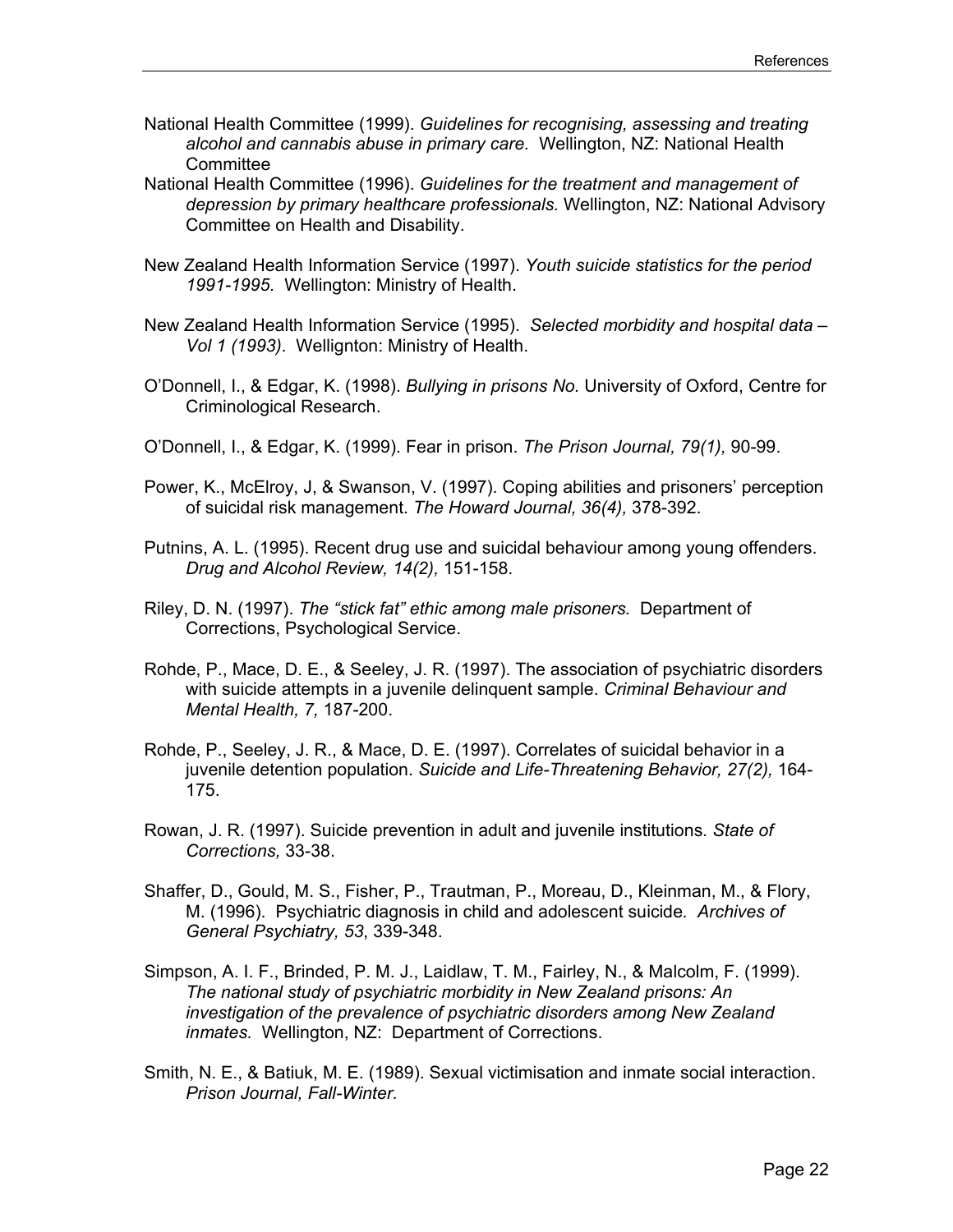- Smyth, N. J., & Ivanhoff, A. (1994). Maladaptation and prison environmental preferences among inmate parasuicides. *Journal of Offender Rehabilitation, 20*, 121-146.
- Toch, H. (1977). Social climate and prison violence. *Federal Probation, 4,* 21-25.
- Victorian Correctional Services Task Force (1998). *Review of suicides and self harm in Victorian Prisons.* Victoria, Australia: Victorian Government Printer.
- Walters, G. D. (1998). Time series and correlational analyses of inmate-initiated assaultive incidents in a large correctional system. *International Journal of Offender Therapy and Comparative Criminology, 42(2),* 124-132.
- Westwater, H. M., (1998). A psychometric evaluation of two new screening instruments for psychological disorders in primary care. Victoria University, Wellington: Unpublished thesis.
- Wooldredge, J. D. (1994). Inmate crime and victimization in a southwestern correctional facility. *Journal of Criminal Justice, 22(4),* 367-381.
- World Health Organisation. World Health Statistics Annual. Geneva, World Health Organisation, 1993
- Wright, K. N. (1991). The violent and victimized in the male prison. *Journal of Offender Rehabilitation, 16(3/4),* 1-25.
- Zamble, E., & Porporino, F. J. (1988). *Coping, behaviour, and adaptation in prison inmates.* New York: Springer-Verlag.
- Ziedenberg, J., & Schiraldi, V. (1997). *Risks juveniles face when they are incarcerated with adults. (Legislation/policy analysis).* The Justice Policy Institute.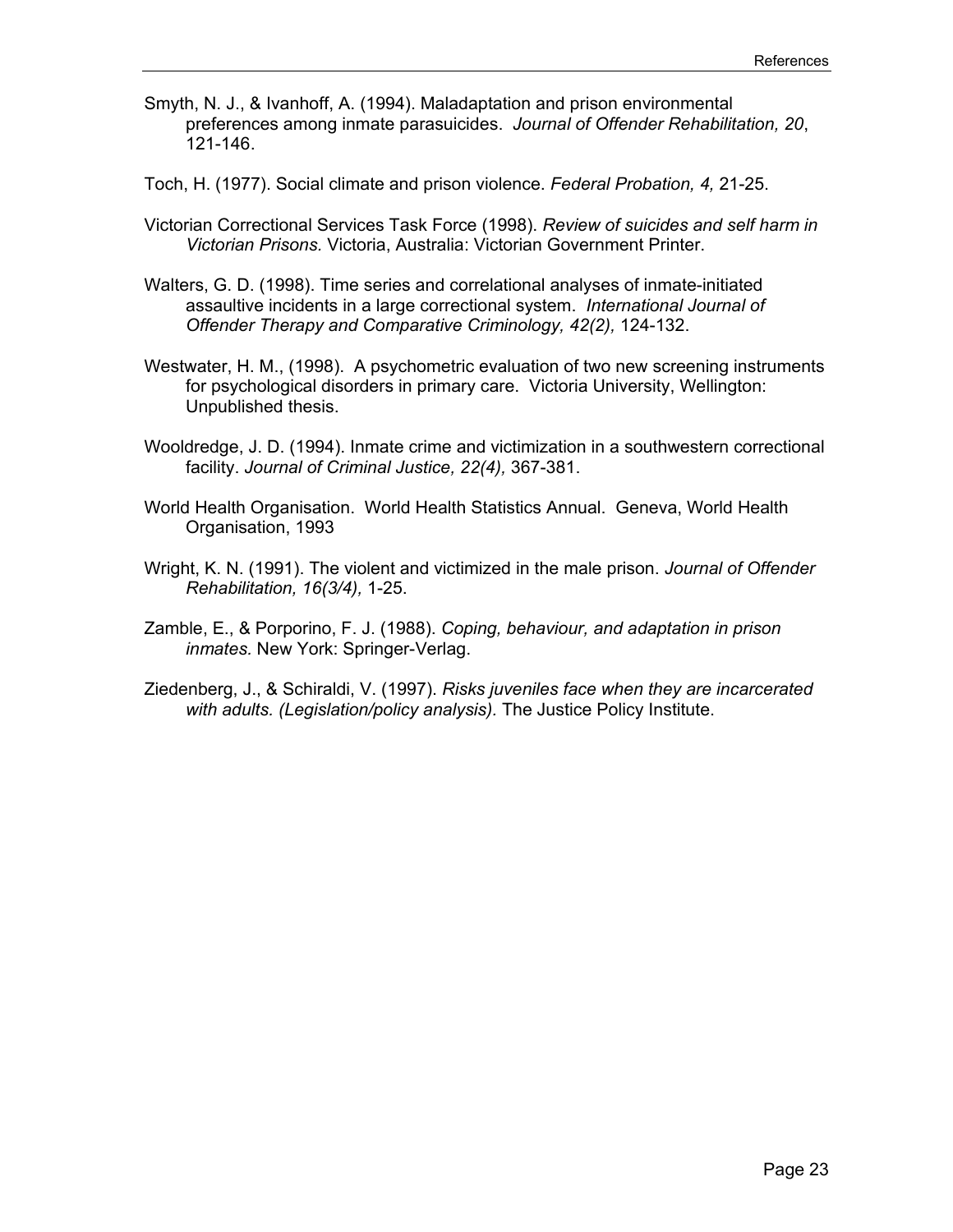## **Appendix 1. The prison youth vulnerability scale**

## **PYVS**

|   | <b>Offender Details:</b>                                                                 |                                                           |  |
|---|------------------------------------------------------------------------------------------|-----------------------------------------------------------|--|
|   |                                                                                          |                                                           |  |
|   |                                                                                          |                                                           |  |
|   |                                                                                          |                                                           |  |
|   |                                                                                          |                                                           |  |
|   |                                                                                          |                                                           |  |
|   |                                                                                          |                                                           |  |
|   |                                                                                          |                                                           |  |
|   | How long in prison (including remand)? _________________                                 |                                                           |  |
|   |                                                                                          |                                                           |  |
|   | Scale Parts and Score Summary                                                            |                                                           |  |
|   |                                                                                          | Score:                                                    |  |
| I | <b>Vulnerability to Victimisation</b>                                                    | $\mathcal{L}^{\text{max}}$ and $\mathcal{L}^{\text{max}}$ |  |
|   | $\mathbf{H}$<br>Well being                                                               |                                                           |  |
|   | Ш<br>Vulnerability to Suicide / Self harm                                                |                                                           |  |
|   | <b>TOTAL SCORE</b>                                                                       |                                                           |  |
|   | IV Collateral Information (tick boxes when completed)                                    |                                                           |  |
|   | File review completed (including Judge's sentencing notes)                               |                                                           |  |
|   | Significant other contacted<br>If unable to obtain collateral information state reasons: |                                                           |  |
|   |                                                                                          |                                                           |  |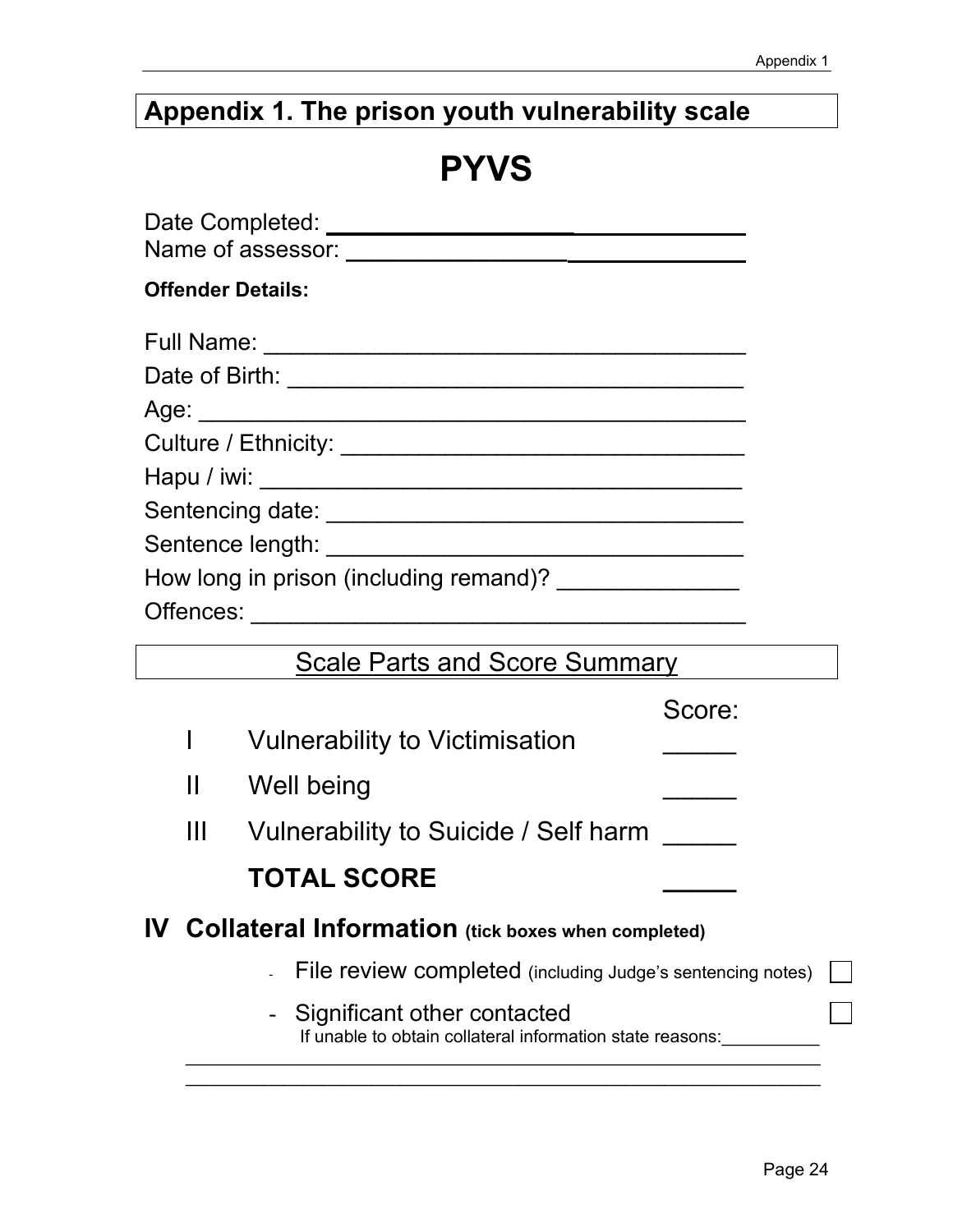## **I. Vulnerability to Victimisation**

1. *Experience of institutions* 

#### Ask: **Is this your first time in prison?**

On either remand or post-sentencing.

If youth has served time on remand for previous offences score 0.

| <b>No</b> | Score 0 |  |
|-----------|---------|--|
| Yes       | Score 2 |  |

If yes, ask:

#### **Have you ever spent time in any other secure institution?**

e.g. Corrective Training, Youth Justice or Children and Young Persons Care and Protection facilities.

| Yes       | Score 0         |  |
|-----------|-----------------|--|
| <b>No</b> | $\sim$<br>Score |  |

#### 2. *Social skills*

 Lead in with: **How have you found being in prison with so many other inmates around?** 

Then ask:

| • Do you feel you get on well with other people?                                   | Y / N |
|------------------------------------------------------------------------------------|-------|
| • Do you find it easy to make friends?                                             | Y / N |
| • Do you feel OK about being in groups of people that<br>you don't know very well? | Y / N |
| Award a seere of 1 for seeh Ne apower                                              |       |

Award a score of 1 for each **No** answer.

Score  $(0-3)$ 

3. *Perception of risk* 

#### Ask: **Do you feel at risk from attack or abuse from other inmates?**

Give relevant examples as necessary, such as referring to their ethnicity, gang affiliation or lack of it, "narking", contracts, threats.

Prompt with options if necessary:

| Not at all   | Score 0 |  |
|--------------|---------|--|
| Sometimes    | Score   |  |
| <b>Often</b> | Score 2 |  |

\_\_\_\_\_\_\_\_\_\_\_\_\_\_\_\_\_\_\_\_\_\_\_\_\_\_\_\_\_\_\_\_\_\_\_\_\_\_\_\_\_\_\_\_\_\_\_\_\_\_\_\_\_\_\_\_\_ \_\_\_\_\_\_\_\_\_\_\_\_\_\_\_\_\_\_\_\_\_\_\_\_\_\_\_\_\_\_\_\_\_\_\_\_\_\_\_\_\_\_\_\_\_\_\_\_\_\_\_\_\_\_\_\_\_

If sometimes or often, ask for more details and note: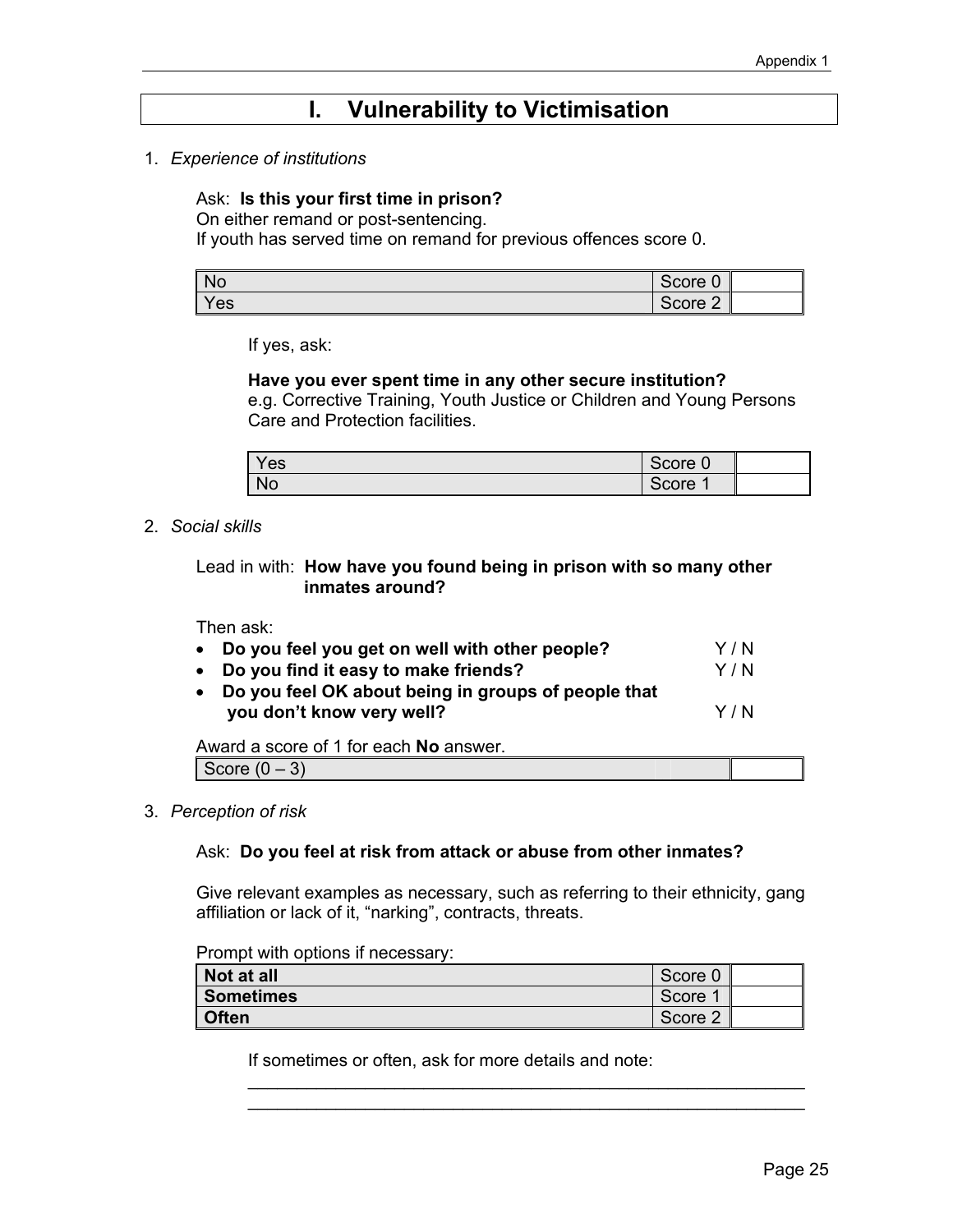4. *History of victimisation*

Ask: **How often have you been attacked, bullied or abused by people your own age (peers)?** 

Prompt with options if necessary:

| <b>Never</b> | Score 0 |  |
|--------------|---------|--|
| A few times  | Score 2 |  |
| <b>Often</b> | Score 4 |  |

#### 5. *Offence type*

#### Ask: **Have you ever been convicted of a sexual offence on a child or other form of child abuse?**

Also check file information

| <b>No</b> | $\sim$<br>Score <i>l'</i><br>U |  |
|-----------|--------------------------------|--|
| Yes       | Score<br>$\Delta$              |  |

The following items should be answered on the basis of judgement, observation, and file review or other collateral information (e.g. discussion with significant others)

#### 6. *Age of youth*

| 19 years | Score 0 |  |
|----------|---------|--|
| 18 years | Score   |  |
| 17 years | Score 2 |  |

#### 7. *Intellectual impairment*

 From file review note any evidence that this person has been previously reported to have an intellectual impairment.

 This may include references to contact with organisations for those with intellectual disabilities, having been in "special classes" at school, assessments included as part of Psychiatric or psychological reports, or Community Probation reports.

| No evidence | Score 0 |  |
|-------------|---------|--|
| Evidence    | Score 2 |  |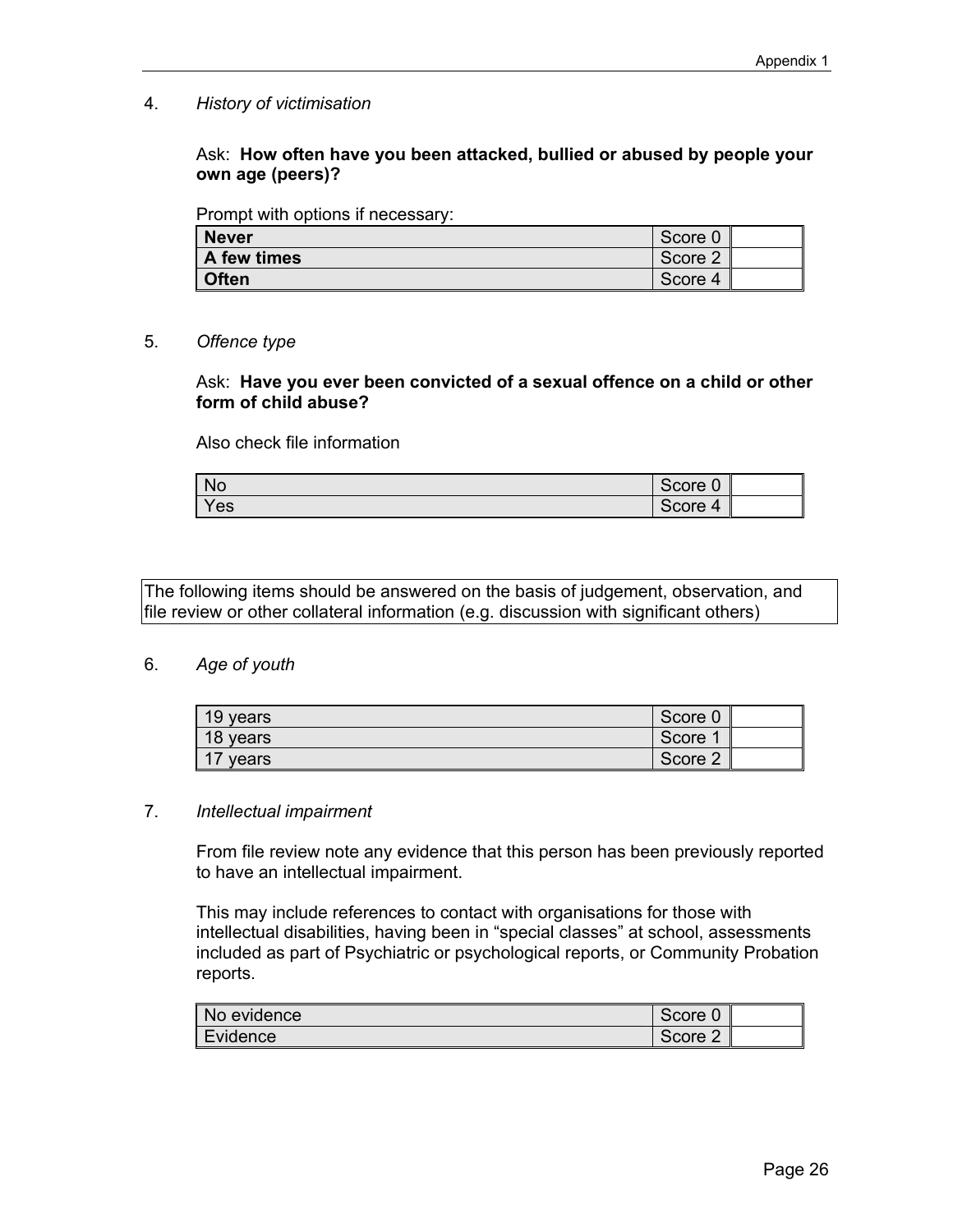8. "*Lack of fit" with prison culture* 

 This item requires a judgement by the assessor that this person is unlikely to "fit in" within the mainstream inmate culture. (Tick boxes for features observed).

Look for features of the offenders physical appearance such as:

- □ Small build
- Impaired vision i.e. requires glasses
- Pronounced disfigurement
- **Physical disability**
- Deaf

Look for features of the offenders presentation and behaviour such as:

- □ Inappropriate verbal behaviour e.g. giggling
- Inappropriate physical behaviour e.g. wearing makeup, sexual behaviour
- Hunched fearful posture
- Obvious effeminate behaviour
- □ Speech impediment
- □ Appears slow or "dull"
- □ Behaviours that are likely to irritate and annoy other offenders e.g. immaturity
- Others e.g. unfortunate mannerisms

Look for other features of the offender which make him stand out such as

- □ Being from a "straight" middle-class background
- □ Having a lack of exposure to criminal lifestyle
- □ Being from an ethnic minority not well represented in the offender population (e.g. Vietnamese, Indian, Middle Eastern etc.)
- □ Membership of a gang that is likely to be a target of attack from others

\_\_\_\_\_\_\_\_\_\_\_\_\_\_\_\_\_\_\_\_\_\_\_\_\_\_\_\_\_\_\_\_\_\_\_\_\_\_\_\_\_\_\_\_\_\_\_\_\_\_\_\_\_\_\_\_\_\_\_\_\_\_ \_\_\_\_\_\_\_\_\_\_\_\_\_\_\_\_\_\_\_\_\_\_\_\_\_\_\_\_\_\_\_\_\_\_\_\_\_\_\_\_\_\_\_\_\_\_\_\_\_\_\_\_\_\_\_\_\_\_\_\_\_\_

Note other features not listed above:  $\blacksquare$ 

| None or only one feature | Score 0 |  |
|--------------------------|---------|--|
| Two or three features    | Score 2 |  |
| Multiple features        | Score 4 |  |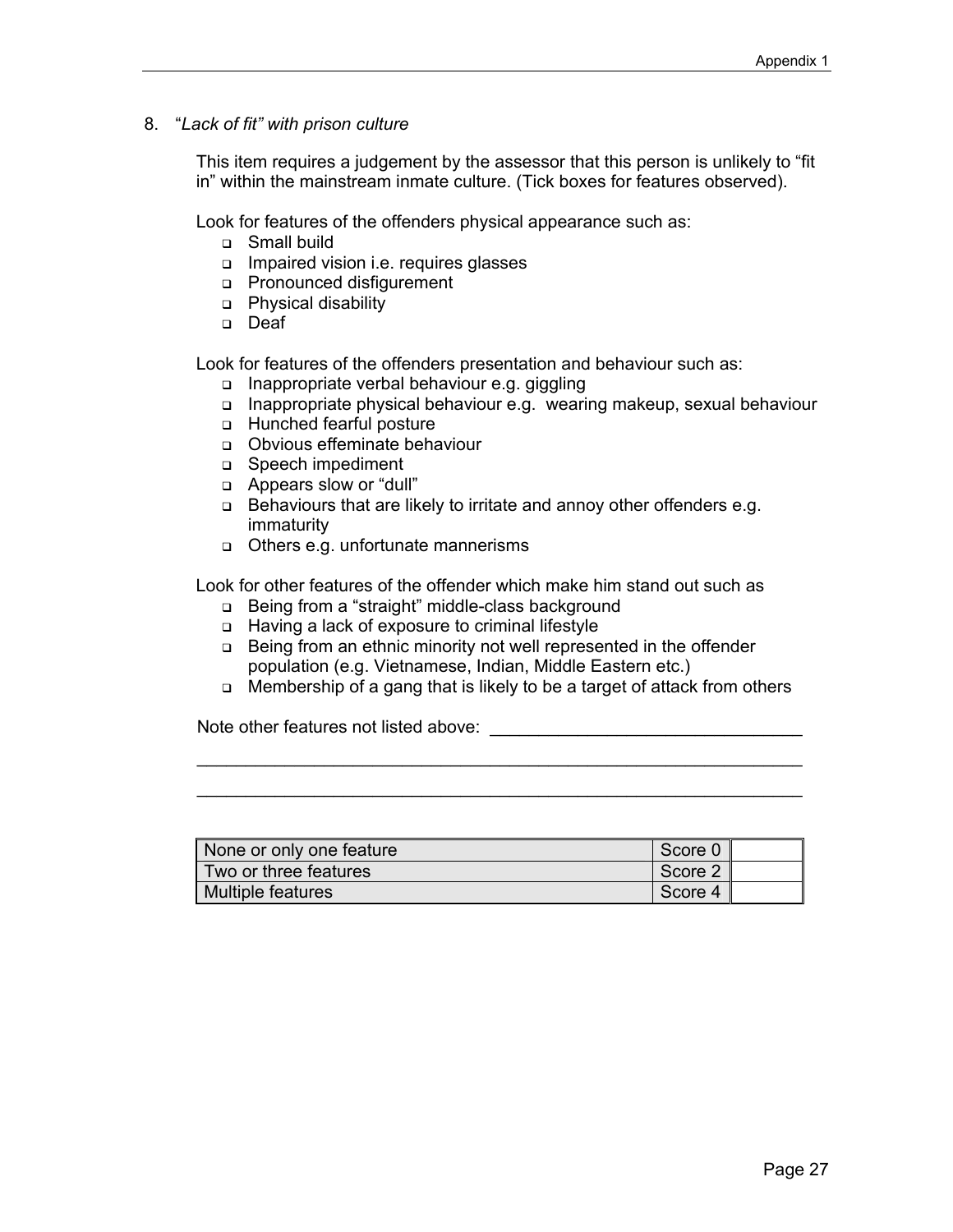## **II Well being**

Lead in with: **Now I'd like to ask you some questions about life on the outside**

#### *Alcohol and Drug use – brief screen*

9. Ask: **Did you use alcohol or any other drugs in the month before you came into prison?** 

If yes, ask **What did you use?**  Prompt with: **Alcohol, marijuana, anything else?**

Score according to following criteria:

| Alcohol and / or marijuana only                     | Score 0 |  |
|-----------------------------------------------------|---------|--|
| Other drug use (including pills, LSD, IV drugs etc) | 1 Score |  |

| • Have you ever felt you ought to cut down on |       |
|-----------------------------------------------|-------|
| drinking alcohol or doing drugs?              | Y / N |

- **Have people close to you complained about your alcohol or drug use?** Y/N
- Have drugs or alcohol ever caused problems for you? Y/N e.g. missing work or school, being arrested for selling or using drugs,

doing crime or getting into fights while intoxicated

 Award a score of 1 for each **Yes** answer. Score  $(0-3)$ 

#### *Social Support*

10. Ask: **Do you feel your family / whanau care about what happens to you?**

| Yes       | Score 0 |  |
|-----------|---------|--|
| A little  | Score 1 |  |
| <b>No</b> | Score 2 |  |

11. Ask: **In the month before you came into prison were there any other groups or people that you felt close to or supported by?**

If youth seems unsure prompt with: **People like your friends, friend's family, hapu, partner, cultural group, or a gang?**

| Yes       | Score 0 |  |
|-----------|---------|--|
| <b>No</b> | Score   |  |

#### If YES ask: **Do you feel that you could still turn to these people now?**

| Yes       | $\sim$ $\sim$ $\sim$<br>Score<br>. v |  |
|-----------|--------------------------------------|--|
| <b>No</b> | ⌒<br>Score                           |  |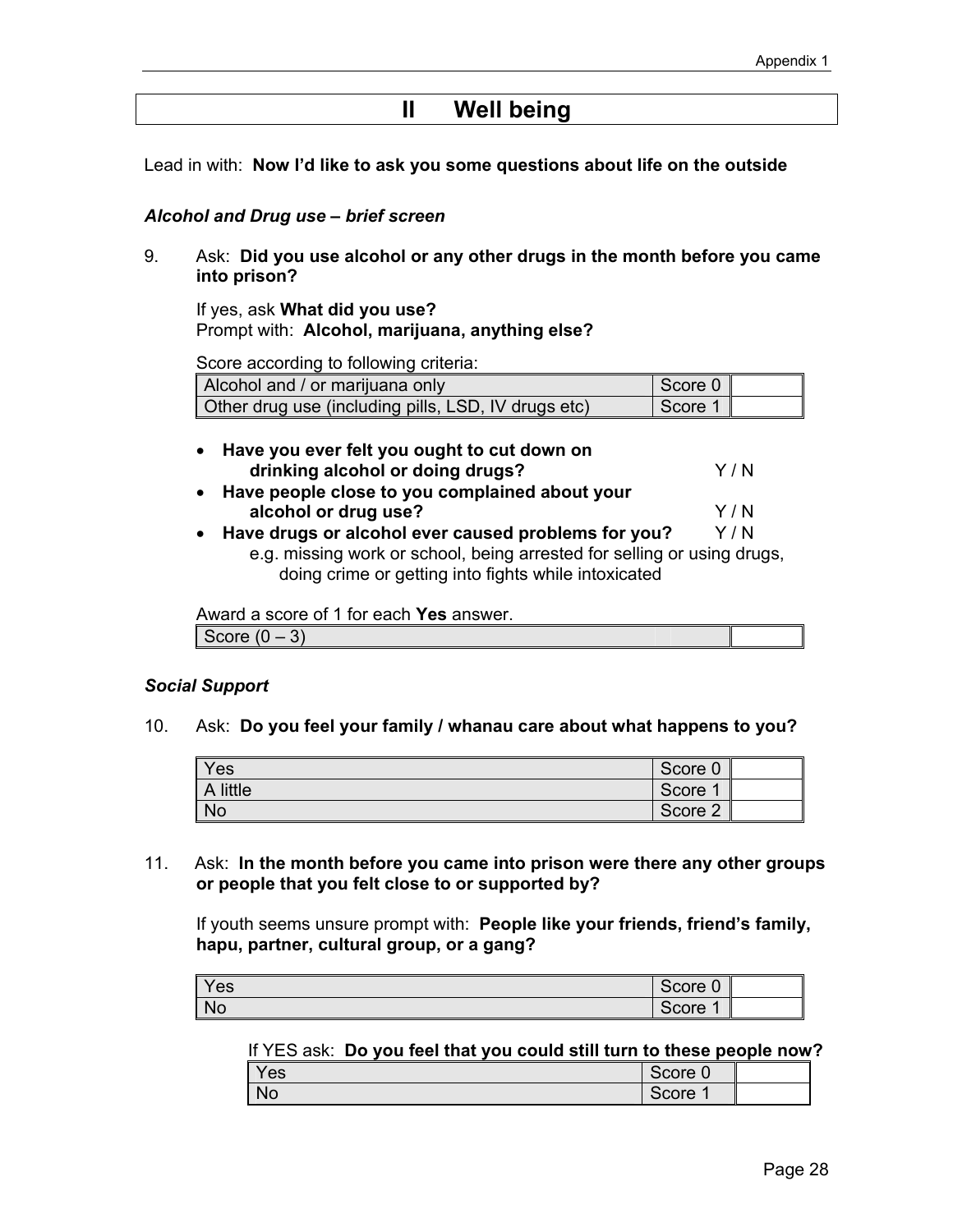12. Ask: **As part of this assessment we would like to contact someone that you have had contact with over the last few weeks and you think knows you well.** 

**Could you give me a name of someone that you feel OK about us talking to? It could be a family / whanau member, close friend, social worker, nurse, or anyone else that you feel supported by, that we can contact by phone.** 

| Name of person: <u>contract and a series of persons</u> and a series of persons. |  |
|----------------------------------------------------------------------------------|--|
| Relationship to youth:                                                           |  |
| Contact details: <u>Contact details</u>                                          |  |
| Alternative contact:                                                             |  |
| Name of person:                                                                  |  |
| Relationship to youth:                                                           |  |
| Contact details:                                                                 |  |

#### **Consent for Contact with Significant Other**

I \_\_\_\_\_\_\_\_\_\_\_\_\_\_\_\_\_\_\_\_\_\_\_\_\_\_\_\_\_\_\_\_\_\_\_\_\_\_\_\_\_\_\_\_\_\_\_\_\_\_\_\_\_\_\_\_\_\_\_\_\_\_\_\_ give my consent for the people above to be contacted. I understand that they will be asked if they have any concerns about me at present.

| Signed: | ⊃ate: |  |
|---------|-------|--|
|         |       |  |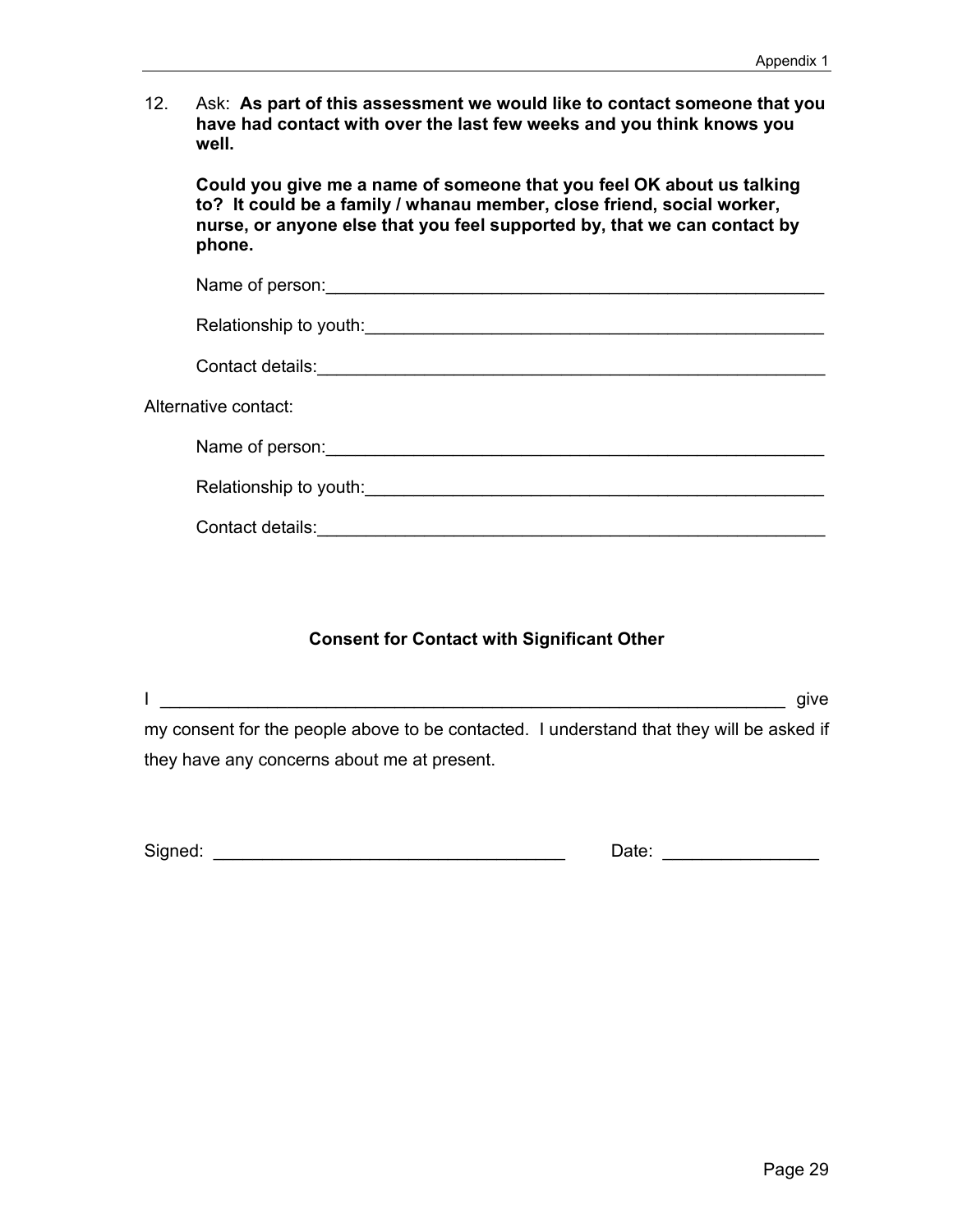#### *Psychological Distress*

#### 13. Presentation

| Appears calm or relaxed                   | Score 0 |  |
|-------------------------------------------|---------|--|
| Appears distressed, tearful, agitated etc | Score 2 |  |

14. Check for psychological distress by asking the following questions (adapted from the Kessler)

For each of the following items prompt the youth to respond with how often they have experienced each feeling using the rating scale below:

| <b>None</b> | A little    | Some        | Most        | All of   |
|-------------|-------------|-------------|-------------|----------|
| of the time | of the time | of the time | of the time | the time |

Lead in with: **Now I've got a couple of questions about how you've been feeling over the last few weeks. For each of the questions I want to know how often you've felt this way, none of the time, a little of the time, some of the time, most of the time or all of the time.** 

Repeat the prompt **"none, a little, some, most or all of the time"** after each question

Ask: **In the last two weeks, about how often did you feel …**

|                                   |                     | Rate 0 - 4 |
|-----------------------------------|---------------------|------------|
| so sad nothing could cheer you up |                     |            |
| worried or frightened             |                     |            |
| restless or stressed              |                     |            |
| hopeless                          |                     |            |
| that everything was an effort     |                     |            |
| worthless                         |                     |            |
|                                   | <b>TOTAL RATING</b> |            |

|   | Rate 0 - 4 |  |
|---|------------|--|
|   |            |  |
|   |            |  |
|   |            |  |
|   |            |  |
|   |            |  |
|   |            |  |
| € |            |  |
|   |            |  |

On the basis of the total rating assign the following scores

| Total rating $0 - 4$      | Score 0 |  |
|---------------------------|---------|--|
| Total rating $5 - 12$     | Score 2 |  |
| Total rating 13 and above | Score 4 |  |

**NOTE:** If the youth obtains a score of 13 or above inform the health unit in your prison.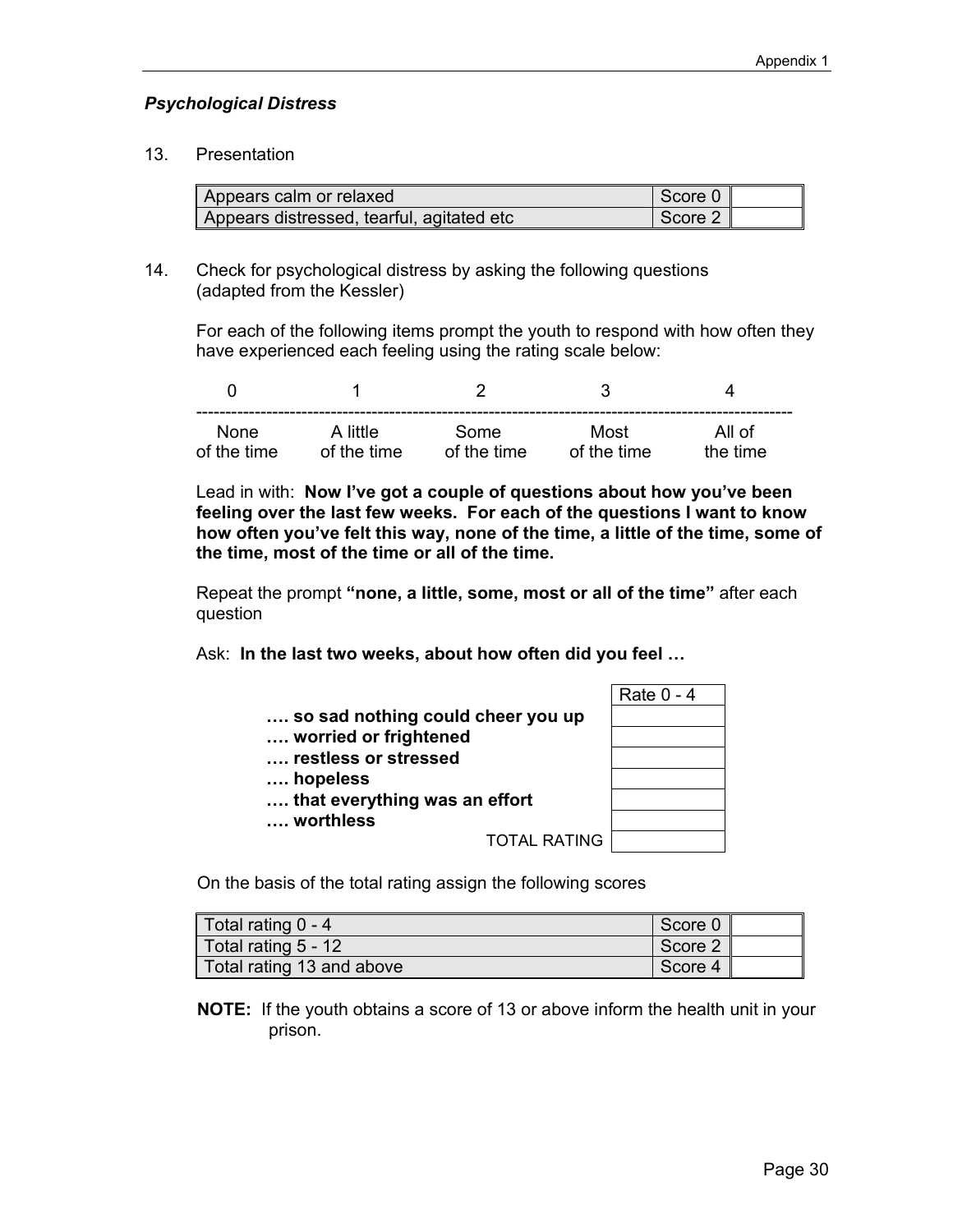## **III Vulnerability to Suicide / Self harm**

15. Ask: **Which of these statements best applies to you?** Then read out statements in bold to youth.

| I feel mostly positive about my future | Score 0 |  |
|----------------------------------------|---------|--|
| I feel discouraged about my future     | Score 2 |  |
| I feel that my future is hopeless      | Score 4 |  |

#### 16. Ask: **Have you ever thought about killing yourself or hurting yourself?**

| <b>No</b> | Score 0 |  |
|-----------|---------|--|
| Yes       | Score 2 |  |

NO, go to question 17.

If YES ask: **Have you thought about a way in which you might do it?** 

**If** the contract of the contract of the contract of the contract of the contract of the contract of the contract of the contract of the contract of the contract of the contract of the contract of the contract of the contr

| No  | Score<br>$\ddot{\phantom{0}}$ |  |
|-----|-------------------------------|--|
| Yes | Score<br>-                    |  |

\_\_\_\_\_\_\_\_\_\_\_\_\_\_\_\_\_\_\_\_\_\_\_\_\_\_\_\_\_\_\_\_\_\_\_\_\_\_\_\_\_\_\_\_\_\_\_\_\_\_\_\_\_\_\_\_ \_\_\_\_\_\_\_\_\_\_\_\_\_\_\_\_\_\_\_\_\_\_\_\_\_\_\_\_\_\_\_\_\_\_\_\_\_\_\_\_\_\_\_\_\_\_\_\_\_\_\_\_\_\_\_\_

If yes, note details:

#### Ask: Have you had these thoughts in the last two weeks? Y/N

If NO go to question 17.

If YES ask: **How often** (read out options in bold below):

| <b>Hardly ever</b>  | Score 0 |  |
|---------------------|---------|--|
| l Often             | Score 1 |  |
| Almost all the time | Score 2 |  |

#### 17. Ask: **Have you ever tried to kill or harm yourself in the past?**

| No    | Score 0                 |  |
|-------|-------------------------|--|
| l Yes | Score<br>$\overline{4}$ |  |

 If yes, ask: **How many times?** 

| Once              | Score 0 |  |
|-------------------|---------|--|
| Two or more times | Score   |  |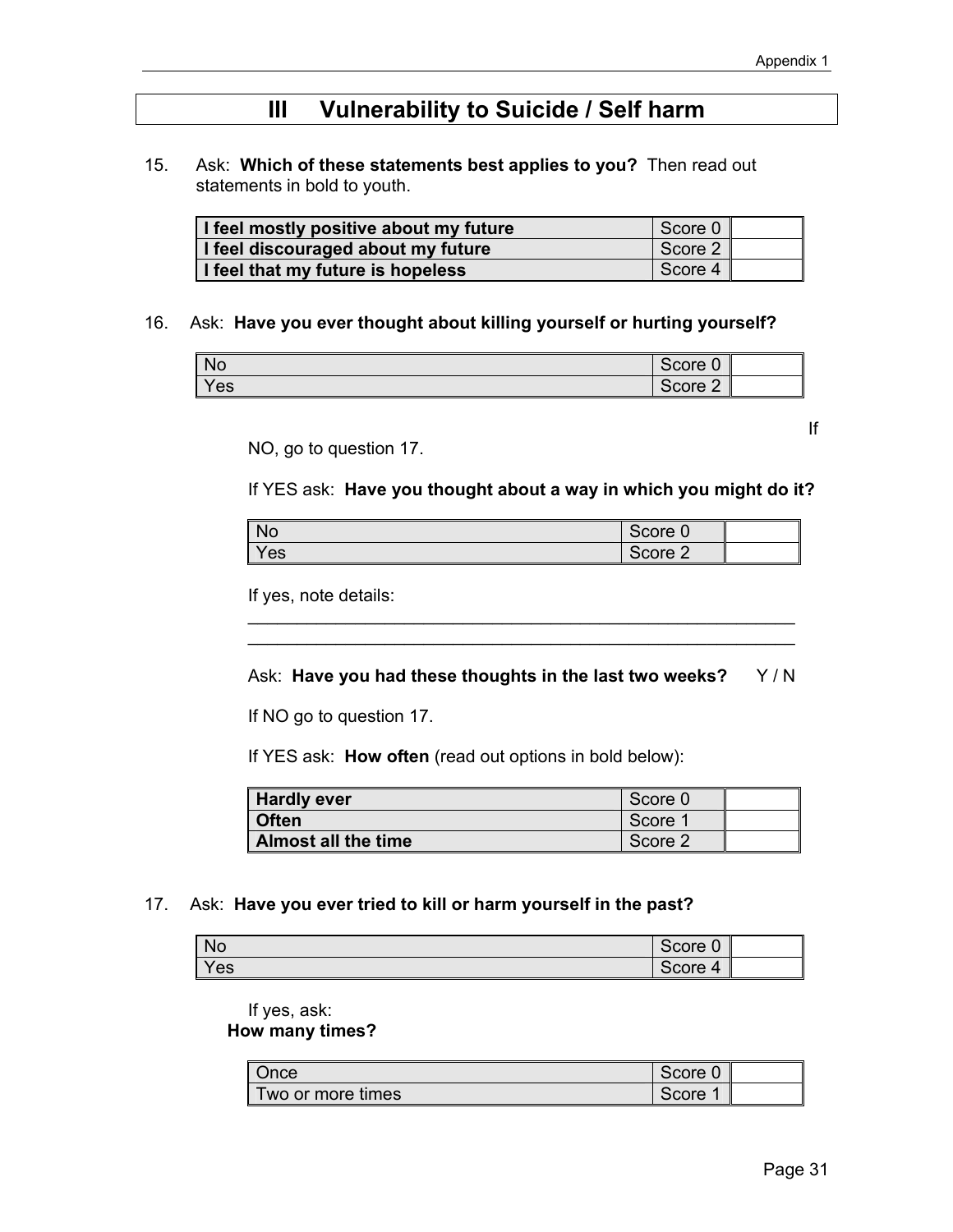If yes, ask: **How did you do it?** 

Note details:

Rank method for lethality (likelihood that method would result in death)

\_\_\_\_\_\_\_\_\_\_\_\_\_\_\_\_\_\_\_\_\_\_\_\_\_\_\_\_\_\_\_\_\_\_\_\_\_\_\_\_\_\_\_\_\_\_\_\_\_\_\_\_\_\_\_\_\_

| Low lethality e.g. car accident, drug overdose,    | Score 0 |  |
|----------------------------------------------------|---------|--|
| slash wrists                                       |         |  |
| High lethality, e.g. gun, hanging, jumping, carbon | Score 1 |  |
| monoxide                                           |         |  |

#### 18. Ask: **Has anyone close to you tried to kill themselves in the last year?**

| <b>No</b> | Score<br>$\sqrt{2}$<br>υ |  |
|-----------|--------------------------|--|
| Yes       | Score                    |  |

#### 19. Ask: **Have you seen anyone like a psychiatrist, psychologist or counselor in the past year (other than for sentencing)?**

| <b>No</b> | Score 0 |  |
|-----------|---------|--|
| Yes       | Score   |  |

#### 20. Sentence length

| $0 - 17$ months   | Score 0 |  |
|-------------------|---------|--|
| Over 18 months    | Score 1 |  |
| Life Imprisonment | Score 4 |  |

Note: If youth reports current suicidal thoughts or has received a total Vulnerability to Suicide score greater or equal to 7, inform the health unit in your prison.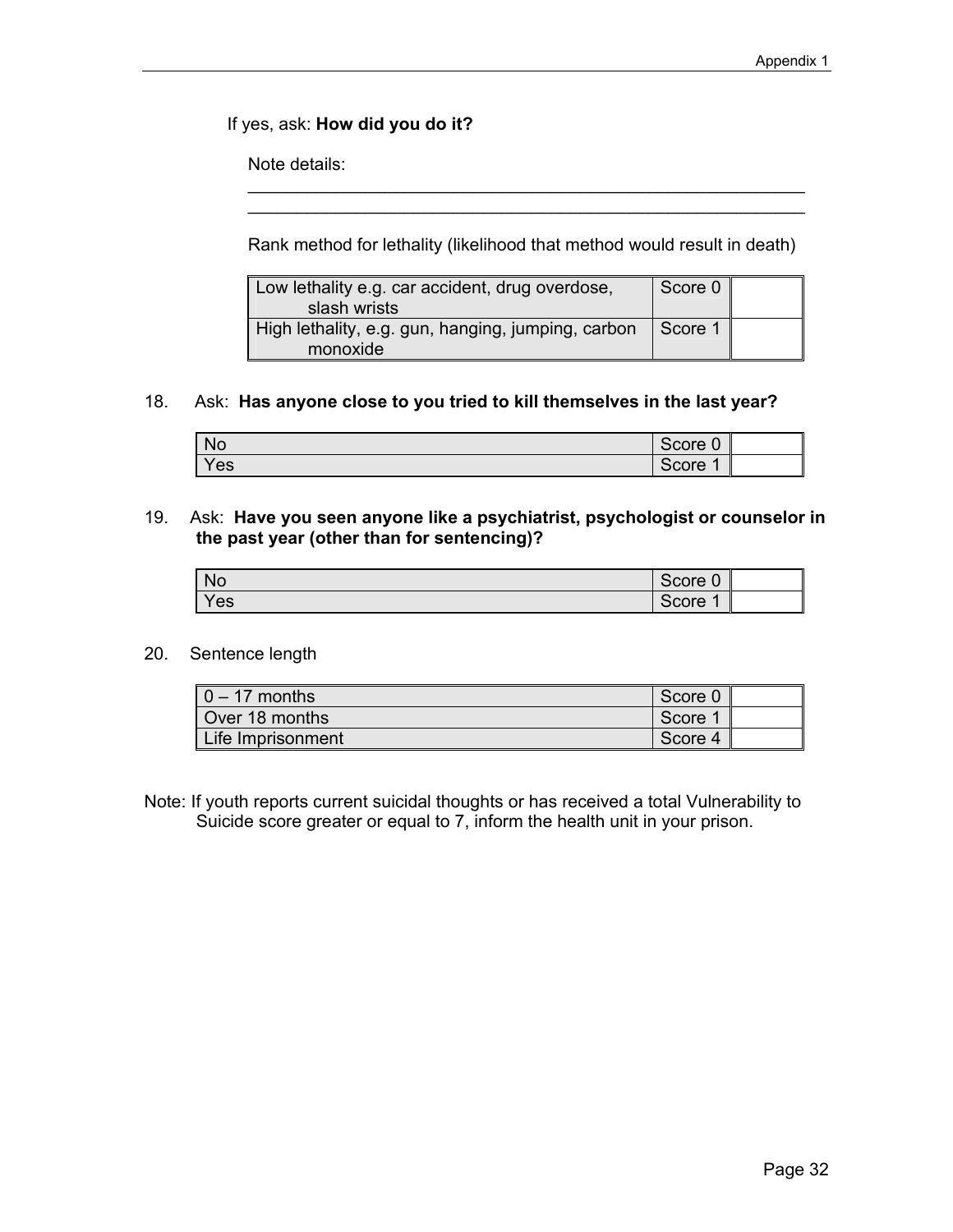## **IV. Collateral Information**

On the basis of any collateral information obtained review the items above and amend scores obtained during interview. **Amendments should only be made to reflect increased perception of vulnerability** – that is item scores should not decrease as a result of collateral information received. For example: If the youth states that they have no intention of harming themselves or have never attempted suicide in the past, and collateral sources suggest this is not the case **increase** the score obtained.

- 1. **Review all available file information.** Where possible ensure that Community Probation Service Pre-Sentence Report, judges sentencing notes, and any psychiatric or psychological reports written for the court are obtained and reviewed.
- 2. **Contact significant other** and question using the guidelines below:
	- a. Introduce yourself saying who you are and where you are from
	- b. Explain you have the consent of the youth to contact them.
	- c. Explain the purpose of your contact with them

For example: "This is John Smith of ………… I have the permission of [youth] to speak with you as part of his initial prison assessment. I mainly want to find out if you have any concerns about [youth] and if you believe he is at any risk while he is in prison".

 The aim is to engage the significant other in a general discussion focusing on the areas assessed by the items in the main body of the scale. It is important that at some stage you gain answers to the following:

- How do you feel [youth] will cope in prison?
- Do you believe that [youth] will be able to look after himself in the prison environment? (if not note why not)
- To your knowledge has [youth] ever been the victim of attacks, bullying or other victimisation in the past?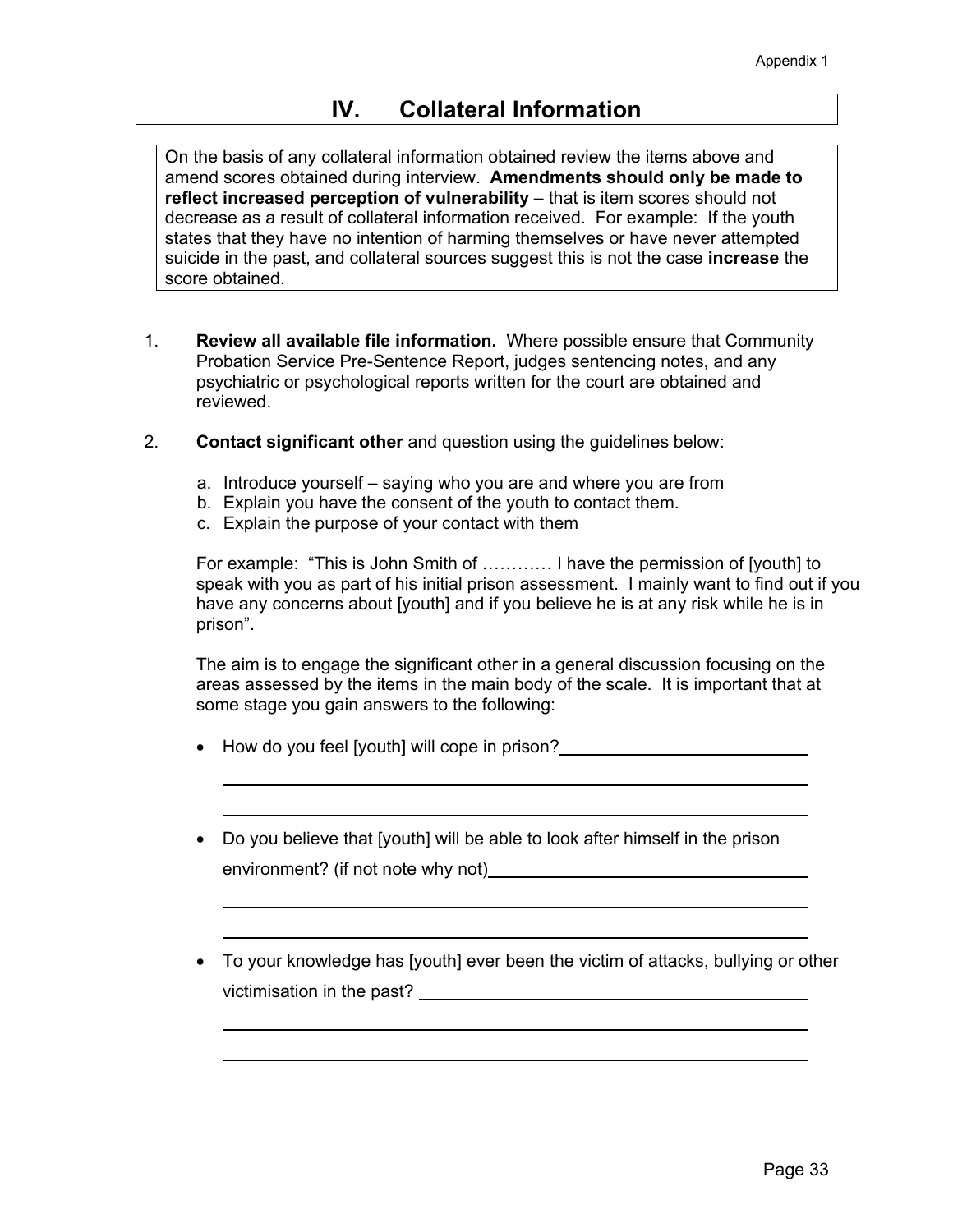- To your knowledge has [youth] ever tried to kill or hurt himself in the past?
- Has [youth] ever given you any reason to believe that he might want to hurt himself? **https://www.franchilder.org/**
- Has anyone in the family tried to kill or hurt themselves in the last year?
- Are you prepared to be contacted again?<br>
<u>•</u> Are you prepared to be contacted again?
- If no, ask is there someone else that you think we could contact in the future? (note name and phone number)

**Record additional notes below:**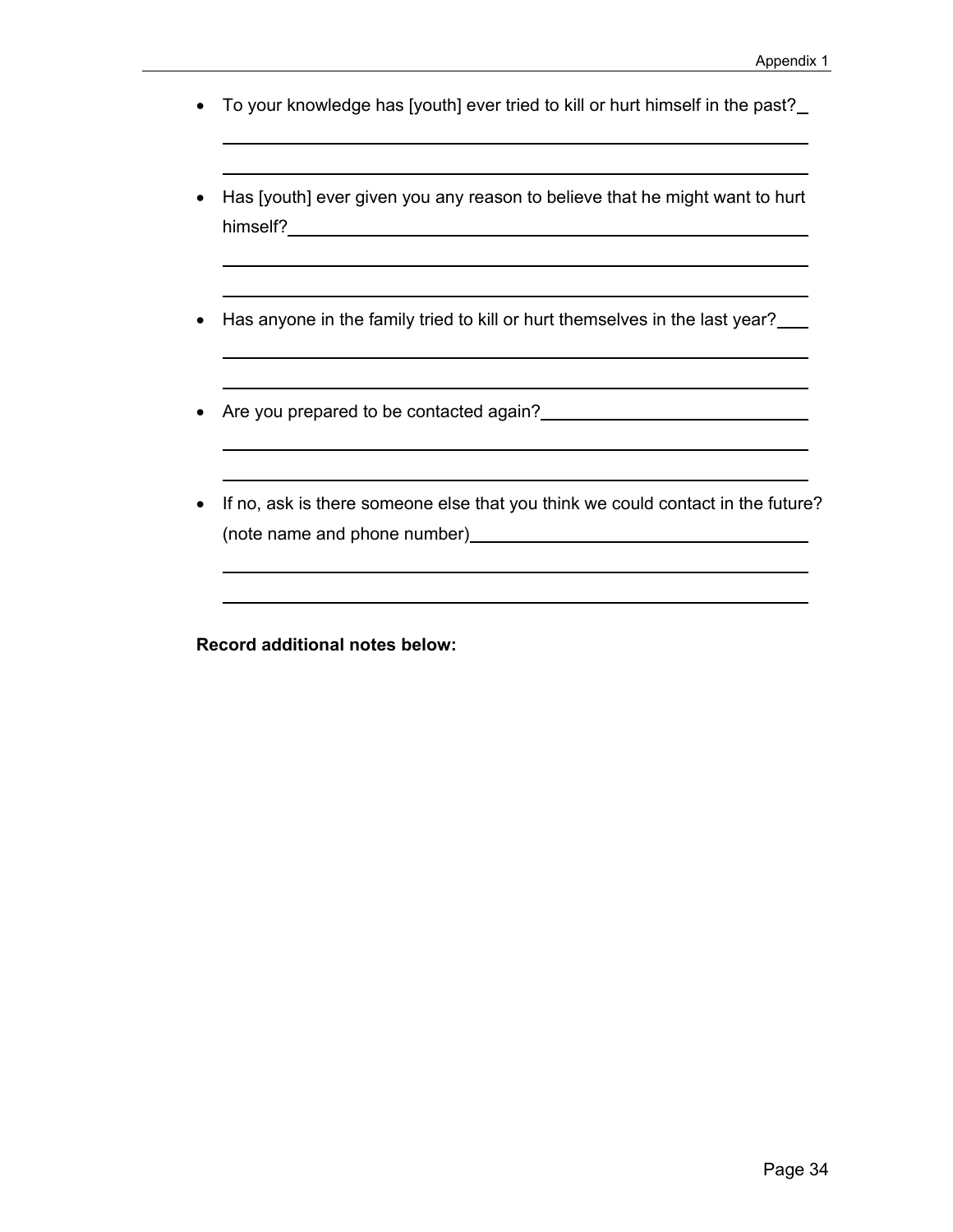## **Areas to Cross-check in File review**

[**Note**: If file information is used to amend the answers given by a youth, please record the evidence this decision was based on and the source of this evidence on the form below. (e.g., pre sentence report (date) noted youth had made prior suicide attempt). Area numbers below correspond to PYVS questions that could be altered on the basis of file information].

- 1. First time in prison, any other experience of secure institutions?
- 2. Social skills (get on well with others, easy to make friends, OK in groups?)
- 4. History of victimisation by peers?
- 5. Sexual offences against children?
- 7. Intellectual Impairment?
- 9. Alcohol and drug use (alcohol and cannabis only, urge to cut down, complaints from others, led to problems)?
- 16. Ever had thoughts of killing himself, current plan, thoughts in last two weeks?
- 17. Past attempts to kill himself, how often, method used?
- 18. Attempt by someone close to youth to kill themselves in last year?
- 19. Contact with psychiatrist, psychologist or other health professional in last year?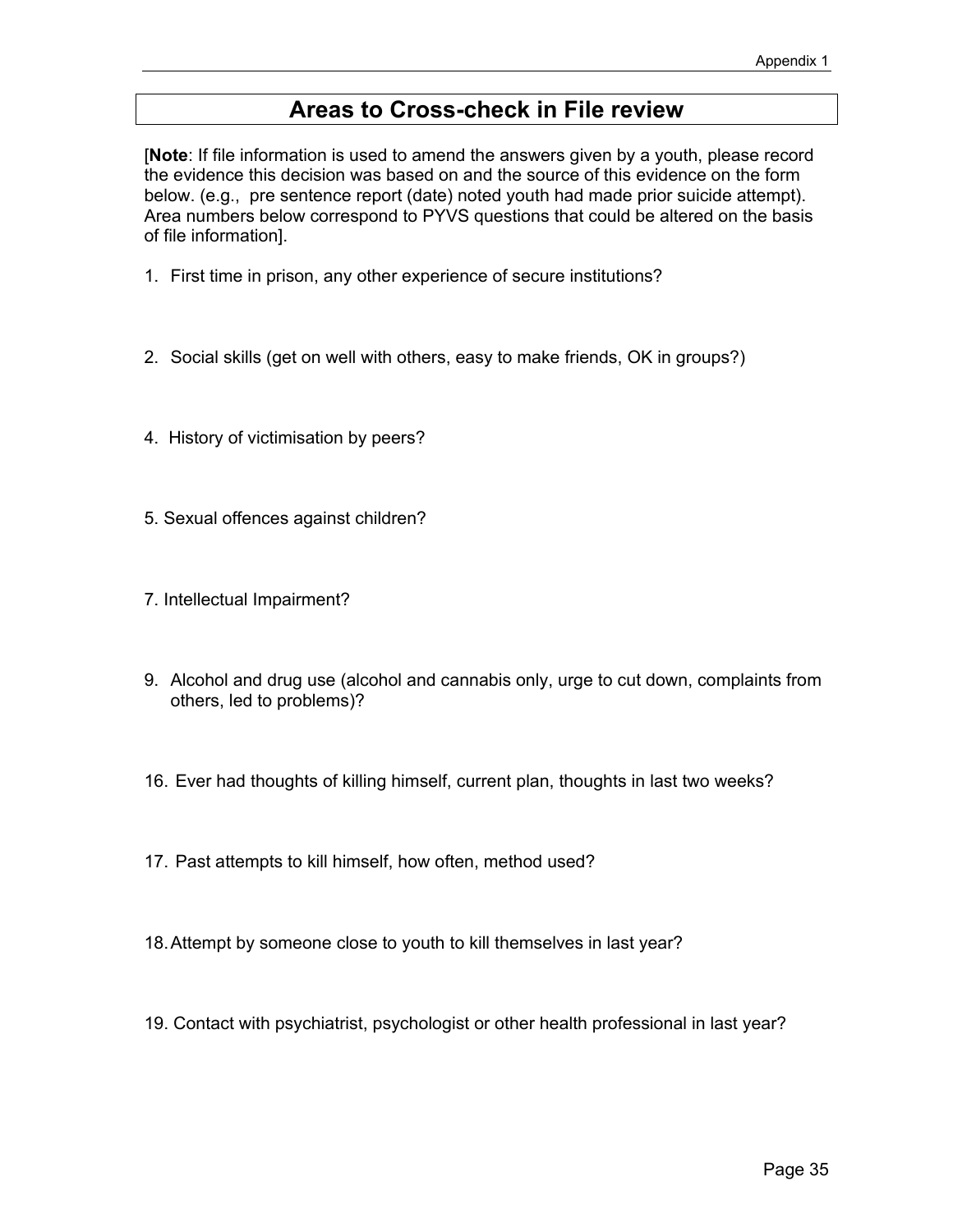## **APPENDIX 2. PSYCHOMETRIC PROPERTIES OF THE PYVS**

#### **STANDARDISATION SAMPLE CHARACTERISTICS**

To investigate the psychometric characteristics of the PYVS, the scale was administered to a total of 84 male youth between the ages of 17 and 19 in four New Zealand prisons: Christchurch (23 youth); Hawkes Bay (30 youth); Waikeria (23 youth); and Auckland (8 youth). Scale administrators were Psychological Service psychologists and selected prison assessment officers trained by Psychological Service psychologists in the use of the scale. The demographic characteristics of the youth sample at the time of initial testing are represented in Table 1. This sample was comparable with New Zealand male youth populations in prison based on comparison with the 1999 New Zealand prison muster. The primary discrepancies appear to lie in the smaller proportion of 19 year olds in the standardisation sample and slightly smaller proportion of youth in the greater than 24 month sentence length category.

|                                 | Number | Percentage |                               |
|---------------------------------|--------|------------|-------------------------------|
| Age                             |        |            |                               |
| 17                              | 31     | 37%        |                               |
| 18                              | 37     | 44%        |                               |
| 19                              | 16     | 19%        | Mean = $17.82$ ; SD = $0.73$  |
| <b>Ethnicity</b>                |        |            |                               |
| Maori                           | 48     | 57%        |                               |
| Pakeha                          | 22     | 26%        |                               |
| Pacific Island                  | 14     | 17%        |                               |
| <b>Sentence Length (months)</b> |        |            |                               |
| Remand                          | 19     | 23%        |                               |
| 0-6 months                      | 10     | 12%        |                               |
| 6-12 months                     | 12     | 14%        |                               |
| 12-24 months                    | 19     | 23%        |                               |
| >24 months                      | 24     | 29%        | Mean = $29.9$ ; SD = $28.01$  |
| Time in Prison (weeks)          |        |            |                               |
| 0-1 week                        | 12     | 14%        |                               |
| 1-4 weeks                       | 31     | 37%        |                               |
| 4-12 weeks                      | 12     | 14%        |                               |
| 12-52 weeks                     | 19     | 23%        |                               |
| >52 weeks                       | 10     | 12%        | Mean = $16.31$ ; SD = $26.03$ |
| <b>Offence Type</b>             |        |            |                               |
| Violent                         | 56     | 66%        |                               |
| Non-violent                     | 28     | 33%        |                               |
|                                 |        |            |                               |

#### **Table 1. Demographic Characteristics of Standardisation Sample**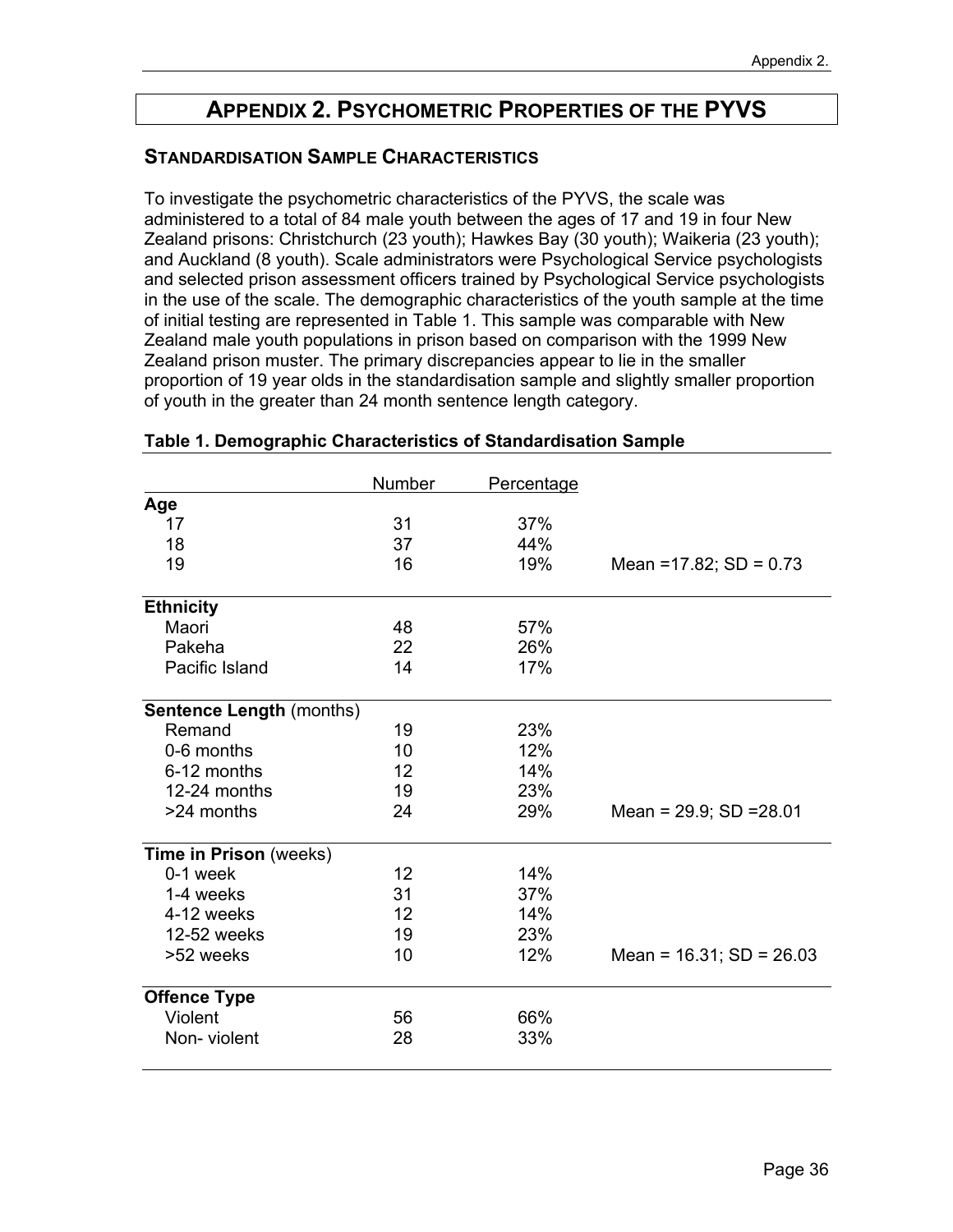#### **RELIABILITY**

#### **Inter-rater reliability**

In order to estimate the consistency with which independent raters would score a youth's responses to PYVS items, prison officer co-raters present during assessment interviews independently scored the responses of 22 youth administered the PYVS at Hawkes Bay prison. Correlations between the scoring of PYVS raters and co-raters indicated a very high level of inter-rater agreement with scale score correlations as follows: Total = .97; Victimisation = .98; Well-being = .92 and Suicide/self harm = .94.

#### **Test-retest reliability**

An estimate of the stability over time of the PYVS sub-scale and total scale scores was based on the responses of a sub-sample of 20 youth incarcerated in Hawkes Bay prison who were re-administered the PYVS approximately 3.5 weeks after initial administration (mean time elapsed before re-test= 25. 5 days,  $SD = 2.52$  days). Correlations between Time 1 and Time 2 for each scale score was as follows: Total = .80; Victimisation = .66; Well Being = .58 and Suicide = .83. These levels of correlation reflect a moderate level of stability over time. As anticipated, those scale items reflecting historical (static) factors showed little or no variation over time with more dynamic (variable) items showing greater change. In no cases did the degree of change in an item from time 1 to time 2 reach statistical significance.

#### **Internal Consistency**

Table 2 presents the item total correlations and Cronbach coefficient alphas for the three PYVS sub-scales. The Cronbach co-efficient alpha scores of .68 (Victimisation sub-scale), .66 (Well-being sub-scale), and .69 (Self harm/Suicidality sub-scale) demonstrate a moderate level of internal consistency for each sub-scale component of the PYVS.

| <b>PYVS Subscales</b> | <b>Item-total correlation</b> | <b>Coefficient Alpha</b> |
|-----------------------|-------------------------------|--------------------------|
| <b>Victimisation</b>  |                               |                          |
| Item 1a               | .43                           |                          |
| Item 1b               | .24                           |                          |
| Item 2                | .25                           |                          |
| Item 3                | .45                           |                          |
| Item <sub>4</sub>     | .44                           |                          |
| Item <sub>5</sub>     | .23                           |                          |
| Item 7                | .15                           |                          |
| Item 8                | .52                           |                          |
| Coefficient alpha     |                               | .68                      |

#### **Table 2. Item-Total Correlations and Co-efficient Aphas for the PYVS sub-scales**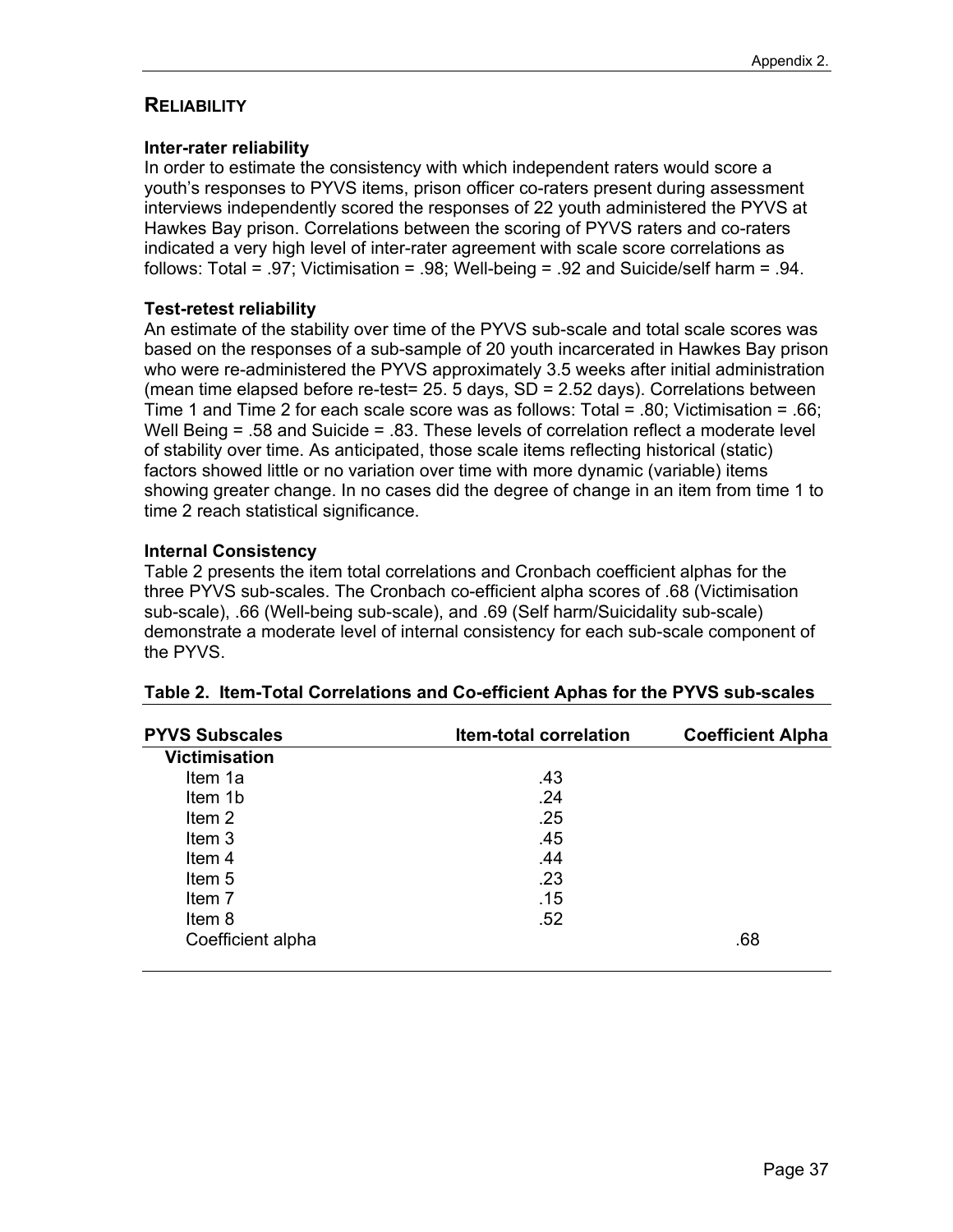| <b>PYVS Subscales</b>    | <b>Item-total correlation</b> | <b>Coefficient Alpha</b> |
|--------------------------|-------------------------------|--------------------------|
| <b>Well-being</b>        |                               |                          |
| Item 9a                  | .22                           |                          |
| Item 9b                  | .20                           |                          |
| Item 10                  | .07                           |                          |
| Item 11a                 | .07                           |                          |
| Item 11b                 | .11                           |                          |
| Item 13                  | .21                           |                          |
| Item 14a                 | .81                           |                          |
| Item 14b                 | .90                           |                          |
| <b>Coefficient Alpha</b> |                               | .66                      |
| Self-harm/suicidality    |                               |                          |
| Item 15                  | .33                           |                          |
| Item 16a                 | .58                           |                          |
| Item 16b                 | .58                           |                          |
| Item 16c                 | .37                           |                          |
| Item 17a                 | .54                           |                          |
| Item 17b                 | .61                           |                          |
| Item 17c                 | .61                           |                          |
| Item 18                  | $-.003$                       |                          |
| Item 19                  | .19                           |                          |
| <b>Coefficient Alpha</b> |                               | .69                      |

**Table 2. Item-Total Correlations and Co-efficient Aphas for the PYVS sub-scales cont.** 

#### **Factor Structure**

In order to determine the factorial structure of the PYVS, a principal component analysis was performed which identified nine components with eigenvalues greater than 1.0. These nine components together explained 67.1% of the variance in scores. The results of this analysis are presented in Table 3.

Factor 1 had negative loadings for the following items: Kessler distress rating (Item 14), Thoughts of self harm (Item 16a), Self harm plan (item 16b), Thoughts of self harm in last two weeks (item 16c), Past attempts to self harm (Item 17a), Frequency of attempts to harm self (Item 17b), and lethality of method used in self harm attempt (item 17c). This grouping suggests youth who are not currently distressed may be less likely to indicate past or current suicidal behaviour or ideation.

Factor 2 had negative loadings for item 2 (Social skills), and item 3 (Perception of risk of victimisation), and positive loadings for item 14 (Kessler distress rating), item 17a (Past attempts at self harm), item 17b (Frequency of attempts at self harm), and item 17c (Lethality of method used in self harm attempt). This appears to reflect the impact of a self - perceived lack of social skills on the reporting of current distress and past suicidal behaviour.

Factor 3 had moderate loadings for the following items: First time in prison (item 1a), First time in any secure institution (item 1b), Poly-substance use (item 9a), and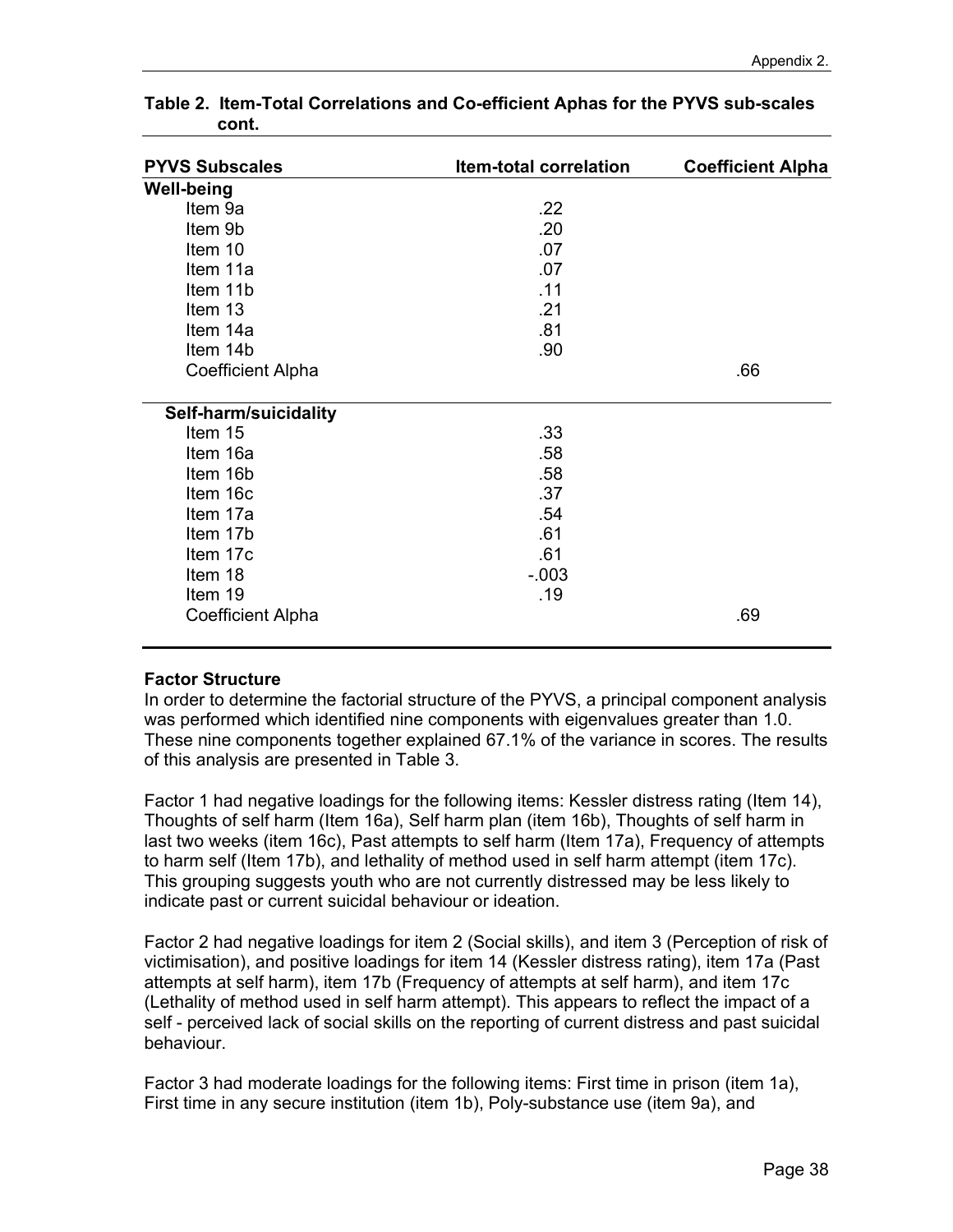Negative consequences of substance use (item 9b). This suggests youth with a lack of experience of institutions are likely to report a greater range substance use and associated difficulties.

Factor 4 had a strong loading for item 8 (Lack of fit with prison culture) and moderate loadings for the following items: Past history of victimisation by peers (item 4), Conviction for sexual offence on a child (item 5), Recent contact with mental health professional (item 19), and Current self harm plan (item 16b). This suggests that youth who are perceived by prison officers as different from mainstream inmates are more likely to have been victimised by their peers in the past, to have committed a sexual offence against a child, to have recently seen a mental health professional, and to be currently suicidal.

Factor 5 loaded strongly on Current social support (item 11b), and moderately on Distressed presentation (item 13) and thus appeared to reflect the impact of a perceived lack of current social support on current distress.

Factor 6 had moderate loadings on Item 1a (First time in prison), item 1b (First time in any secure institution), item 10 (Family support) and item 11a (Extra-familial support). This factor appeared to reflect the perception of total social support available and suggests that this may decline for those who have already spent time in secure institutions including prison.

Factor 7 had moderate loadings on item 9b (Negative consequences of substance use) and item 18 (Suicide attempt in someone close to the youth). The implications of this relationship requires further investigation.

Factor 8 had a moderate loading on item 15 (hopelessness) suggesting that hopelessness may make an important independent contribution to vulnerability as suggested by the literature (see section on Conceptual issues).

Factor 9 had moderate loadings on item 5 (Child sex offences) and item 7 (Intellectual impairment) which suggests that youth convicted of a sexual offence against a child are more likely to have been identified as intellectually impaired.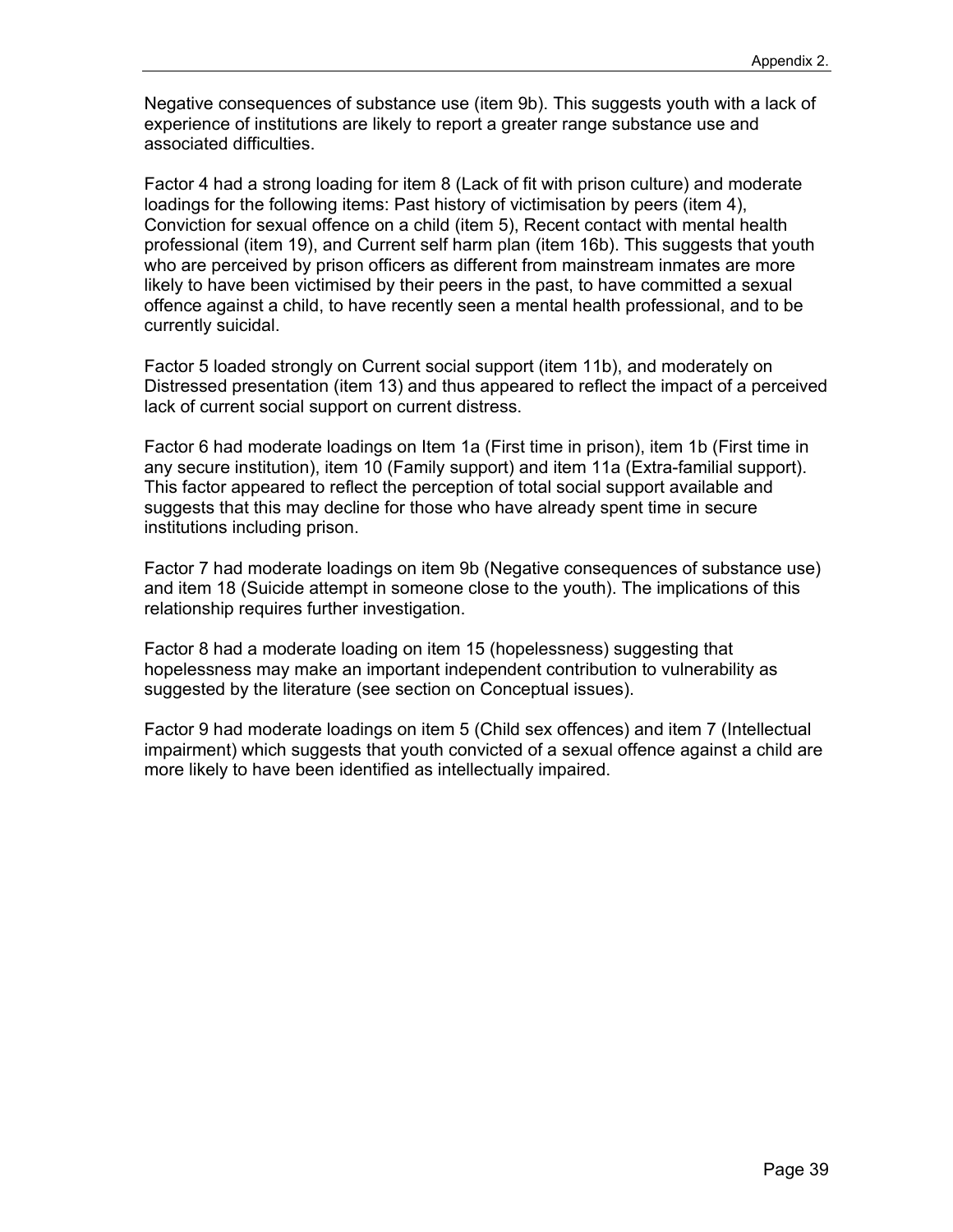| Item              | Factor       | Factor         | Factor  | Factor | Factor  | Factor  | Factor         | Factor  | Factor |
|-------------------|--------------|----------------|---------|--------|---------|---------|----------------|---------|--------|
| No.               | $\mathbf{1}$ | $\overline{2}$ | 3       | 4      | 5       | 6       | $\overline{7}$ | 8       | 9      |
| Item 1a           | $-.07$       | $-.14$         | .52     | .24    | .20     | .43     | $-26$          | .20     | .18    |
| Item 1b           | $-28$        | .17            | .56     | .03    | .07     | .40     | $-.08$         | .17     | $-.16$ |
| Item <sub>2</sub> | $-24$        | $-56$          | .01     | $-21$  | $-0.08$ | $-21$   | $-18$          | $-.11$  | $-.04$ |
| Item 3            | $-.36$       | -.46           | .36     | .04    | $-0.34$ | .04     | $-.03$         | .04     | .22    |
| Item 4            | $-.21$       | $-.31$         | $-.01$  | .42    | .04     | $-.12$  | .30            | .21     | .07    |
| Item <sub>5</sub> | $-0.04$      | .03            | . 00    | .46    | $-0.08$ | .17     | $-21$          | $-22$   | - 49   |
| Item 7            | .18          | .08            | .15     | .28    | .01     | $-.33$  | .31            | $-0.38$ | .48    |
| Item 8            | $-.18$       | $-17$          | .30     | .61    | $-28$   | .09     | .14            | $-13$   | .11    |
| Item 9a           | $-27$        | $-.11$         | $-56$   | .11    | $-.09$  | $-.03$  | $-.10$         | .37     | .00    |
| Item 9b           | $-.18$       | $-.09$         | $-47$   | .07    | $-26$   | $-.16$  | $-49$          | .10     | .15    |
| Item 10           | $-.33$       | .16            | $-0.36$ | .14    | $-.14$  | .47     | .30            | .02     | .01    |
| Item11a           | $-24$        | .25            | $-29$   | $-.02$ | .18     | .49     | .12            | .12     | .34    |
| Item11b           | $-.11$       | $-13$          | $-.03$  | $-.11$ | $-.74$  | .22     | .20            | .08     | $-.01$ |
| Item 13           | $-34$        | $-11$          | .24     | $-.15$ | $-43$   | $-26$   | .15            | .33     | $-.16$ |
| Item14a           | $-.38$       | $-69$          | .04     | $-23$  | .19     | .02     | $-0.06$        | $-0.08$ | .17    |
| Item14b           | $-45$        | .70            | .00     | $-26$  | .15     | .05     | $-06$          | $-.07$  | .07    |
| Item 15           | $-.31$       | .06            | $-.33$  | $-20$  | $-.35$  | .25     | .10            | $-.52$  | $-06$  |
| Item16a           | $-62$        | $-22$          | $-25$   | .28    | .32     | .00     | $-.04$         | $-.16$  | $-.02$ |
| Item16b           | $-0.55$      | 09             | $-27$   | .45    | .18     | $-0.08$ | $-.10$         | $-.01$  | $-.03$ |
| Item16c           | $-49$        | .21            | . 17    | $-17$  | .26     | $-.01$  | .30            | $-.21$  | $-.31$ |
| Item17a           | $-58$        | .54            | .18     | $-.10$ | $-.01$  | $-22$   | .01            | $-11$   | .13    |
| Item17b           | $-69$        | .58            | .13     | $-18$  | .01     | $-.16$  | $-.04$         | .06     | .05    |
| Item17c           | $-69$        | .58            | .13     | $-18$  | .01     | $-.16$  | $-.04$         | .06     | .05    |
| Item 18           | .01          | $-21$          | $-.19$  | .03    | .25     | $-.18$  | .53            | .35     | $-14$  |
| Item 19           | $-13$        | .04            | .10     | .50    | $-13$   | $-.37$  | $-.11$         | .02     | $-12$  |
| Common            | 34.7%        | 29.6%          | 20.6%   | 18.4%  | 16.2%   | 15.3%   | 12.3%          | 11.3%   | 10.4%  |
| Variance          |              |                |         |        |         |         |                |         |        |
| Total             | 13.8%        | 11.8%          | 8.2%    | 7.3%   | 6.4%    | 6.1%    | 4.9%           | 4.5%    | 4.1%   |
| Variance          |              |                |         |        |         |         |                |         |        |

**Table 3. Unrotated Principal Components Loadings for the PYVS\*** 

\* Salient Loadings >.40 are in bold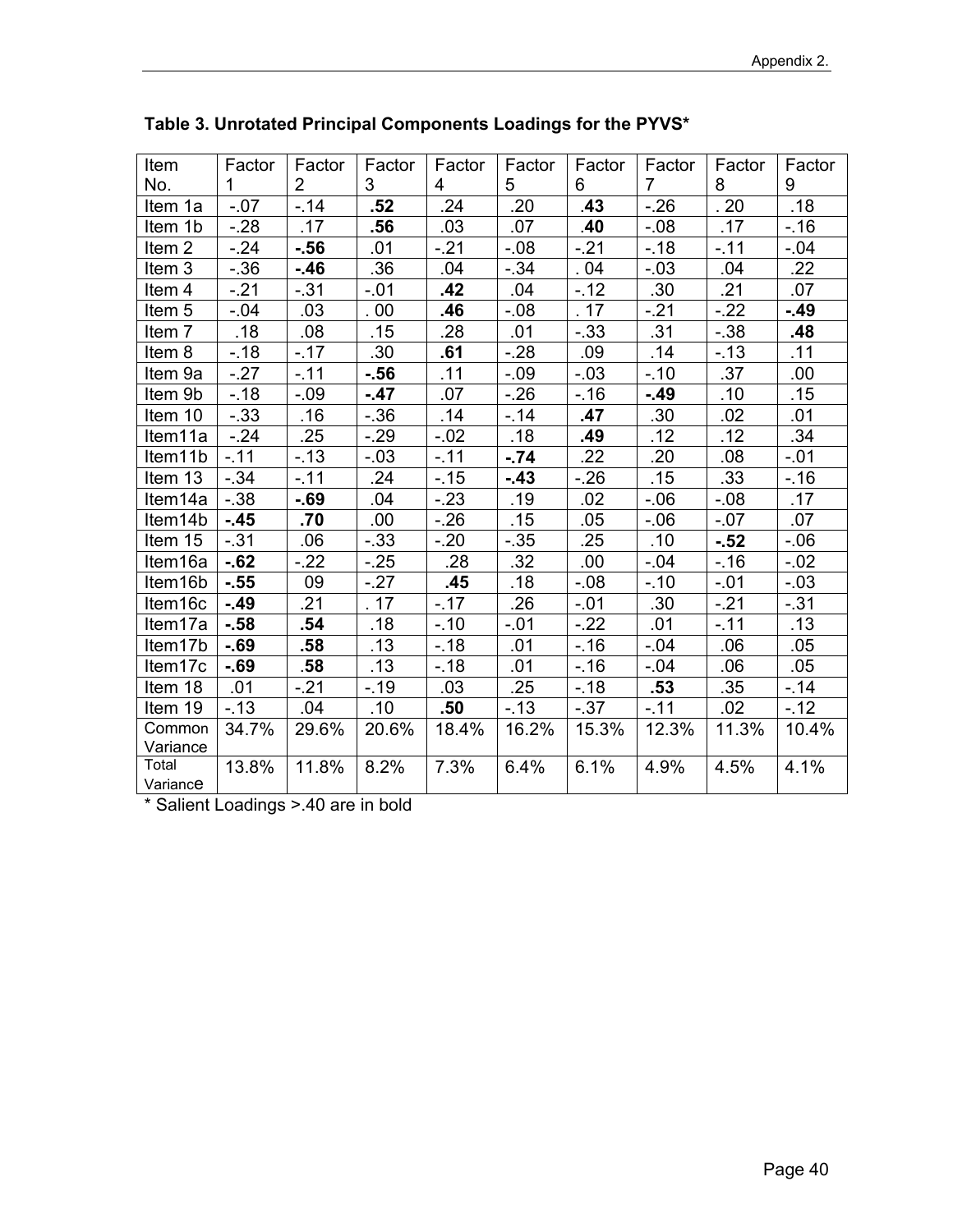#### **PREDICTIVE VALIDITY**

To determine the ability of PYVS sub-scale and total scale scores to predict subsequent instances of self-harm and harm from others, file evidence and prison officer ratings of actual harm experienced by youth were collected for the 33 youth from the standardisation sample who were still in prison at the end of a four month follow-up period (mean follow-up time = 3.93 months, SD = 1.23 months). According to file information 42% of youth suffered some form of harm during the follow-up period (36% suffering victimisation, 30% suffering self-harm), whereas according to prison officer ratings 55% of youth had suffered some form of harm (42% suffering victimisation, 12% suffering self-harm). These figures suggest that file information may have tended to underestimate the frequency of victimisation suffered by youth, whereas the prison officers surveyed may have underestimated the incidence of self-harm among youth in their units.

#### **Correlations between PYVS scale scores and incidents of harm**

The correlations between PYVS scale scores and incidents of harm as reported by prison officers familiar with the youth are reported in Table 4. The Total PYVS score, Victimisation sub-scale score and Self-harm/suicidal sub-scale scores all predicted officer ratings of both the level of victimisation and overall level of vulnerability of the youth over the follow-up period at a level significantly greater than chance. The Wellbeing sub-scale of the PYVS did not predict any type of harm to youth as rated by prison officers. No PYVS scale predicted officer ratings of self-harm or suicidality. This latter finding may reflect the difficulty for prison officers in detecting the often subtle correlates of self-harm as opposed to the overt behaviours that are likely to signal victimisation in a prison unit.

|                   | Ratings of<br>Victimisation | Ratings of Self-<br>harm/suicidality | Ratings of overall<br>vulnerability |
|-------------------|-----------------------------|--------------------------------------|-------------------------------------|
| Victimisation     | $.40*$                      | $-.13$                               | $.34*$                              |
| score             |                             |                                      |                                     |
| Well-being        | .04                         | .11                                  | .08                                 |
| score             |                             |                                      |                                     |
| Self-harm/        | $.35*$                      | $-.02$                               | $.34*$                              |
| suicidality score |                             |                                      |                                     |
| <b>Total PYVS</b> | $.34*$                      | $-.02$                               | $.33*$                              |
| score             |                             |                                      |                                     |

#### **Table 4. Correlations between PYVS Scale Scores and Incidents of harm over a four month follow-up period as rated by Prison Officers.**

\*denotes statistical significance at the <.05 level

The correlations between PYVS scale scores and incidents of harm from self or others over the follow-up period recorded in penal and/or health files are represented in Table 5 below. As can be seen, the correlations between PYVS scale scores and file evidence of harm from self or others did not reach statistical significance. This may reflect either a weak relationship between PYVS predictor scores and file evidence of harm experienced or the small sample size available to detect this relationship. A weak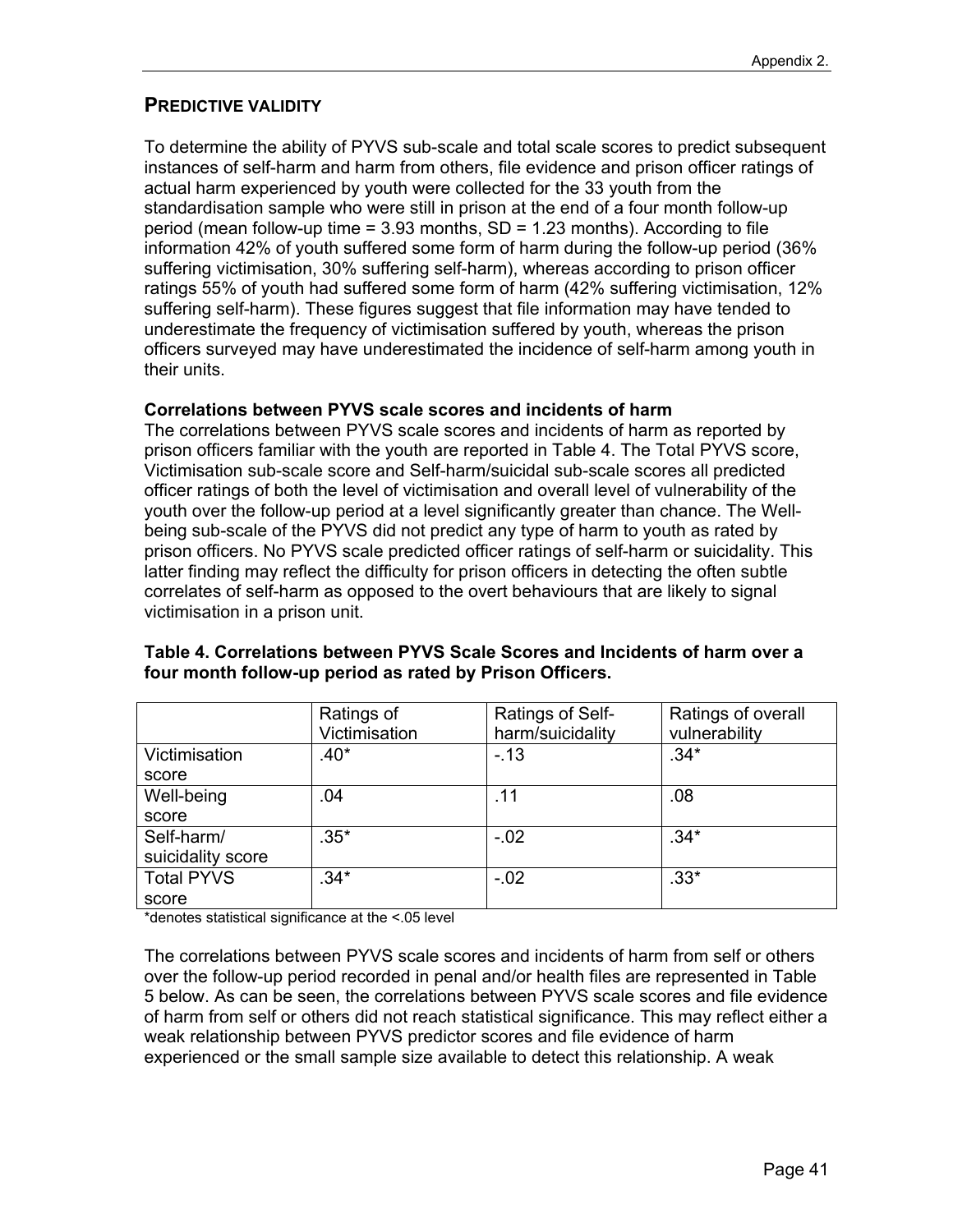relationship between PYVS predictions and officially recorded evidence may in turn be the product of under-reporting of incidences of victimisation and self harm which would be consistent with research findings in prison settings (e.g., Cooley, 1993; McCorkle 1993a).

| Table 5. Correlations between PYVS scale scores and Incidents of harm suffered |  |
|--------------------------------------------------------------------------------|--|
| by Youth recorded in Health or Penal Files.                                    |  |

|                    | Evidence of   | <b>Evidence of Self</b> | Total evidence of |
|--------------------|---------------|-------------------------|-------------------|
|                    | victimisation | harm/suicidality        | harm experienced  |
| Victimisation      | .21           | .12                     | .19               |
| score              |               |                         |                   |
| Well-being         | .30           | .01                     | .18               |
| score              |               |                         |                   |
| Self-harm/suicidal | .04           | .25                     | .17               |
| score              |               |                         |                   |
| <b>Total PYVS</b>  | .28           | .14                     | .25               |
| score              |               |                         |                   |

\*denotes statistical significance at the <.05level

#### **False Positive and False Negative rates**

The false positive and false negative rates for a range of cut-off score for the PYVS were calculated using the method employed by Monahan (1981). This procedure yields the proportion of youth predicted to be vulnerable who showed no evidence of harm at follow-up (false positive rate) and the proportion of youth predicted not to be at risk who did show evidence of harm at follow-up (false negative rate). False positive and false negative rates for a range of potential cut-off scores for each of the PYVS scales measured against file information and officer ratings are represented in Table 6 below. This demonstrates the likelihood of error in utilising the victimisation sub-scale to predict the occurrence of victimisation, the self-harm/suicide sub-scale to predict the occurrence of self-harm, and the total PYVS score to predict the occurrence of either type of harm.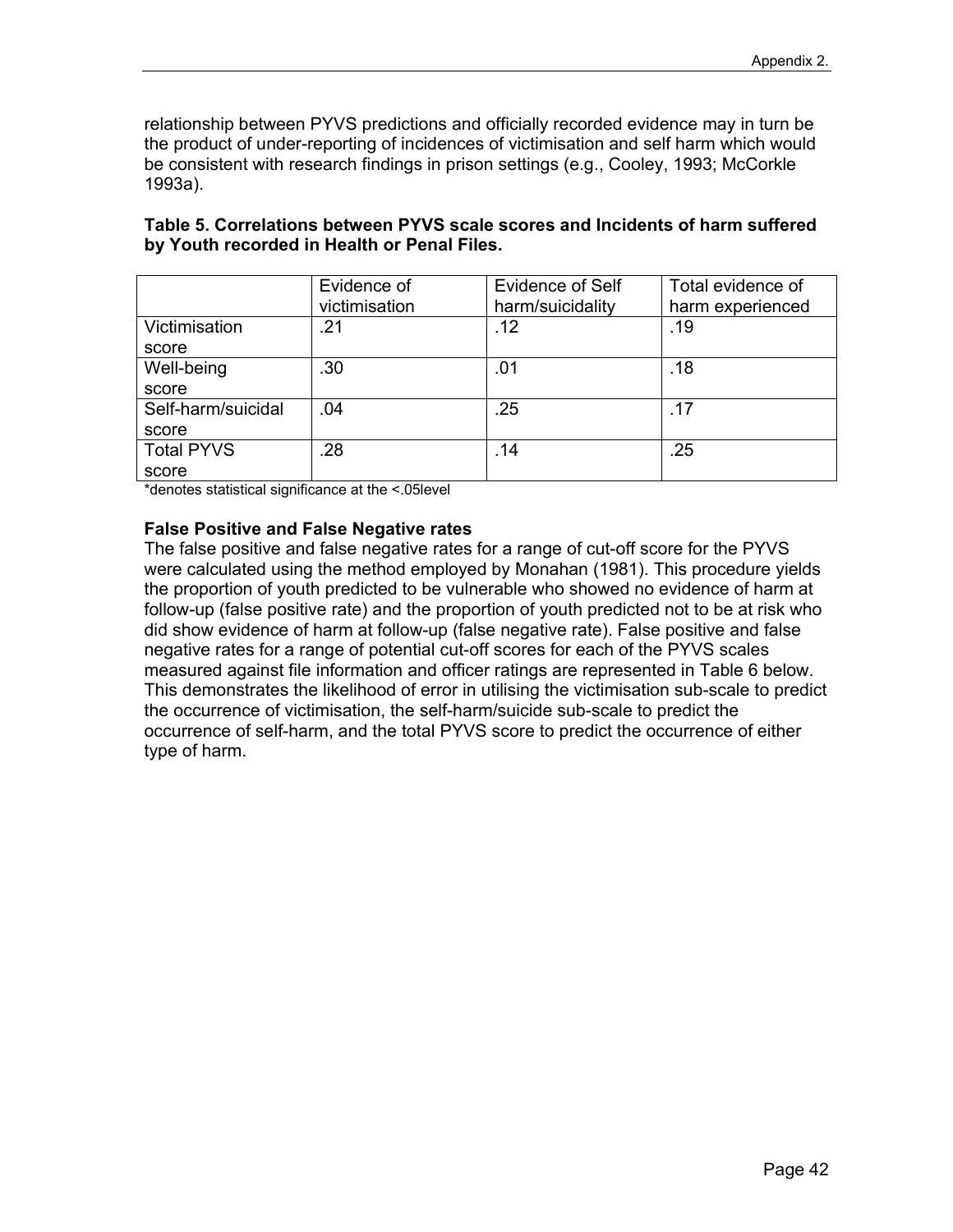| <b>Scale Score</b> |                | <b>File Evidence</b> | <b>Officer Ratings</b> |                  |  |
|--------------------|----------------|----------------------|------------------------|------------------|--|
|                    | False negative | False positive       | False negative         | False positive   |  |
| <b>Total PYVS</b>  |                |                      |                        |                  |  |
| 10                 | 3/12(25%)      | 10/21<br>(47%)       | 5/12 (42%)             | 5/21<br>(24%)    |  |
| 11                 | 3/12(25%)      | 9/21<br>(42%)        | $5/12$ (42%)           | 5/21<br>(24%)    |  |
| 12                 | 4/17 (23%)     | 5/16<br>(31%)        | (35%)<br>6/17          | 2/16<br>(13%)    |  |
| 13                 | 5/20 (25%)     | 4/13<br>(31%)        | 9/20<br>(45%)          | (15%)<br>2/13    |  |
| 14                 | 7/23 (30%)     | 3/10<br>(30%)        | 12/23 (52%)            | 1/10<br>(10%)    |  |
| Victimisation      |                |                      |                        |                  |  |
| 4                  | 2/11(18%)      | 14/22 (64%)          | 2/11(18%)              | 9/22<br>(41%)    |  |
| 5                  | 3/13(23%)      | 11/20 (55%)          | $2/13$ (15%)           | 7/20<br>(35%)    |  |
| 6                  | 4/20 (25%)     | 6/13<br>(46%)        | 5/20 (25%)             | 4/13<br>(31%)    |  |
| 7                  | 4/20 (25%)     | 4/13<br>(31%)        | 5/20 (25%)             | (13%)<br>3/13    |  |
| 8                  | $6/24$ (25%)   | 2/8<br>(25%)         | 8/24 (33%)             | (12%)<br>1/8     |  |
| Self-harm/suicide  |                |                      |                        |                  |  |
|                    | $1/1(100\%)$   | 22/32 (69%)          | $0/1$ $(0%)$           | 30/32 (94%)      |  |
| 2                  | 5/13(38%)      | 15/20 (75%)          | 1/13(8%)               | 19/20 (95%)      |  |
| 3                  | 6/21(29%)      | (58%)<br>7/12        | 2/21(9%)               | 12/12 (100%)     |  |
| 4                  | 5/25(20%)      | 3/8<br>(38%)         | 2/25(8%)               | $(100\%)$<br>8/8 |  |
| 5                  | 6/26(23%)      | (43%)<br>3/7         | 2/26(7%)               | $(100\%)$<br>7/7 |  |

**Table 6. False positive and false negative rates for PYVS scale scores measured against File evidence and Prison Officer ratings.**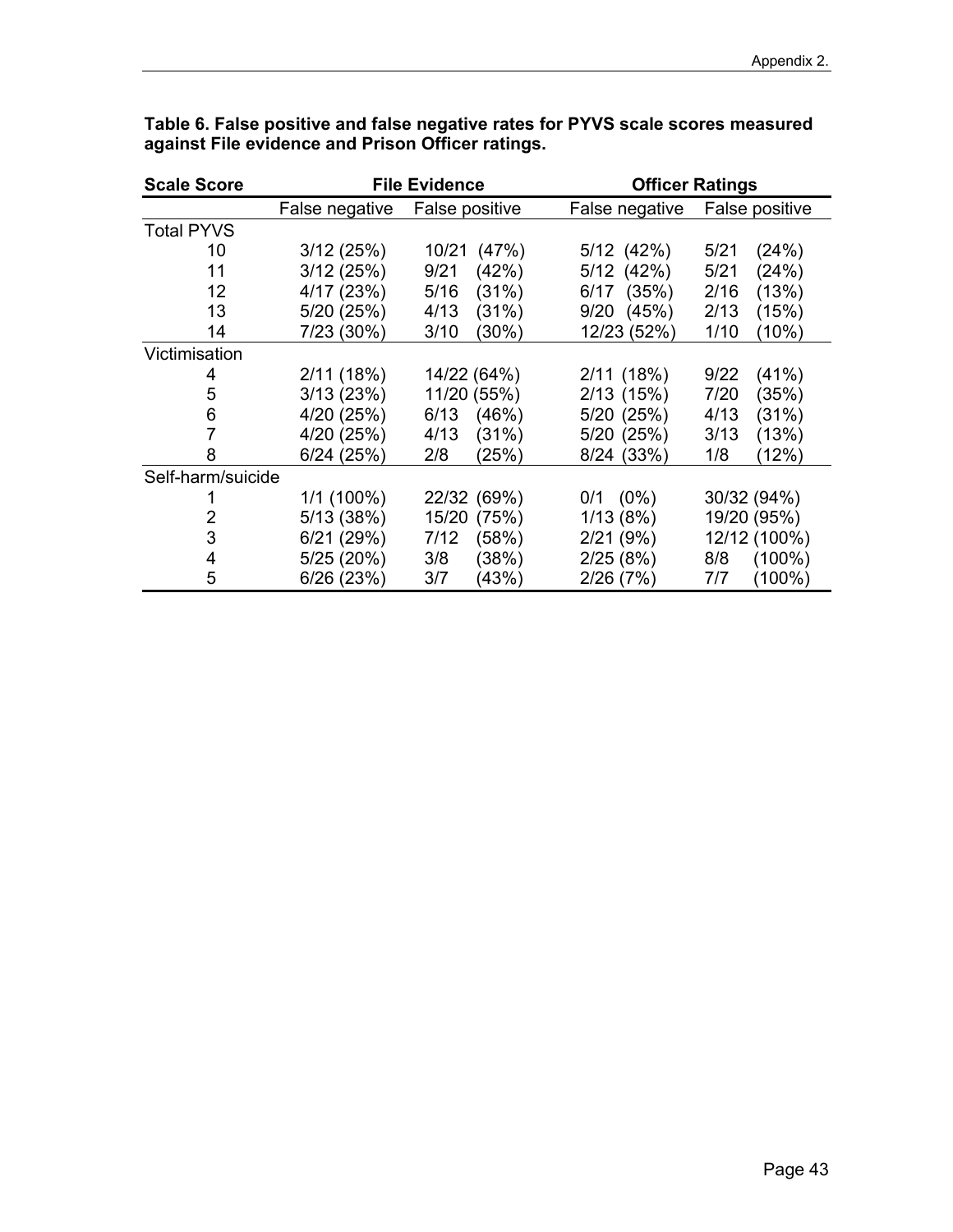#### **CORRELATIONS BETWEEN PYVS SCALE SCORES, AGE, ETHNICITY, LENGTH OF SENTENCE, TIME IN PRISON AT TIME OF TESTING, AND TYPE OF OFFENCE (VIOLENT VS NON-VIOLENT).**

The correlations between sub-scale and total scale scores are represented in Table 7. As can be seen each sub-scale score correlated significantly with the total PYVS score, however individual sub-scales did not correlate significantly with the exception of the suicide and well-being sub-scales. This highlights the relative independence of predictive indicators of victimisation and suicide/self harm, suggesting that these two sub-scales tap unrelated constructs. The closer relationship between well-being and suicide/self-harm sub-scales appears to reflect the link between indicators of self harm behaviour and current psychological distress and lack of perceived social support.

|                   | Victimisation | Well-being | Self-harm/<br>suicide | <b>PYVS Total</b> |
|-------------------|---------------|------------|-----------------------|-------------------|
| Victimisation     | $1.00*$       | 18         | 12                    | $.68*$            |
| Well-being        | 18            | $1.00*$    | $.35^*$               | $.66*$            |
| Self-harm/suicide | 12            | $.35*$     | $1.00*$               | $.69*$            |
| <b>PYVS Total</b> | $.68*$        | $.66*$     | .69*                  | $1.00*$           |

#### **Table 7. Correlations between PYVS Scale Scores**

\*denotes statistical significance at the p<.05 level

The correlations between scale scores and age, ethnicity, length of sentence, time in prison at time of testing and offence type are represented below in Table 8. As can be seen, PYVS scale scores were relatively unaffected by the age or ethnicity of the youth, the length of his sentence, or the time served in prison before testing. However, youth convicted of a violent offence scored significantly higher on the Suicide and Total PYVS scales than those convicted of a non-violent offence. This increase in vulnerability rating for violent youth appeared to stem primarily from two factors. Firstly, youth convicted of a violent offence were likely to receive longer prison sentences, which in turn increased the scores they received on the suicide/self-harm sub-scale of the PYVS. Secondly, youth convicted of a violent offence were more likely to report having a plan to harm themselves, which also increased the scores they received on the suicide/self-harm sub-scale of the PYVS.

|                   | Age    | Ethnicity | Sent.length | Time.prison | Offence type |
|-------------------|--------|-----------|-------------|-------------|--------------|
| Victimisation     | $-.10$ | -.11      | $-.02$      | $-0.09$     | .12          |
| Well-being        | .06    | $-.05$    | - 14        | $-.07$      | .09          |
| Self-harm/        | .19    | $-.04$    | 12          | 04          | $.25*$       |
| Suicide           |        |           |             |             |              |
| <b>PYVS</b> total | .07    | $-.11$    | .09         | $-06$       | $.23*$       |

#### **Table 8. Correlations between PYVS Scale Scores and Demographic Variables**

\*denotes statistical significance at the p<.05 level